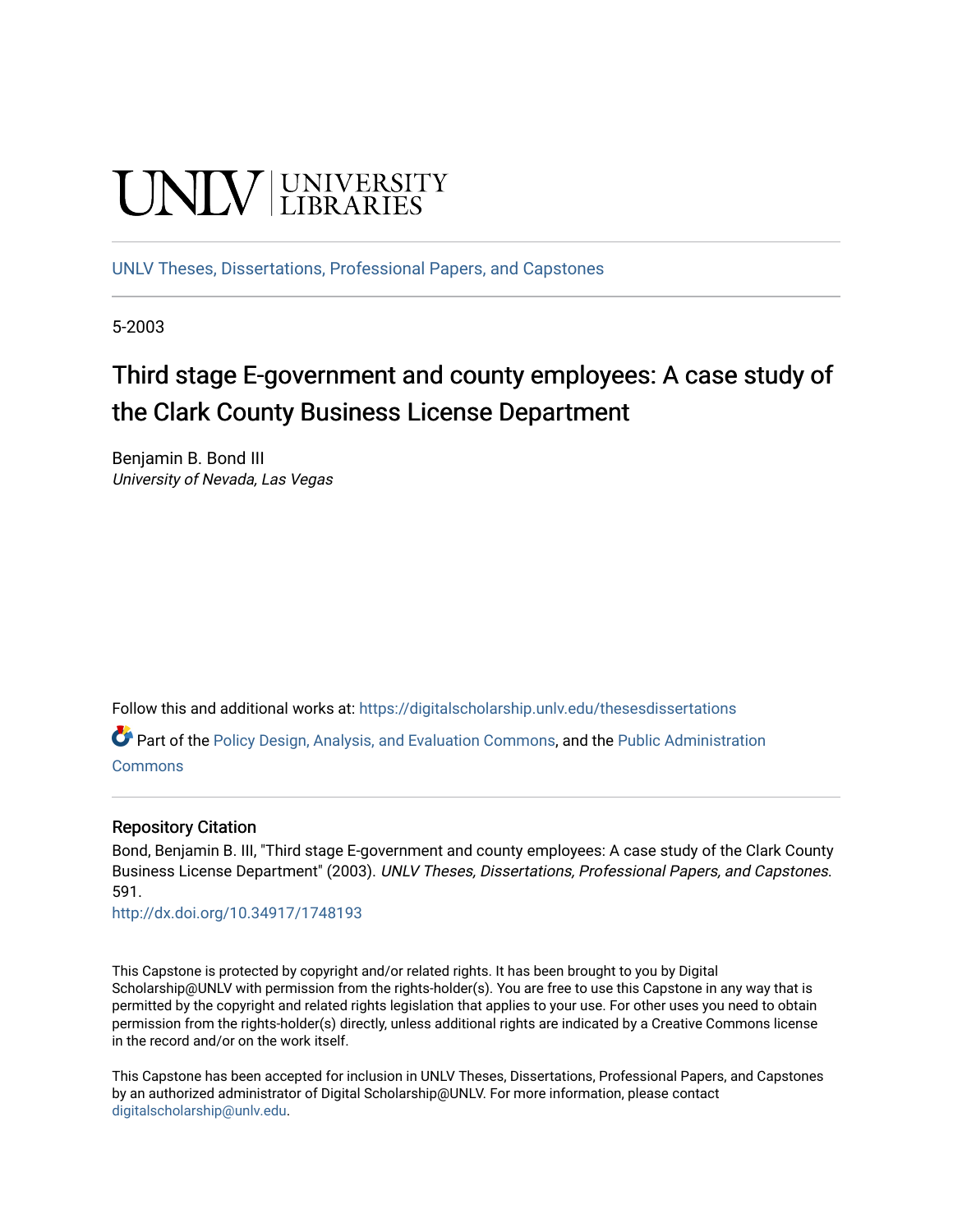# Third Stage E-Government and County Employees: A Case Study of the Clark County Business License Department

by

Benjamin B. Bond III Bachelor of Science, Political Science University of Utah 1998

A professional paper submitted in partial fulfillment of the requirements for the Masters of Public Administration

> Department of Public Administration Greenspun College of Urban Affairs University of Nevada, Las Vegas May 2003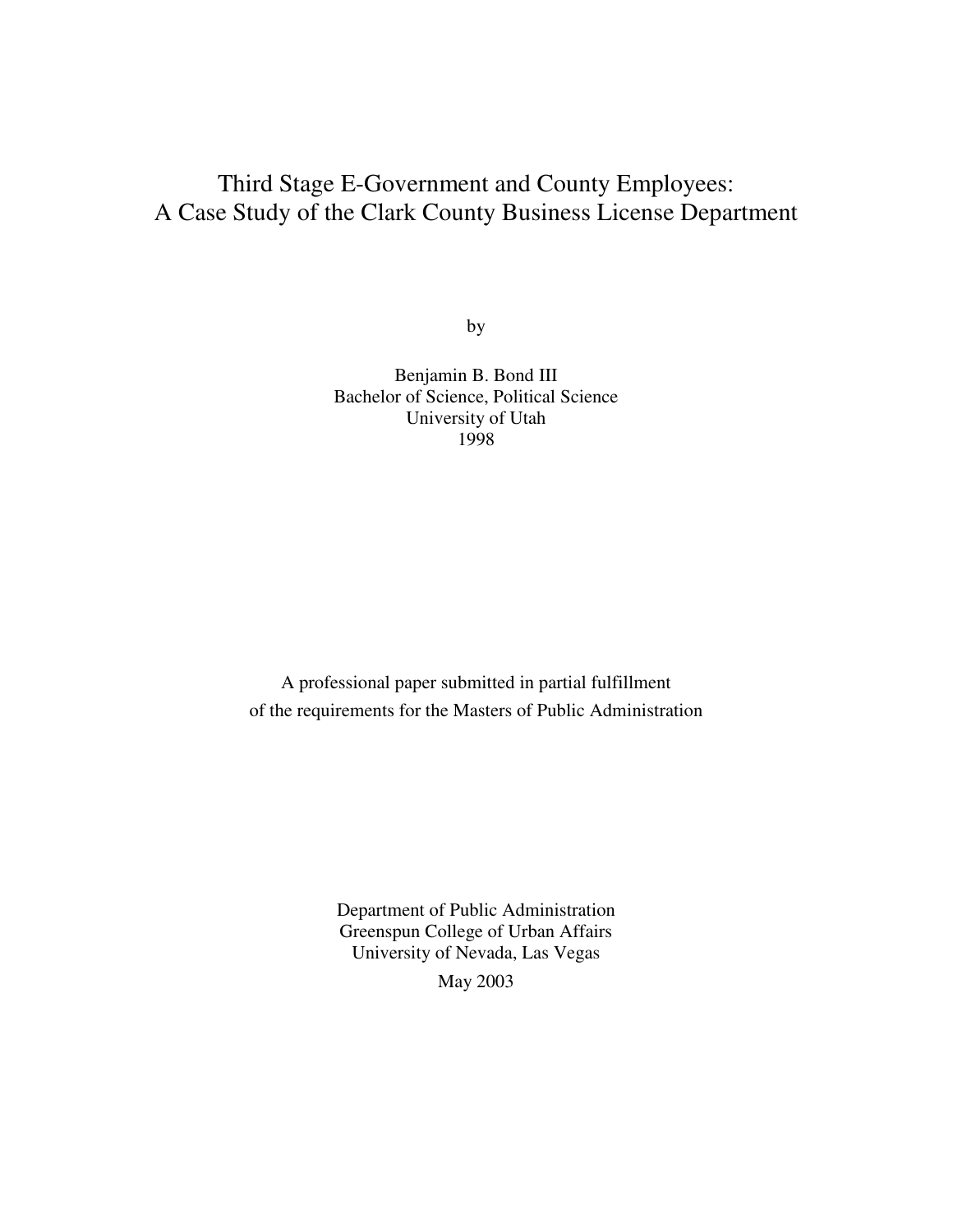## ABSTRACT

# Third Stage E-Government and County Employees: A Case Study of the Clark County Business License Department

by

Benjamin B. Bond III

Dr. Karen Layne, Committee Chair Professor of Public Administration University of Nevada, Las Vegas

 This study presents the results of research designed to evaluate attitudes of county-level employees who are working within government departments that have undertaken electronic government (e-government) initiatives. Specifically, the guiding question addressed throughout this study has been: "How do county employees perceive third stage e-government initiatives?" Additionally, this paper will examine multiple factors that have been identified as key components of slowing the implementation process such as: resistance to technology, insufficient participation of employees in e-government development initiatives and management/ employee interaction in regard to e-government implementation. This paper is based on research gathered using a self-administered survey of thirty questions distributed to employees of the Clark County Business License Department. Factor analysis was employed to examine differing patterns of correlation within survey variable results to determine what, if any, factors exist. Factors that became most evident upon examination were employees' years of education and what their capacity of work was in the department. These factors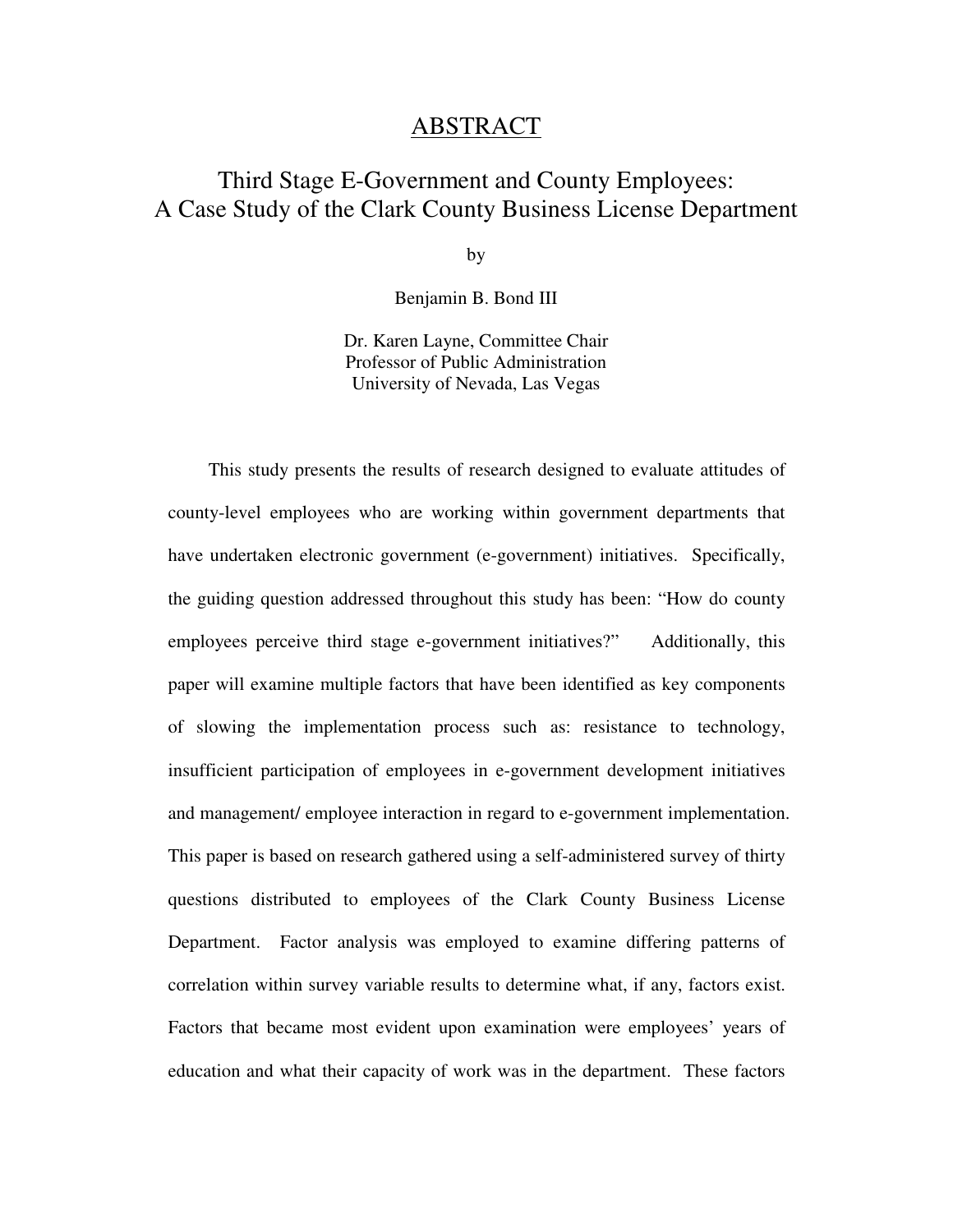were then cross-tabulated with responses to survey variables in an attempt to better interpret patterns of responses. The results of the research indicate an opposing view toward the majority of published literature dealing with the resistance information of technology. This study also examines the components identified as slowing e-government implementation against these two factors.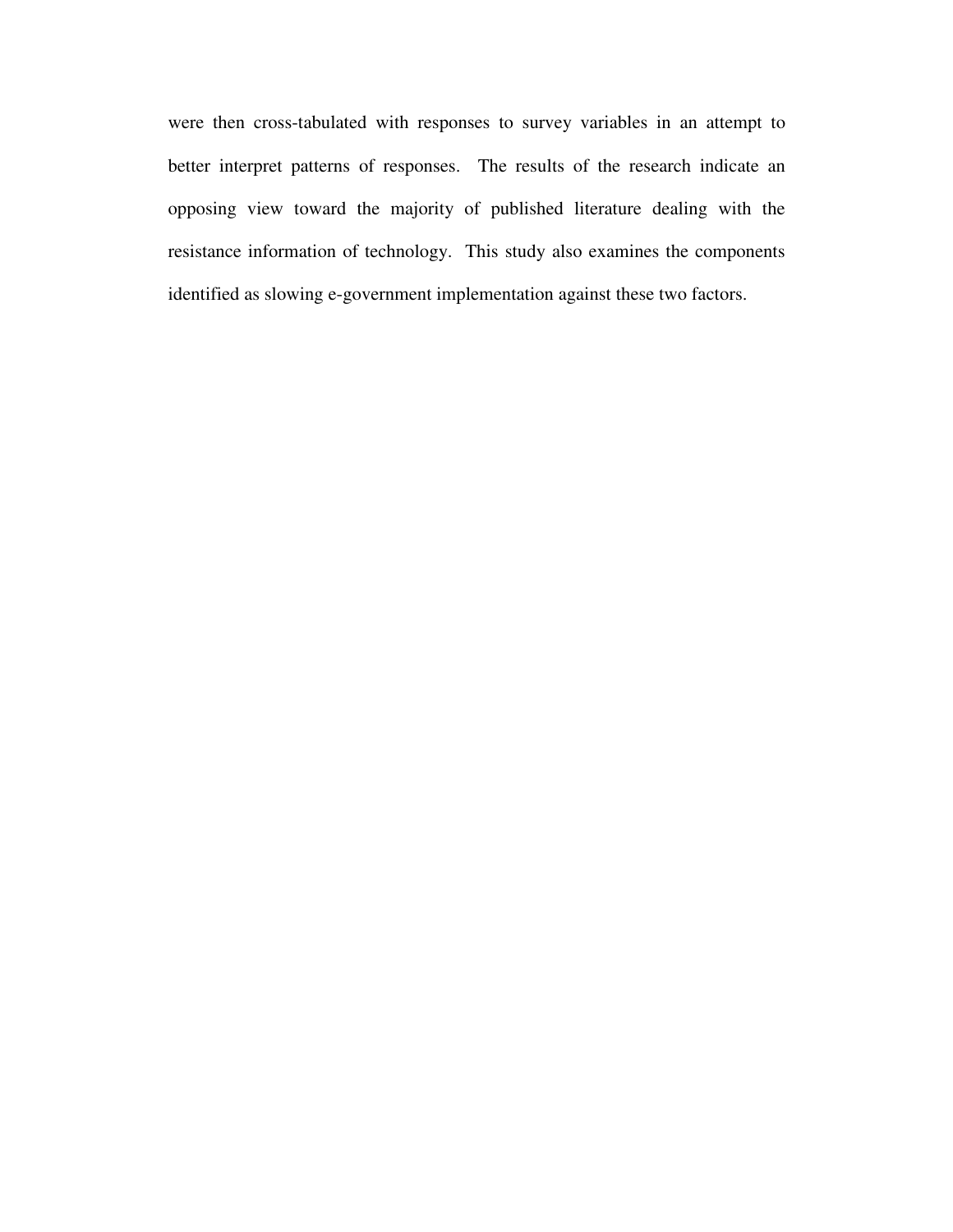### ACKNOWLEDGEMENTS

 I would like to thank Dr. Karen Layne, the chair of this paper, for the guidance, time and patience that she exhibited throughout the creation of this paper. Dr. Layne is owed an enormous amount of gratitude by me for being so accommodating with her schedule and efforts.

 I also would like to express my thanks to the entire Department of Public Administration. The professors and administrative staff have been more then glad to meet any request I placed on them, not only for this paper but for the entire two years I was attending classes. I would particularly like to thank Dr. Lee Bernick. Dr. Bernick has time-and-time-again allowed me to interrupt his schedule for advice and guidance, both in the scholastic and professional worlds.

 The Business License Department made this paper possible by allowing me access to the department and employees. Thanks to Dr. Lisa Howell for being my inside support throughout this endeavor. Dr. Howell initially planted the egovernment seed in my head while I was completing an internship under her supervision at the department.

 I owe my family in a rather large way. They have managed to aid me through this process both emotionally and physically. Thank you for supporting me through this venture.

 To my ever supportive wife, I can never repay you for making sure that everything else in our life did not get forgotten or left undone, not only these past few months but always. You have made this process less tumultuous then it may have been. I will spend a life-time making it up to you.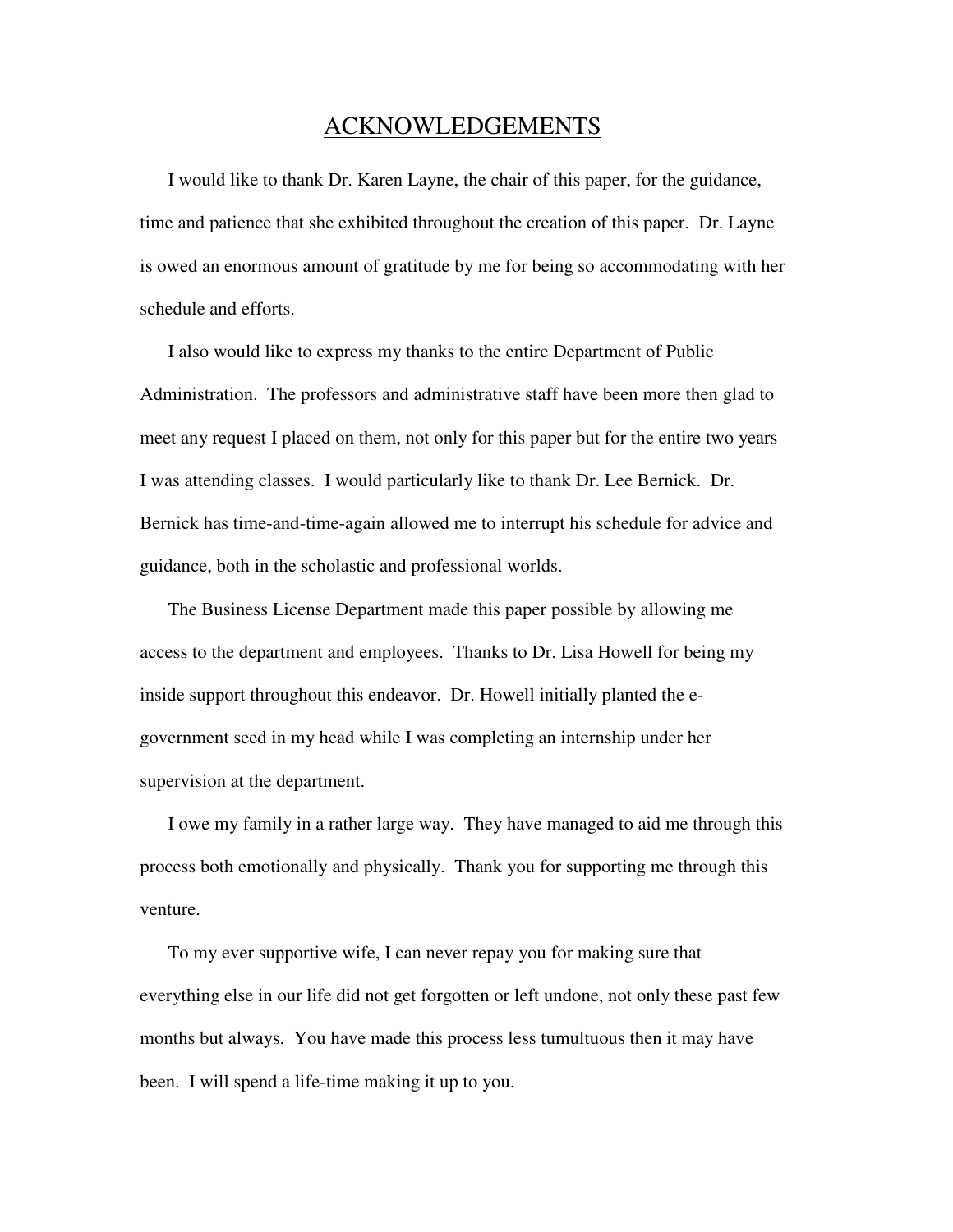# TABLE OF CONTENTS:

| 1.1 |                                            |
|-----|--------------------------------------------|
| 1.2 |                                            |
| 1.3 |                                            |
| 1.4 |                                            |
| 1.5 |                                            |
|     |                                            |
| 2.1 |                                            |
| 2.2 |                                            |
| 2.3 |                                            |
| 2.4 |                                            |
| 2.5 |                                            |
| 2.6 |                                            |
| 2.7 |                                            |
| 2.8 |                                            |
| 2.9 |                                            |
|     |                                            |
| 3.1 |                                            |
| 3.2 |                                            |
| 3.3 |                                            |
| 3.4 |                                            |
| 3.5 |                                            |
| 3.6 |                                            |
|     | CHAPTER IV-FINDINGS AND ANALYSIS28         |
| 4.1 |                                            |
| 4.2 | Employees' Attitudes Toward E-Government29 |
| 4.3 |                                            |
| 4.4 |                                            |
| 4.5 |                                            |
|     |                                            |
|     |                                            |
|     |                                            |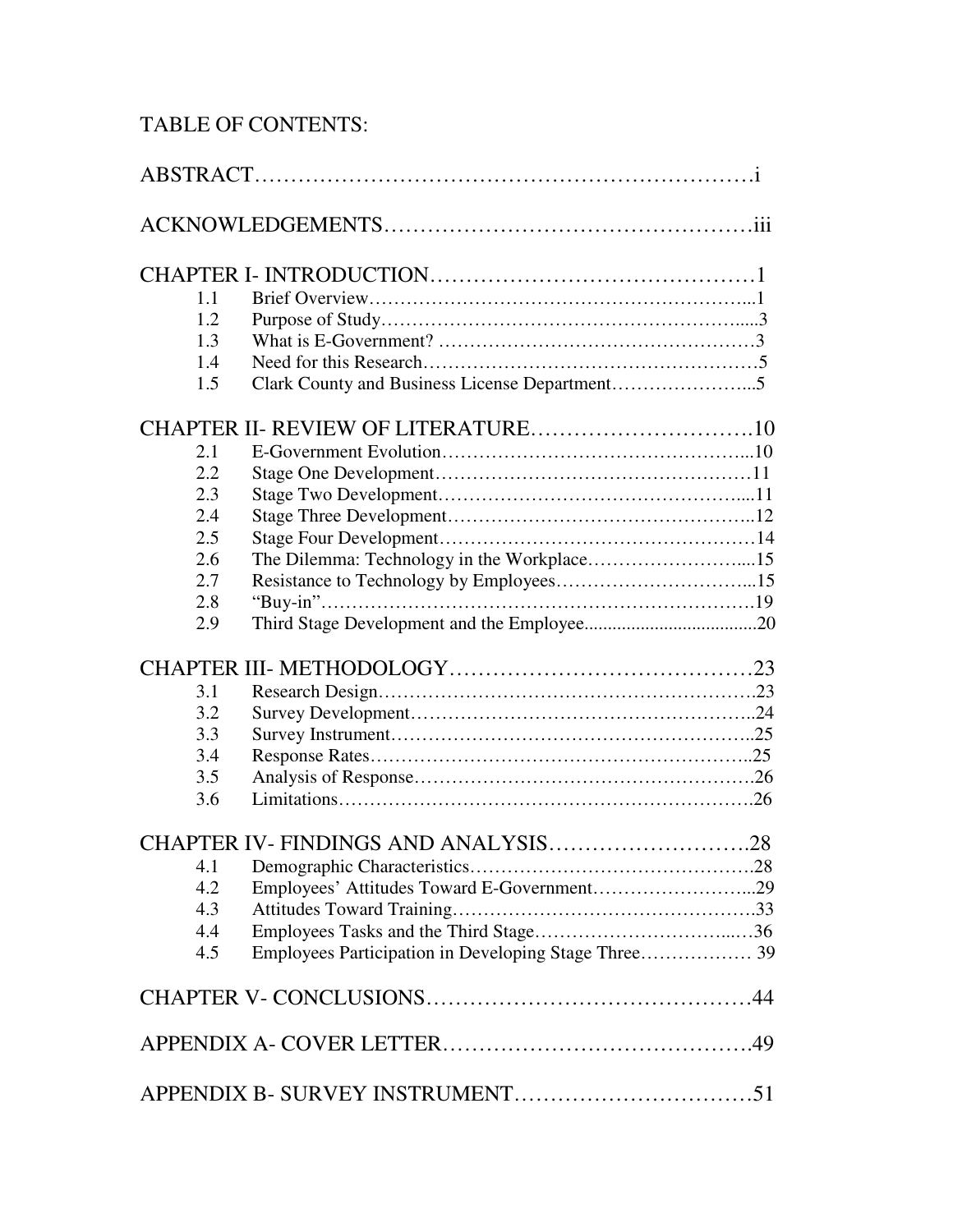# TABLE OF CONTENTS:

| <b>TABLES:</b> |                                                                          |
|----------------|--------------------------------------------------------------------------|
| Table 1        |                                                                          |
| Table 2        |                                                                          |
| Table 3        | Results of Question 16 Cross-tabulated with Number of Years              |
|                |                                                                          |
| Table 4        | Results of Question 18 Cross-tabulated with Years of Education31         |
| Table 5        | Results of Question 30 Cross-tabulated with Capacity of Work32           |
|                | Table 6a Results of Question 8 Cross-tabulated with Years of Education33 |
|                | Table 6b Results of Question 8 Cross-tabulated with Capacity of Work34   |
|                | Table 7a Results of Question 9 Cross-tabulated with Years of Education34 |
|                | Table 7b Results of Question 9 Cross-tabulated with Capacity of Work35   |
| Table 8        | Results of Question 23 Cross-tabulated with Capacity of Work39           |
| Table 9        | Results of Question 7 Cross-tabulated with Capacity of Work42            |
|                | Table 10 Results of Question 21 Cross-tabulated with Capacity of Work43  |

# FIGURES:

| Figure 2 Business License Full-Time Employee (FTE) per Fiscal Year7 |  |
|---------------------------------------------------------------------|--|
|                                                                     |  |
|                                                                     |  |
|                                                                     |  |
|                                                                     |  |
|                                                                     |  |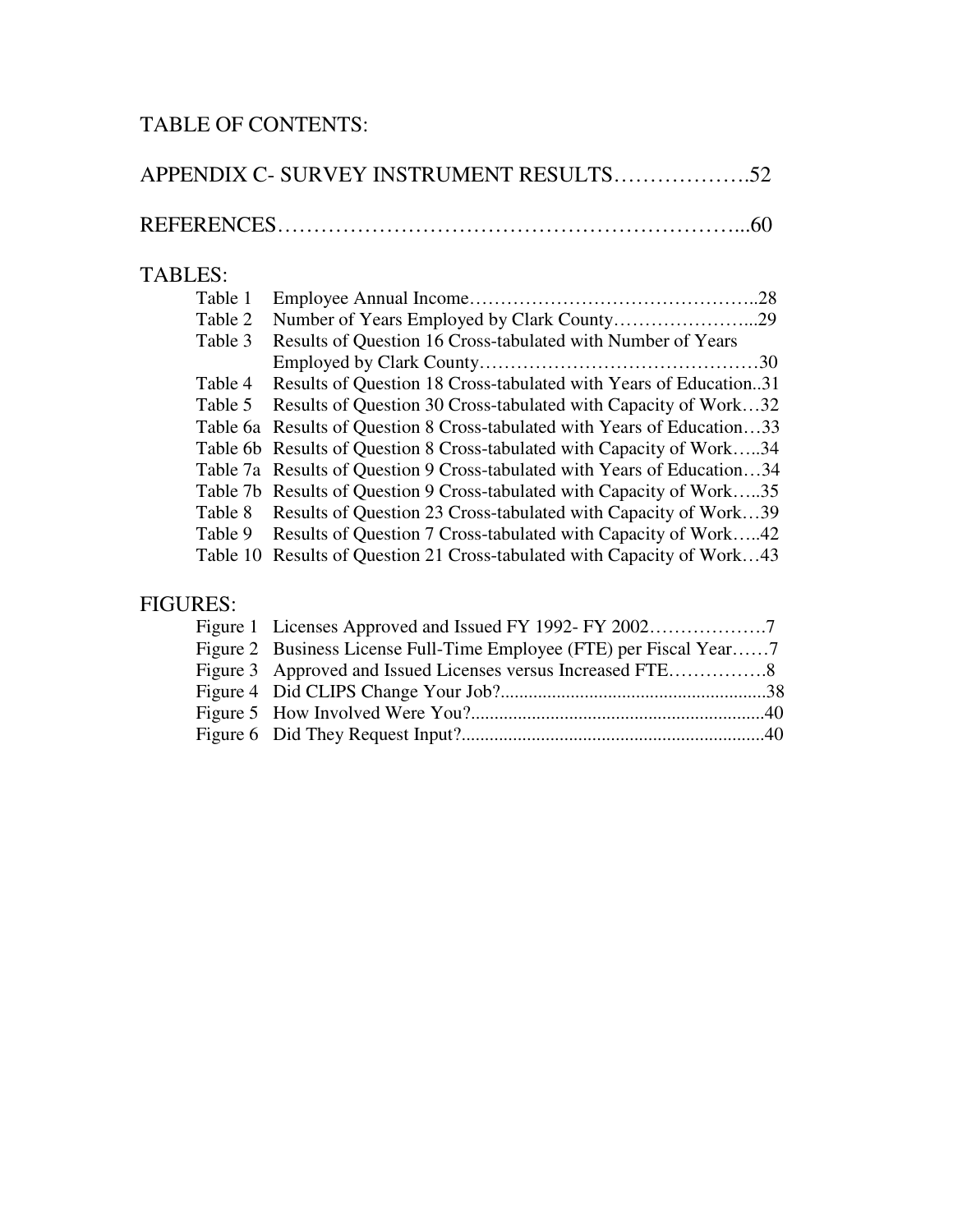### CHAPTER I – INTRODUCTION

### 1.1 Brief Overview

Historically, few strategies, new initiatives or technological advances have matched the Internet's potential to radically alter delivery of government services. Three key catalysts have been identified in the rapid evolution of e-government: the business sector, the public and government itself. Initially, the business sector drove the "dot.com" boom during the 1990s purely for the economic benefit of corporations. Dot.com companies introduced the public to the notion of logging onto the Internet, conducting a search for a wanted/needed good or service and paying for it, ultimately creating the "fully executable" transaction. There has been a dramatic increase of Internet users completing fully executable transactions online.

The National Telecommunications and Information Administration (NTIA) in cooperation with the Economic and Statistics Administration using the U.S. Census Bureau's September 2001 Current Population Survey, found that 54 percent of the population have access to the Internet. Of the 54 percent that has access, 39 percent of those individuals make purchases via the Internet (NTIA, 2002). Due to the vast quantities of individuals using the Internet to negotiate transactions in the private sector, the public's benchmark expectation for service delivery is higher than it was in the predot.com era. Accordingly, the standard by which government agencies will be judged has been set by the private sector (Chidurala, *et. al*. 2001).

The "dot.com" revolution of the 1990s in the private sector has given way to the "dot.gov" revolution. Few similarities can be found between the dot.com era, which furnished explosive expansion of untested technology and unstable business practices,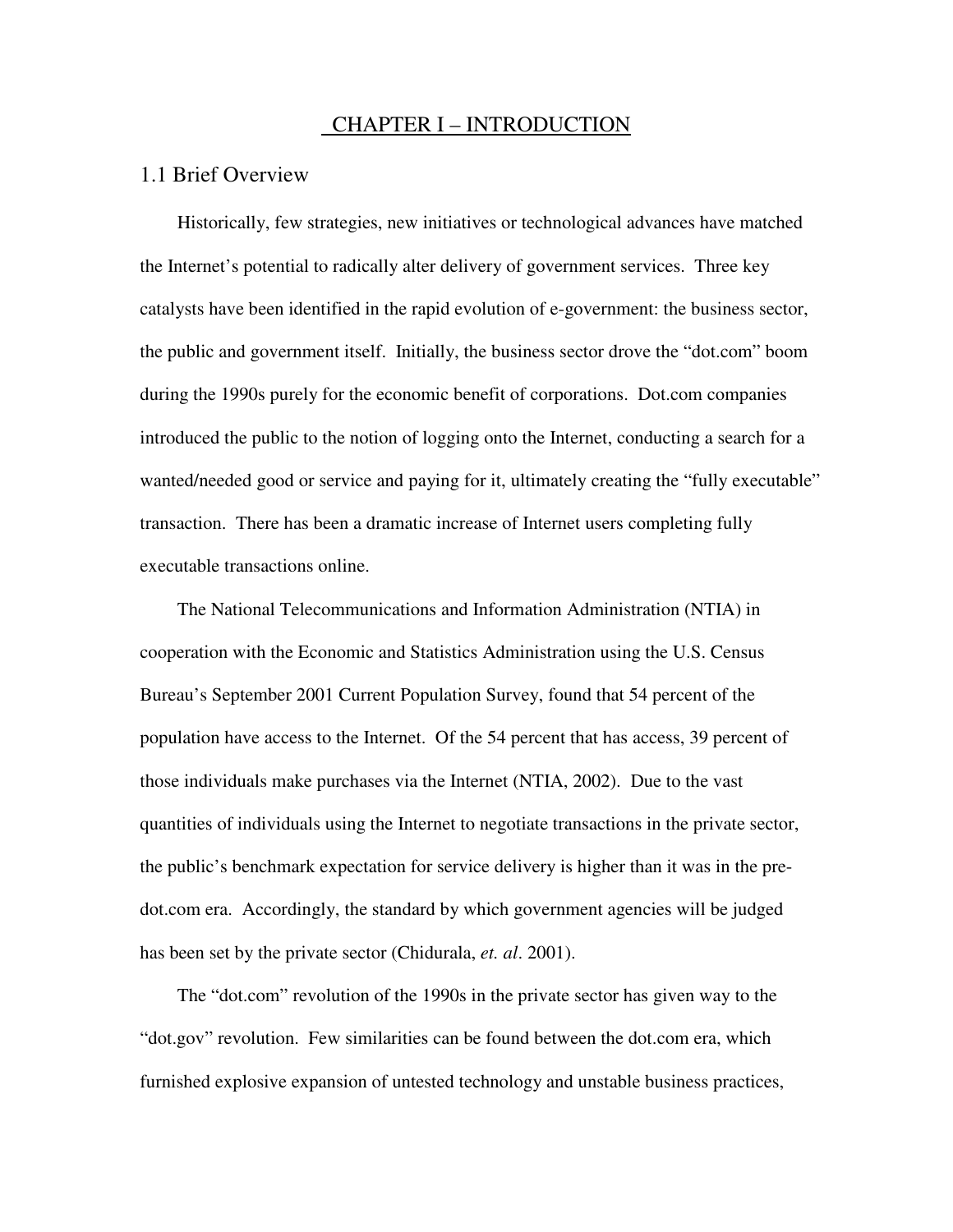and the dot.gov era, which has developed cautiously and methodically with the obligation to provide economically sound and technologically sustainable delivery of services. What truly has made e-government possible is the rapid development of affordable technology, hardware and software, for both the provider and the end-user.

Government is not only obligated to meet the public's expectation for service delivery, but also to meet a higher standard of expectations than in the private sector. The Hart-Teeter study for the Council of Excellence in Government, found 36 percent of surveyed citizens believe that additional benefits of increased technology will be greater accountability to citizens, increased public access to government and more efficient/ costeffective government (Hart-Teeter, 2002).

Government officials anticipate the benefits of e-government to include reduced operational costs of governmental institutions and regulated entities and increased convenience due to round-the-clock availability to government services. "In doing so, it should emulate, where possible, the commercial trend toward integration of services to improve usability for customers. This means, for example, that government should continue the transition from program- or agency-centered service offerings to usercentered services, which can imply aggregating services from multiple government agencies" (Nation Research Council, 2002, p. 8).

 Aside from substantially reducing per transaction costs to taxpayers, egovernment allows unprecedented accessibility to the functions of government. Many government officials and researchers like Fountain believe that e-government will lead to the concept of the "virtual state," that is, a governmental entity organized with "virtual agencies, cross-agency and public private networks whose structure and capacity depend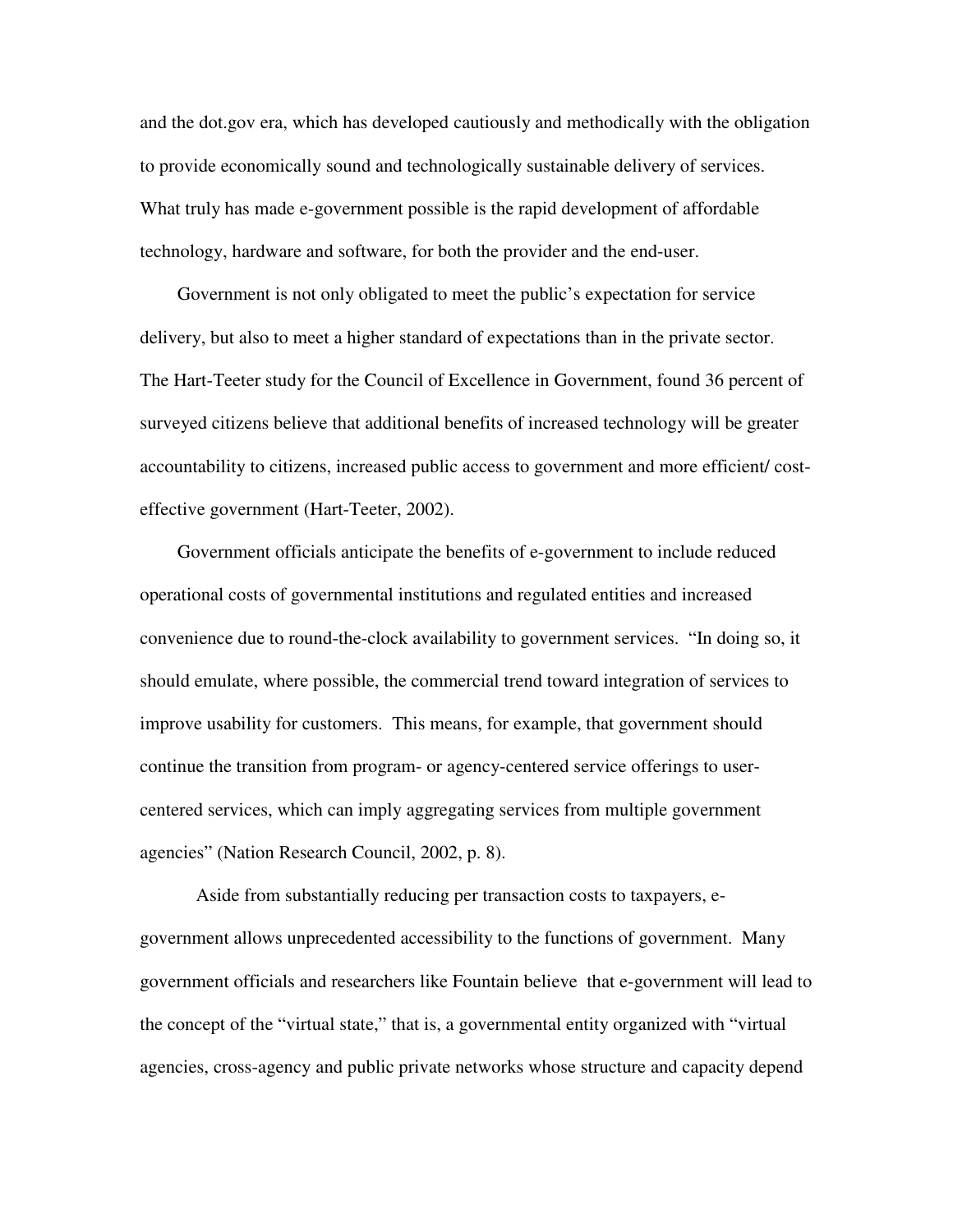on the Internet and web" (2001, p. 4). In theory, e-government has limitless abilities to serve enormous quantities of customers at minimal cost.

### 1.2 Purpose of Study

This study is designed to gauge attitudes of individual employees of a local government department that is looking toward developing third stage e-government implementation (to be discussed later). Proposed research questions being asked include: 1. Is there an inherent resistance to technology associated with the introduction of new egovernment initiative? 2. What effect does leadership's "buy-in" have on front-line employees? 3. Does employee involvement during development stages reduce resistance to e-government initiatives? 4. Can employees' demographic information serve as an indicator of resistance to e-government initiatives entering stage three?

#### 1.3 What is E-Government?

"Broadly defined, e-government includes the use of all information and communication technologies, from fax machines to wireless Palm Pilots, to facilitate the daily administration of government. However, like e-commerce, the popular interpretation of e-government is one that defines it exclusively as an Internet driven activity... to which it may be added "that improves citizen access" to government information, services and expertise to ensure citizen participation in, and satisfaction with the government process… it is a permanent commitment by government to improving the relationship between the private citizen and the public sector through enhanced, cost-effective and efficient delivery of services, information and knowledge. It is the practical realization of the best that government has to offer." (UN and ASPA, 2001, p. 1).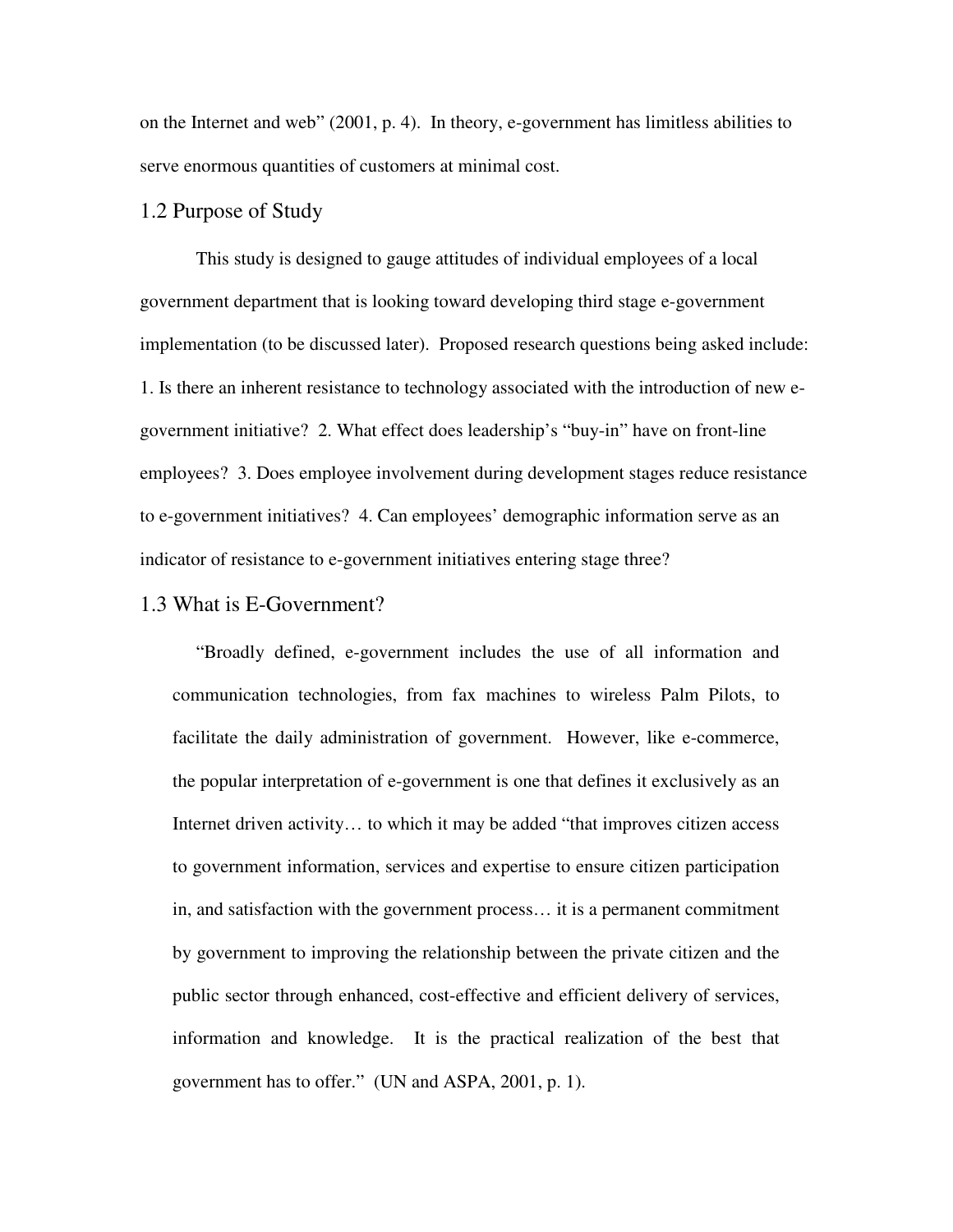Although there is no universally accepted definition of e-government, the aforementioned definition provided by the United Nations (UN) and American Society for Public Administration (ASPA) sets a benchmark of deliverance that government strives to obtain. According to Carmine Scavo and Yuhang Shi (1999), the arrival of the Internet and the World Wide Web (WWW or Web) marked a "watershed" in information technology usage by shifting the focus of governance to its external relationship with citizens. Information Technology (IT) has contributed to dramatic changes in politics (Nye, 1999: Norris, 1999), government institutions (Fountain, 2001), and red tape reduction (Moon and Bretschneider, 2002). Additionally, the definition provided by the UN and ASPA covers a vast range of qualifications that make up the term "electronic government."

 Using the words of President George W Bush's Management Agenda will aid in focusing the topic of this paper: "e-government is not about putting thousands of government forms or reams of information online. Rather, it is about government making better use of technology to better serve citizens and improve government efficiency, cutting government's time to make a decision from weeks or months to hours or days" (2001, p. 1). Following these guidelines, this paper will only consider government departments that offer fully executable transactions.

 According to a 2002 survey conducted by researchers at Brown University's Taubman Center for Public Policy, a full quarter of all state and federal agencies offer fully executable transactions online. The term fully executable describes the ability to provide services that can be initiated, transmitted and paid for via the Internet. The emergence of fully executable transactions in the government sector did not follow the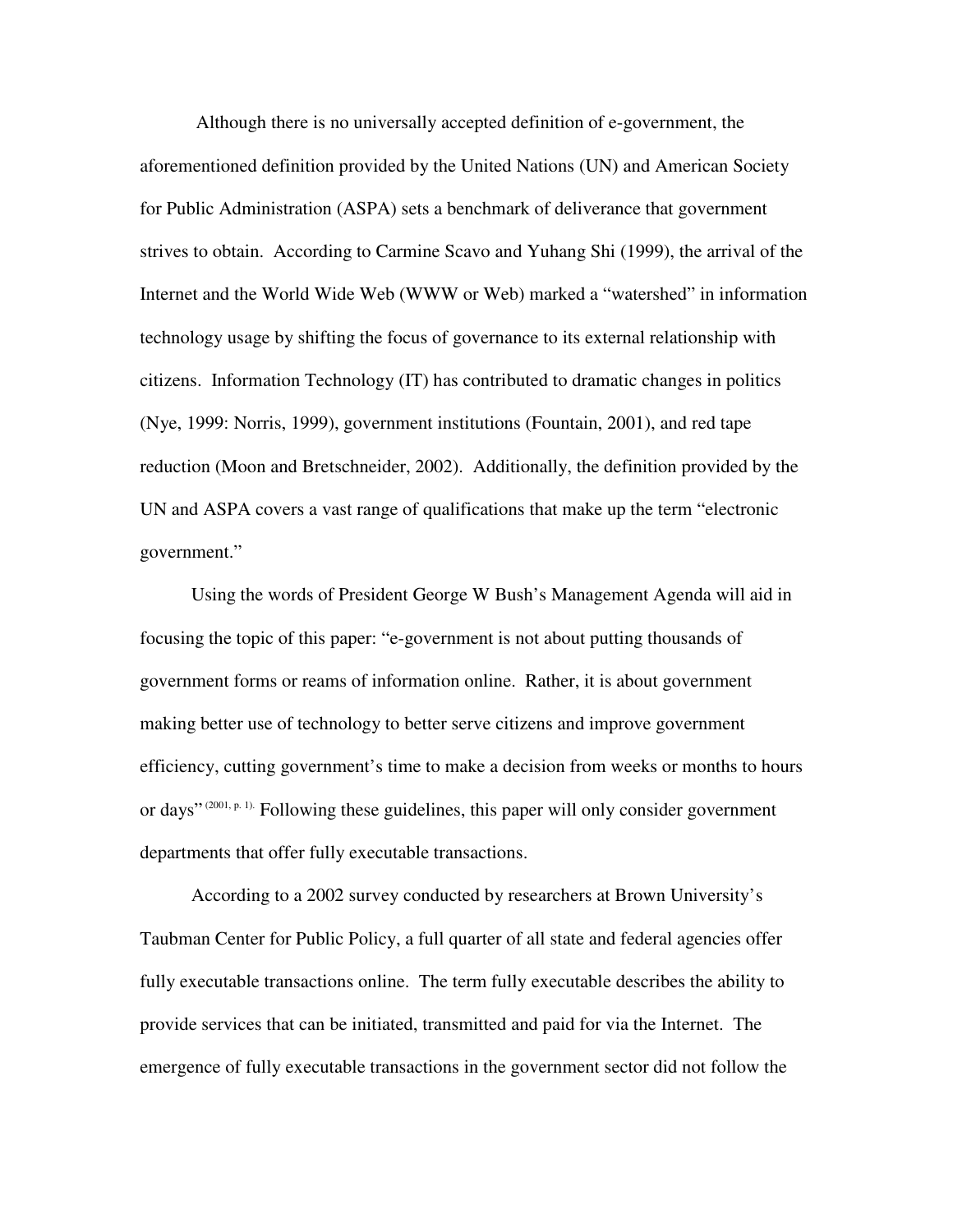same path as the private sector. Several models have been proposed to plot the development of e-government using stages. Four of the most note worthy individuals working in the field are Karen Layne, Jungwoo Lee, Janine Hiller and Dr. France Bélanger, all of whom have published articles outlining the four or five stages observed during e-government development.

### 1.4 Need for Study

 To date, the vast majority of the information pertaining to e-government initiatives focuses on ranking of sites, available transactions and development issues. While compiling the literature upon which I base this paper, little mention was made regarding the crucial interaction between government front-line employees and the technology they work with, specifically e-government initiatives entering third stage development. To my knowledge, no formal study has been conducted focusing on frontline employees' attitudes toward e-government, nor has any researcher conducted any study of municipal level employees working toward third stage e-government. The intent of this study is to cast light on issues facing employees, such as attitudes toward egovernment, its implementation and toward its development. It is my hope to contribute research and expand dialogue among those in a decision making capacity in government. 1.5 Clark County and Business License Department

According to Stacy Welling of the Public Communications Office, of the 41 offices and departments that make-up Clark County government; three have taken steps toward offering fully executable transactions (telephone conversation, March 21, 2003). The county's Court Education Office offers Internet Traffic School that is fully executable. The Recorder's Office offers a service that allows couples whom have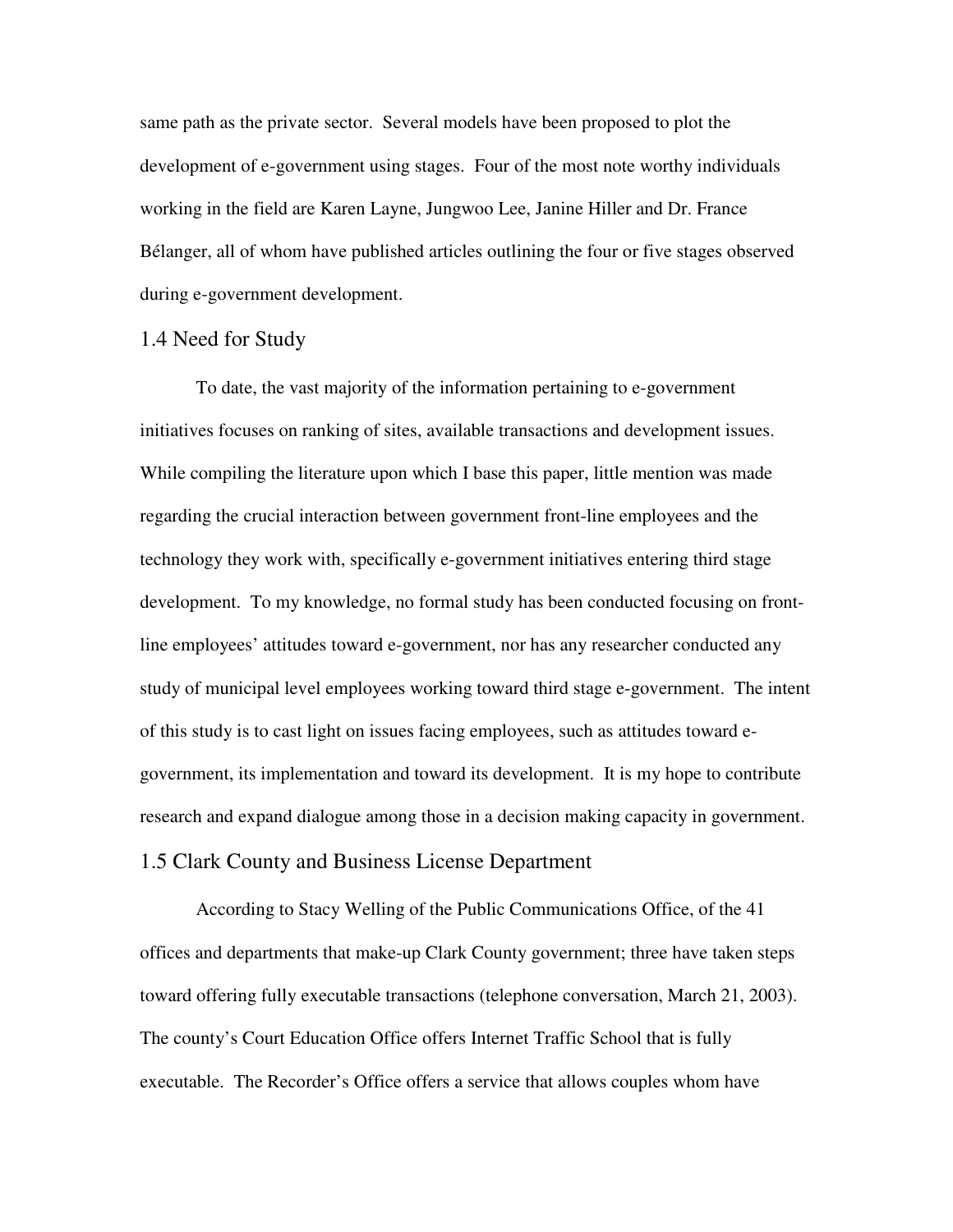previously registered for their marriage license to order copies of said license. The third department that is close to offering a fully executable function is the Business License Department.

On a national scale, offering business licenses services via the Internet is very rare. The International City/County Management Association surveyed 4,123 county/ municipality administrators on a diverse range of electronic government questions (2002). The survey reviled that just under 10 percent of respondents offered completion and submission of permit application for business license activities while 75 percent had plans to do so in the future.

On February 4, 2002, the Business License Department rolled-out its new Webbased computer program entitled Comprehensive License Information Processing System (CLIPS). Department leadership was asked by county information technology (IT) staff, and given an allocation of funds, to remove all departmental functions from the mainframe system that it employed. Consequently, the department undertook the process of developing an entirely new system that would ease the increased service demand placed on the department because of its inability to secure new staffing positions due to the countywide hiring freeze (Clark County Business License Department 2003). In a somewhat contradictory stance to the department's written statements, Figure 1 (produced using information released by the Business License Department,) provides a ten-year history of the number of business licenses issued by the department, including changes to licenses that required fees to be paid. Closer examination of this table indicates that although employees may have felt as increased demand for services, the actual percent increase of issued licenses from 1992 to 2002 was less then 9 percent.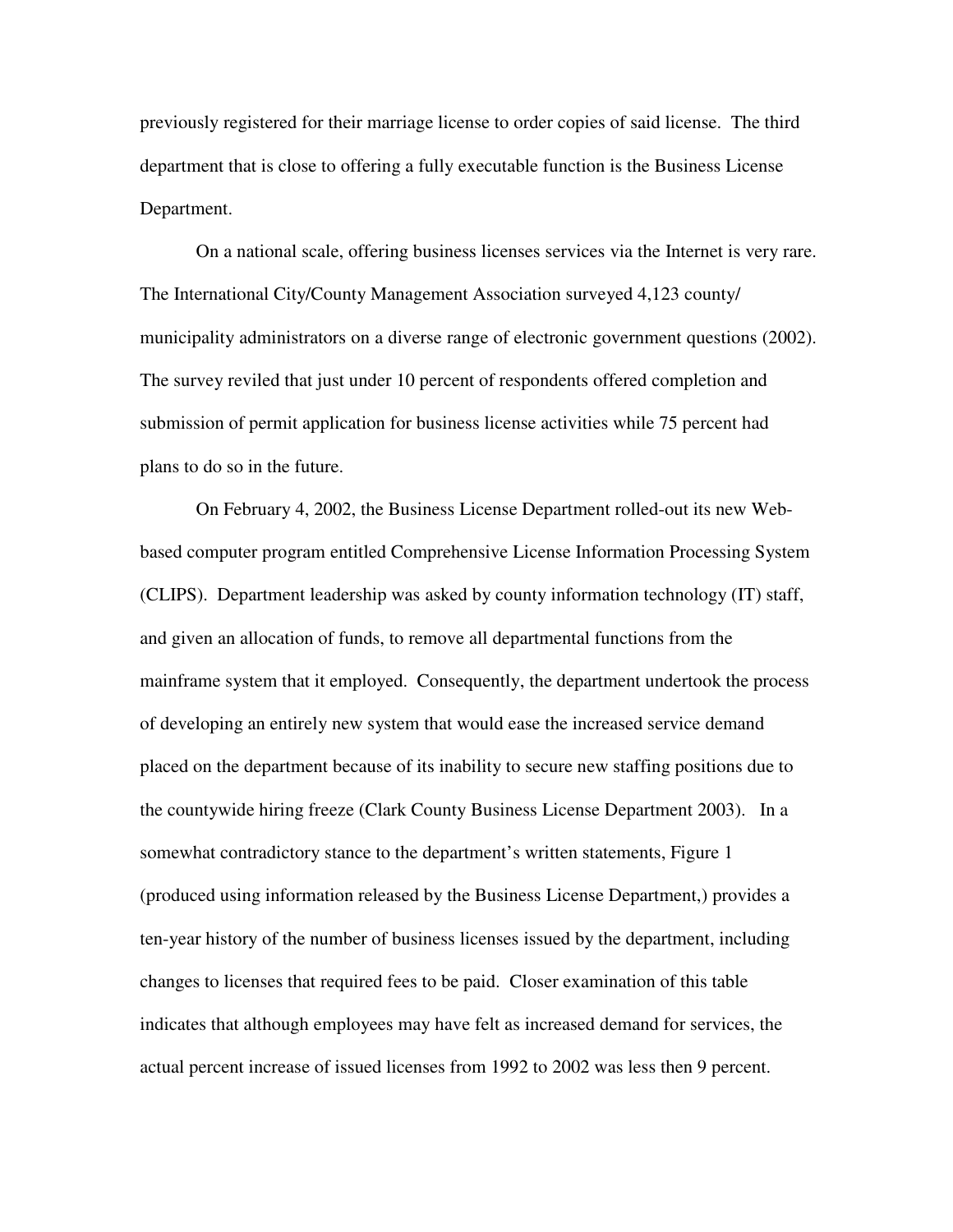Although we see an increase of issued business licenses, it would be unreasonable to label a 9 percent increase, over 10 years, in workload as substantial.



 Figure 2 (produced using information released by the Business License Department,) provides a nine-year history (1994- 2003), of full-time employees working in the department. The information provided indicates that 14 additional full-time employees were hired by the department, which equates to a staffing increase of 14 percent over a nine-year period.

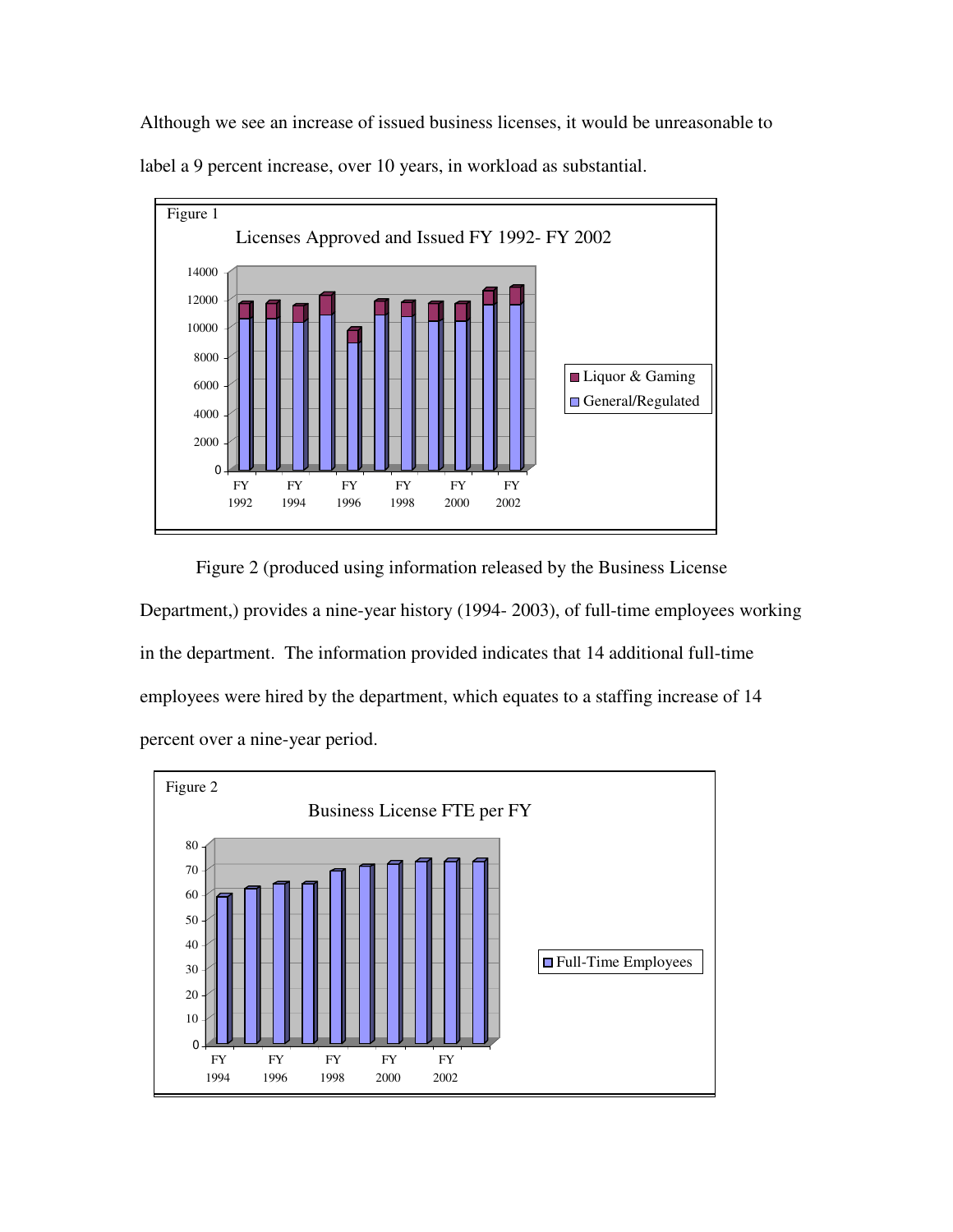Figure 3 (produced using information released by the Business License Department,) compares the percentages of approved and issued business licenses to the percentage increase of full-time employees of the Business License Department. Analysis of figure 3 brings attention to the notion that, although there may be a need for increased delivery service levels to the public, justification for CLIPS can not lie solely on the argument of increased workloads. Although Figure 3 implies that CLIPS may not have been necessary based purely on workloads, the counterargument is that technology advances are continually necessary.



CLIPS is a highly ambitious process. Once CLIPS was approved by the department decision makers the key objectives of the system were to improve operational efficiency and effectiveness of the department (Nakata, 2002). The system was envisioned to do two things; first and foremost, replace an aging piecemeal mainframe operating system, and, secondly, to allow any individual with Internet capabilities to input information into the program, pay associated fees and generate a license all without setting foot in the Clark County Government Center. The operational platform was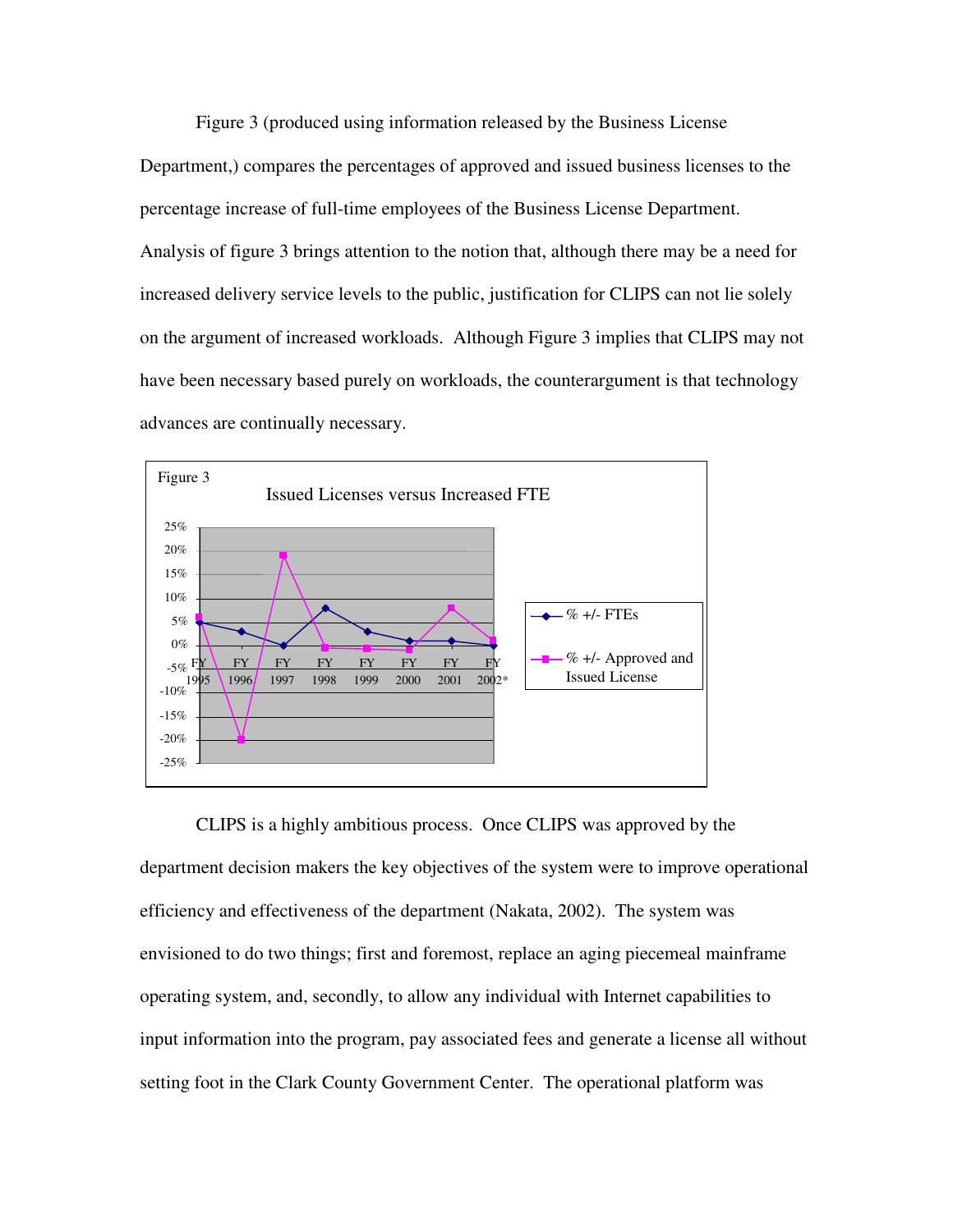designed to support business processes for six distinct divisions: administration, licensing, investigation, finance, audit and information management.

CLIPS was designed to rollout in two phases (Clark County Business License Department, 2003). The first phase rolled-out on February 4, 2002. This phase was intended to be a test period in which department employees and walk-in customers could use CLIPS via the department's Intranet just as if it were offered to the general public via the Internet. Phase two, scheduled to be operational on July 1, 2003, is CLIPS' introduction to the public via the Internet. July 1, 2003 will mark the Business License Department's complete entrance into stage two e-government.

With the Business License Department's entrance into stage two e-government, it will not take much technological effort to reach stage three. It would be prudent to focus attention on issues such as, possible ways to overcome obstacles to implementation concerning government organizations entering stage three e-government.

Chapter II of this paper will review existing literature of topics and concepts explored as possible explanations for the observed results of conducted research presented in Chapter IV. Chapter III outlines the methods followed during construction, distribution/ collection and analysis of the survey instrument. Results, including graphs and tables of this paper research, are presented in Chapter IV. Final analyses, conclusions and suggestions for further research are presented in Chapter V.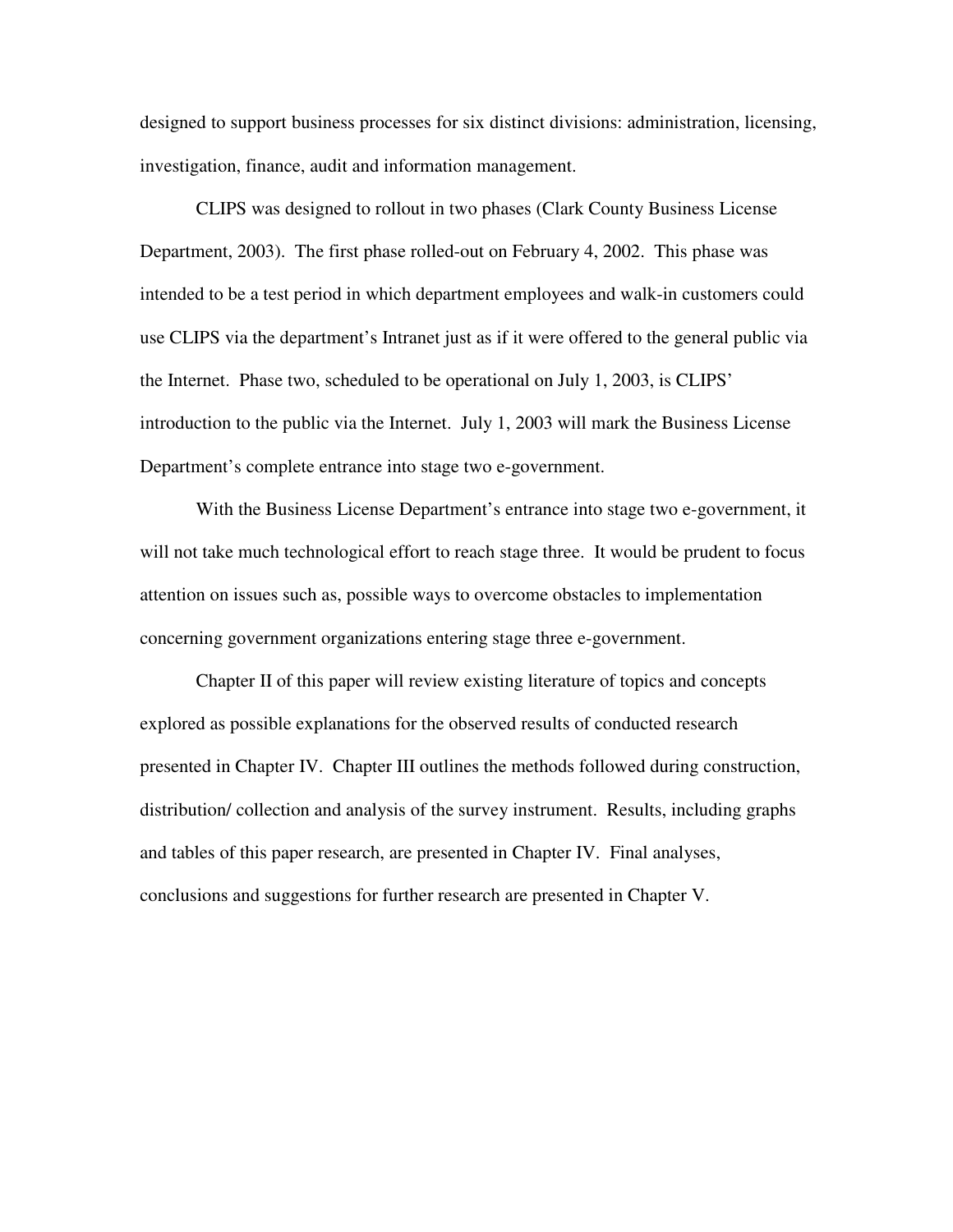#### CHAPTER II - LITERATURE REVIEW

Chapter II will provide a review of published literature on stages of e-government evolution and the resistance of municipal government employees to information technology in the workplace.

### 2.1 E-Government Evolution

Optimistically, the Taubman Center for Public Policy at Brown University reported that 46 percent of federal agencies offer some variation of e-government services while all but one state has been found to have some form of e-government (West, 2002). The study and subsequent ranking of websites presented was completed by Darrel West. Although West's study and rankings offer an excellent starting point when considering e-government, it is important to remember that his state rankings are based on the entire spectrum comprising government's presence on the Web.

 Consider the full spectrum of e-government observed today. It spans from basic web pages, which simply provide contact information, to more advanced websites providing users the ability to complete a service on-line. West's rankings can easily mislead readers because they make no distinction between elemental websites and those sites that are several evolutionary steps closer to offering fully executable transactions. Another, more accurate, measure for critiquing websites is to measure the functionality of the site. This characteristic is easily observable at the most basic of levels, such as the site serving as a reference providing easily displayable information. More advanced functionality may entail providing downloadable forms while an even higher level is indicative of providing complete services on-line. These differing levels have been broken down into stages by several researchers.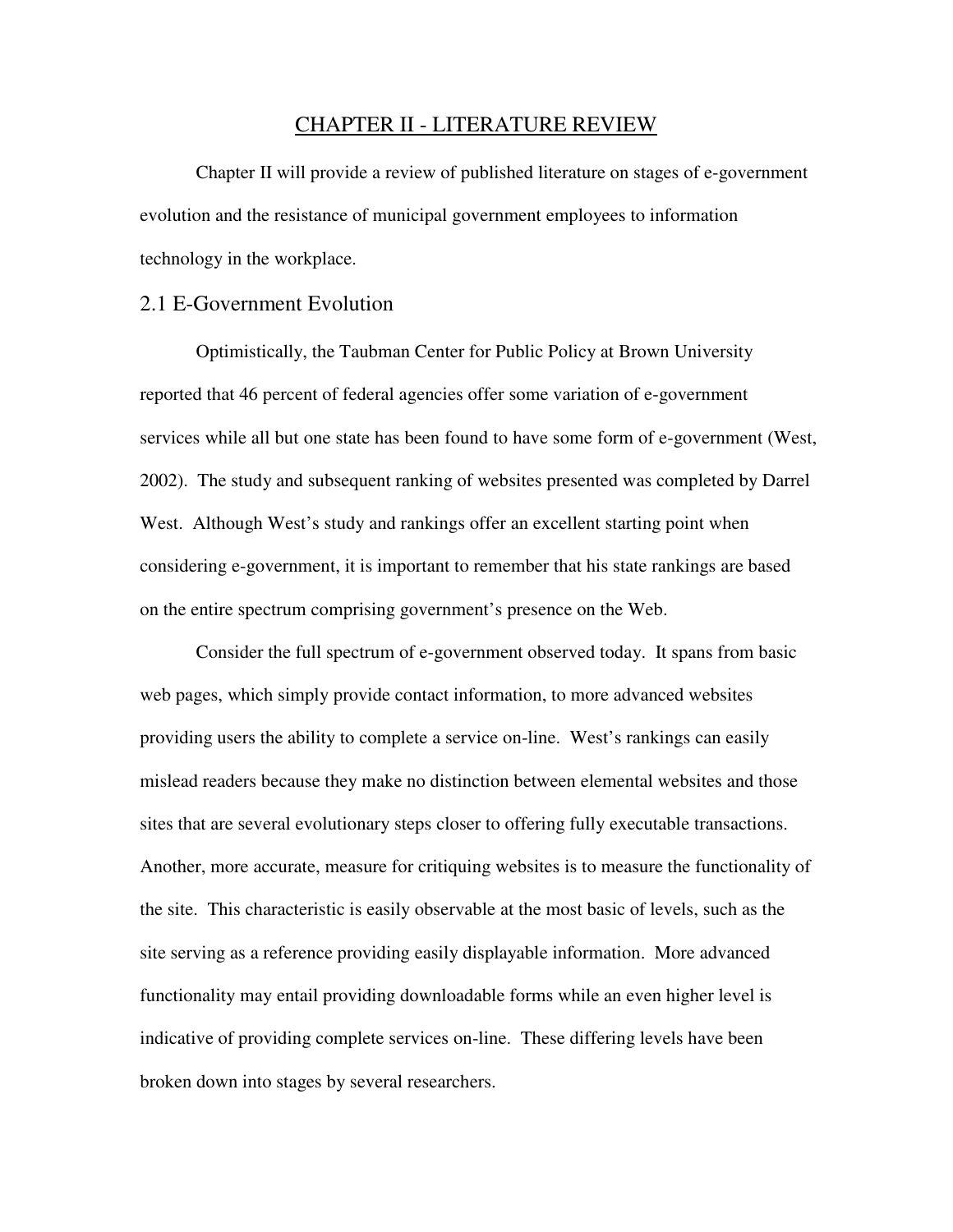### 2.2 Stage One Development

 In their article entitled "Developing Fully Functional E-government: A Four Stage Model," Layne and Lee describe the evolution of e-government as occurring in a four stage growth model (2001, p. 123). Each of these stages, as defined by Layne and Lee, are identifiable due to varying levels of technology integration, website functionality and interdepartmental cooperation. This section will attempt to define the employee as an additional factor to be considered existing within the model set forth by Layne and Lee.

 According to Layne and Lee, the first stage of e-government evolution is "cataloguing" (2001). This stage of implementation is defined by government departments establishing an on-line presence, consisting of phone numbers, addresses, hours of operation and/or other non-interactive posting of information. As indicated by West (2002), this stage of evolution currently contains the majority of e-government online presence in the United States. Although no conclusive findings have been published regarding employees and government departments in stage one e-government, it may be concluded that stage one has little if any effect on the day-to-day operations of employees because this stage is characterized by the elemental posting of contact information, posting of downloadable forms and limited portal access to linked other sites. Customers needing to complete a transaction must interact with the government department in the traditional manner, e.g. walk-in, phone, postal mail or fax.

### 2.3 Stage Two Development

 Stage two, as defined by Layne and Lee (2001), is characterized by citizens' ability to complete a simple service on-line. The reality of stage two is that of individual departments acting independently to undertake the task of creating fully executable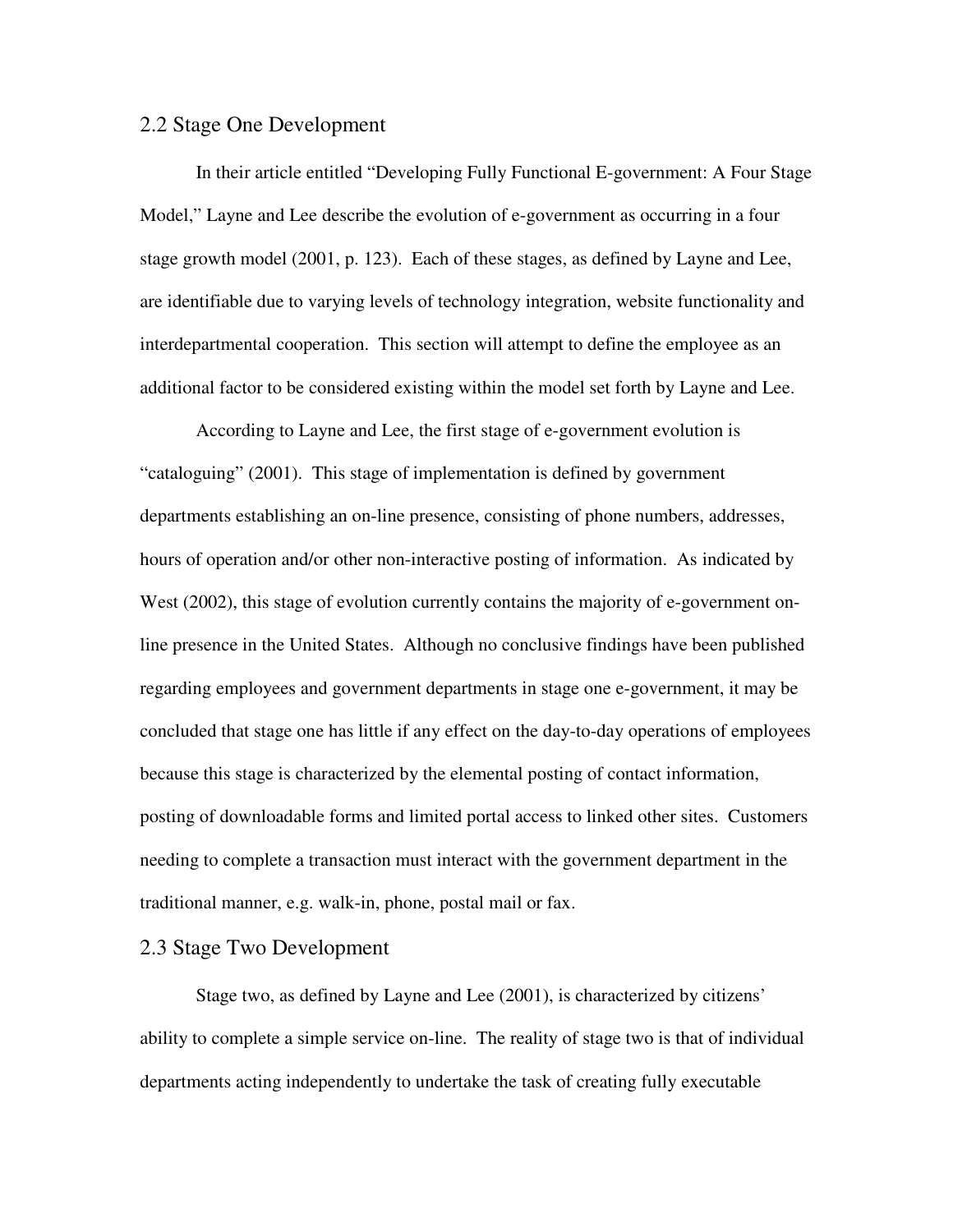websites that allow a customer to complete a transaction, from initiation to completion, as long as the desired outcome solely consists of services from that single department. For all intents, this is e-government: fully executable services available via the Internet.

 Hiller and Bélanger (2001), in a somewhat opposing view of Layne and Lee, proposes five stages of e-government in their evolutionary model. It is at stage two of Layne and Lee's model that we observe a divergence of thought. Hiller and Bélanger's stage two consists of two-way communication between government and end-user and stage three "allows online service and financial transactions by completely replacing public servants with 'web-based self-services'" (Hiller & Bélanger 2001). Although Hiller and Bélanger interpret e-government development with an additional stage, both Layne and Lee and Hiller & Bélanger conclude that the continuing implementation of new information technology impacts the employee during these similar stages. It is at this stage that the implications of technology theoretically begin to weigh on employees; for example, changes to operational procedures caused by a new workflow or computer system. Introduction of a new computer system may eliminate procedural steps of the old technique which may consequently reduce daily work processes for an employee by two hours.

#### 2.4 Stage Three Development

 Stage three, as presented by Layne and Lee, incorporates vertical integration of governmental services. Vertical integration indicates that intergovernmental agencies (agencies performing similar tasks yet at varying levels of government) coordinate efforts in order to provide "one stop shopping" for customers. Stage three has also been coined the "transaction stage." Transactions in this stage generally remain "highly regularized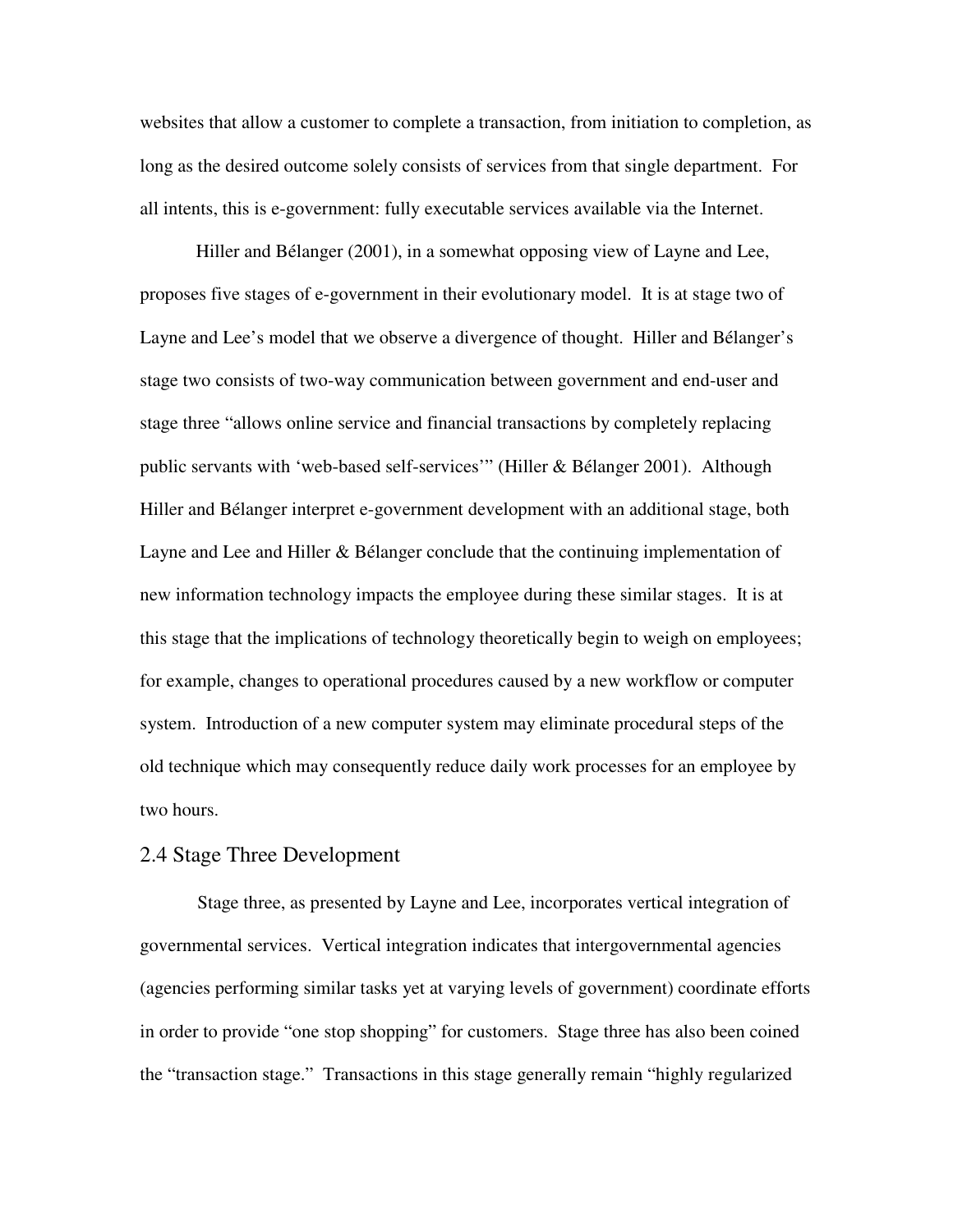and create predictable outcomes (e.g., approving a license renewal, creating a receipt, acknowledging a bid)" (Seifert, 2002, p. 10). An example provided by Layne and Lee is that of a business license department that allows customers to enter any level of government (state, county or local) and proceed to enter all pertinent data, pay a single bill for all applicable fees and obtain all necessary licenses for every level of government in a single transaction. On the outset the entire transaction appears to be seamless to the customer, all the while databases and servers supporting the different vertical levels of government are interacting to complete the transaction through interdependence and yet retain enough independence to garner specific information.

 According to Layne and Lee, stage three is the point in the evolution of egovernment at which individual employees are impacted the greatest. "Once systems are integrated and automated, most transactions are automated, and government employees are now becoming more an overseer of the process than a simple task-oriented assembly worker" (Layne & Lee, 2001, p. 131). Employees who formerly worked with customers face to face, surface mail or the telephone will see a drop in the number of those type of interactions they complete. Initially, the introduction of fully executable e-government websites may have little implications on the amount of work a front-line employee completes. However, as people begin to complete transactions online, fewer customers will access services via traditional means, thereby cutting the number of face to face interactions. West claims that 49 percent of the nations 70 largest metropolitan areas websites offer fully executable transactions; again, West's definition of fully executable are very liberal, for example requesting service or information (not actually obtaining service or information) and filing complaints (2003). West's survey ranked Las Vegas as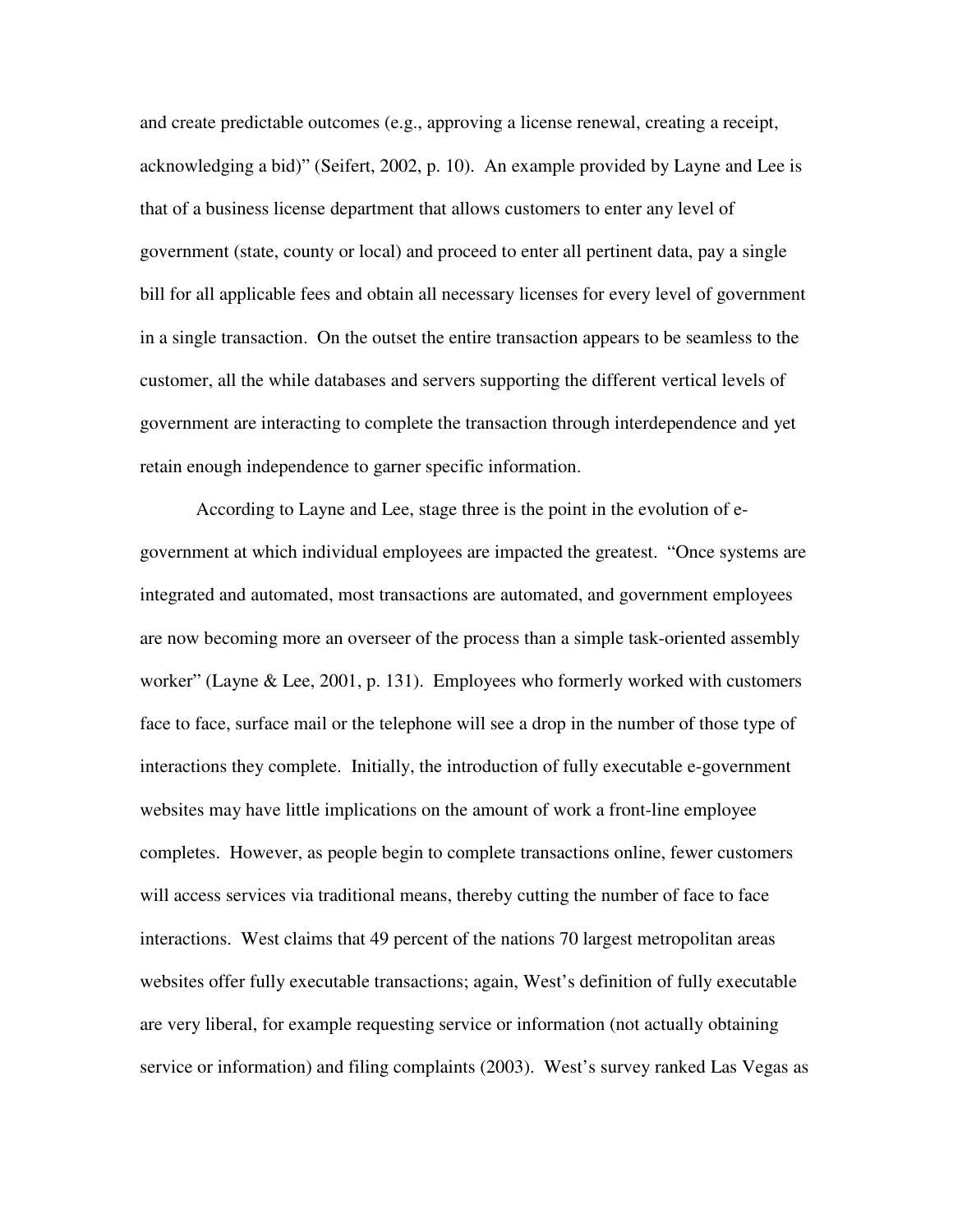number 59, down 31 spots from 2001. Interestingly, Las Vegas was a top 15 finalist in the Center for Digital Government's 2002 Best of the Web Contest (2003). This contract is an example of the inconsistency that mars this field of study. If held to a higher level of service, fewer government websites meet this paper's standard of fully executable transactions. With 2/3 of online Americans having visited a government website (The Council for Excellence in Government, 2000), it will not be long until a larger number of agencies begin to enter stage three development possibly making for a difficult transition period for the employee. Government leaders, if properly planning for the future, must realize as e-government expands it will be prudent to become familiar with recognized employee hindrances to accepting e-government measures such as resistance to technology, implementation and "buy-in."

### 2.5 Stage Four Development

 Stage four development has been characterized by Layne and Lee as true "one stop shopping" (2001, p. 124) for citizens. It is integration of differing governmental departments and multiple services into an easy to use site allowing customers with various needs to be fulfilled in a single transaction. Again, the business license example, a customer need to apply for a license, not only can they have all licensing needs met but they will also have access to the state's, county and city's taxation departments, the clerk's office, the health department and the fire and building inspectors offices.

 No government agencies are in this stage of development, yet. Although still years ahead of current technology and departmental cooperation, some decision makers do have the foresight for this level of development. For example, the Clark County Business License Department has been in the process of opening communication lines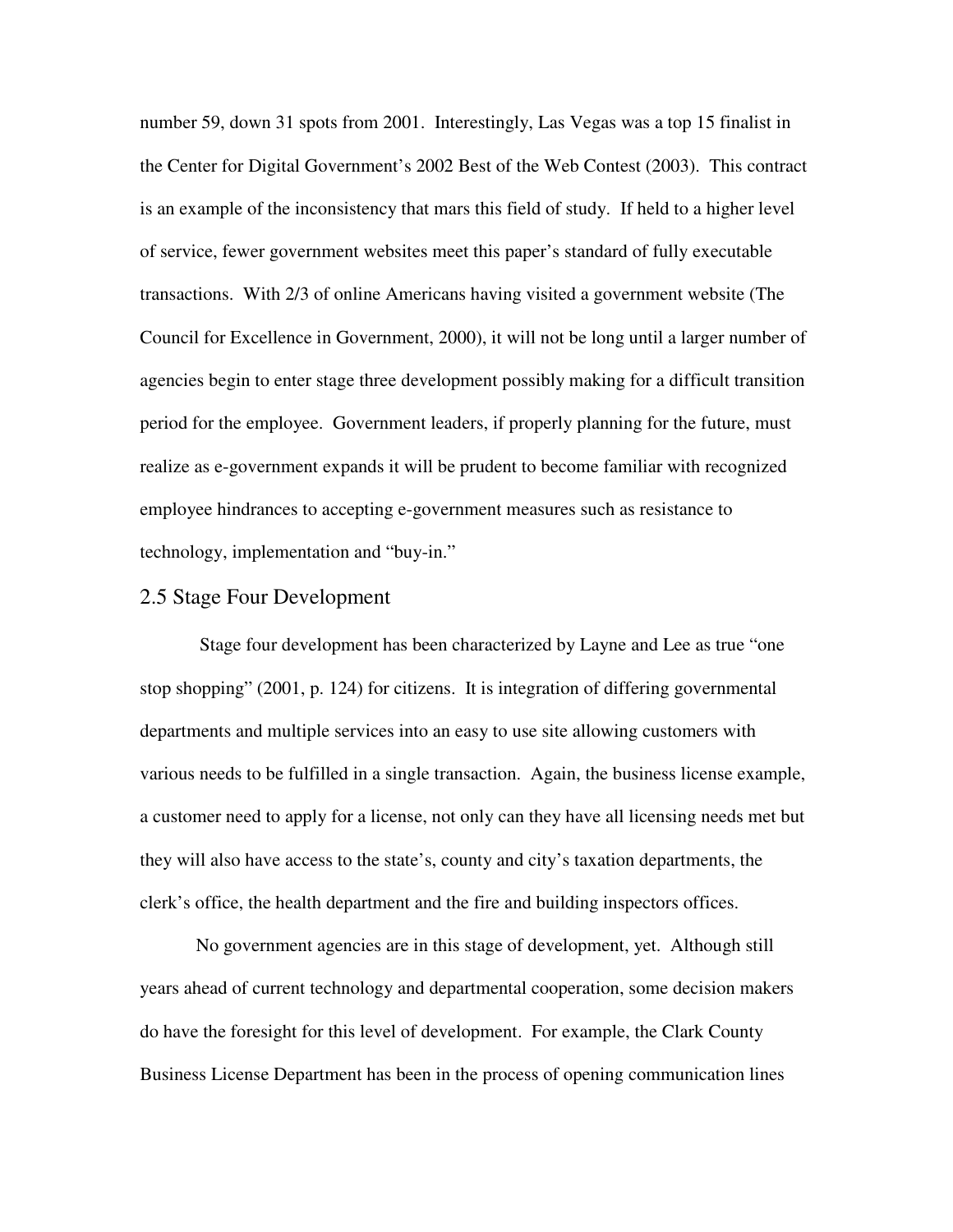with other departments via, Ad Hoc Cross Function Teams in hopes of creating crosstalking databases.

#### 2.6 The Dilemma: Technology in the Workplace

 The dilemma is as old as the workplace: "does new technology spawn resistance to it?" "There is nothing more difficult to arrange, more doubtful of success, and more dangerous to carry through, than to initiate a new order of things" (Machiavelli, 1513, p. 21). Throughout history, advances in technology have initially created short-term disturbances in workflow. Slowdowns in work output were observed in the early 1900s with the introduction of electricity and in the 1970s with the growth of computerization (David, 1991).

### 2.7 Resistance to Technology by Employees

 Due to the fact that little research can be found examining the results of interaction between employee initiatives and e-government, the following discussion will be based upon research that has been compiled on advances in technology and IT.

 Early research into resistance to technology focused on general factors such as innate resistance to change, lack of involvement in the implementation process, lack of management support and poor technical quality (Henry, 1944). This line of research sought to change the end-user's behavior by persuading them to abandon the "old way" of doing things, and adopt the "new way" (Hirschhiem and Newman, 1988). This is difficult to do since people tend to prefer the status quo over change. Research by Simon and Kern found that lowering anxiety levels felt by employees towards the new way can be accomplished by keeping as many of the familiar practices and norms as possible, all the while encouraging gradual technology integration (Simon & Kern, 2001). Retaining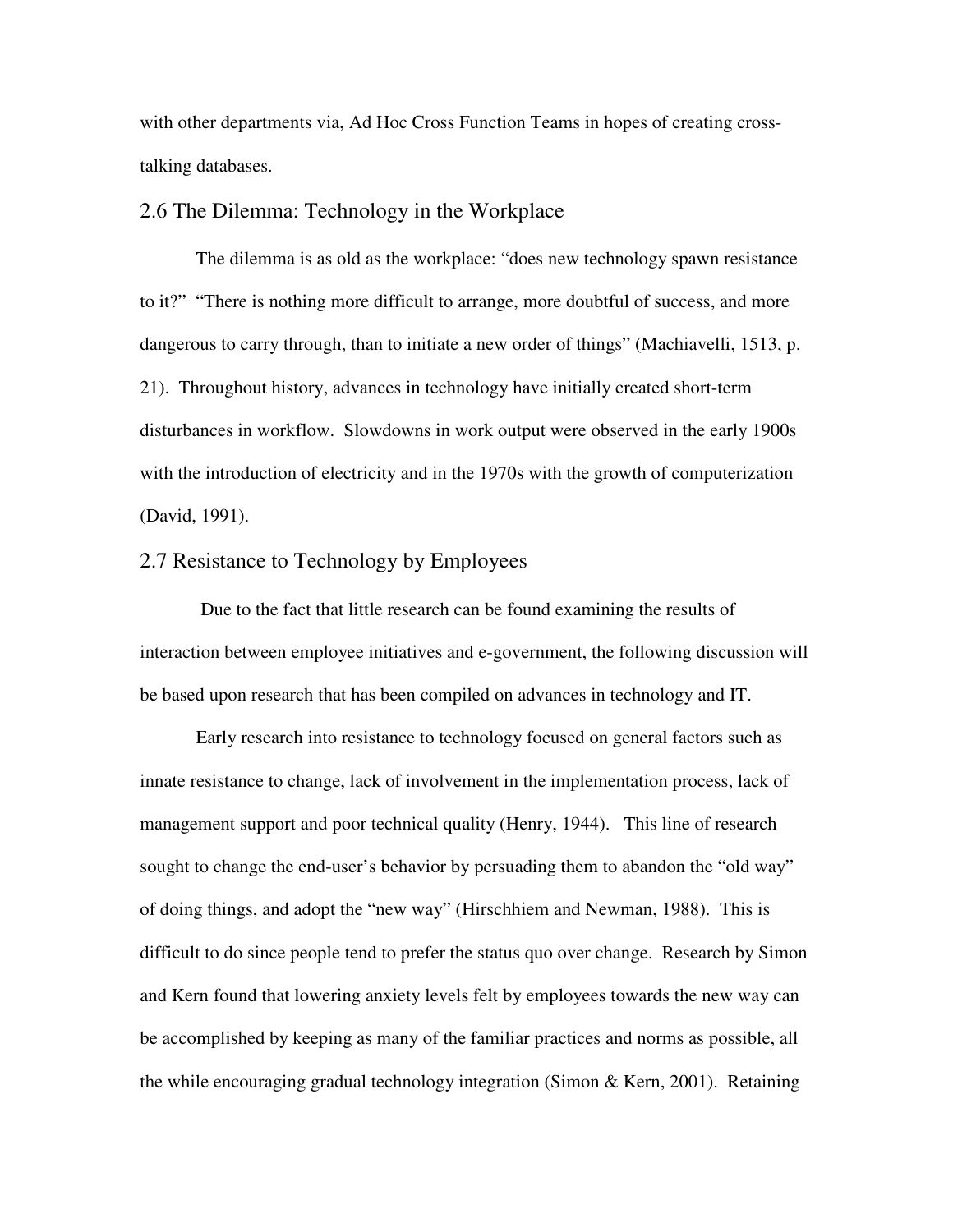familiar practices and norms will simultaneously accomplish that which benefits the organization and the employee. The challenge now is how to encourage individuals to accept new technology to meet the organization's goals.

 Admittedly, the Computer Science and Telecommunications Board (CSTB) found while examining human-computer interfaces, people's abilities do not progress at the same rapid rate of basic computing capabilities (2002). Simply put, humans are the limiting factor of the equation. Several hypotheses can be put forward to explain CSTB's observed behavior. The most studied hypothesis was individual employees' resistance to technology. Resistance to technology at the individual level takes many forms, but is most commonly displayed in an employee's unwillingness to attempt to learn new technologies or evolve as quickly as the technology being introduced into an environment. An employee's resistance to technology may stem from several sources such as an emotional fear of being phased out, additional technostress associated with new technology, or lack of understanding long-term department goals. Certainly individuals trying to keep pace with technology can be a daunting task. Individuals may feel that it constitutes a great deal of learning, but realistically only those technological aspects which influence an individual's daily work experience would need to be taken on.

 According to Helpman and Rangel (1999), individual learning in the work environment occur in two distinctive fashions: experience and education. Experience is what happens in the office while an employee receives "hands-on training." This type of learning has been found to be less transferable across the technology spectrum. Although this training is initially economically practical for a department and the employee, it does not pay long-term dividends. Hands-on training benefits the individual employee lacking basic knowledge that is so crucial in multitasking. Government employees facing third stage e-government initiatives may be anxious about the transition because, the initiative is based on new technology. Although employees may be adequately trained to complete their tasks on the outgoing system they may feel lost using the new technology without formal education.

 Formal education provides a greater knowledge of basic skills that are applicable to a wider range of technologies. Education increases the set of technologies that a worker can operate, thereby supplying greater confidence when faced with a change of operating systems (Helpman & Rangel, 1999). Although,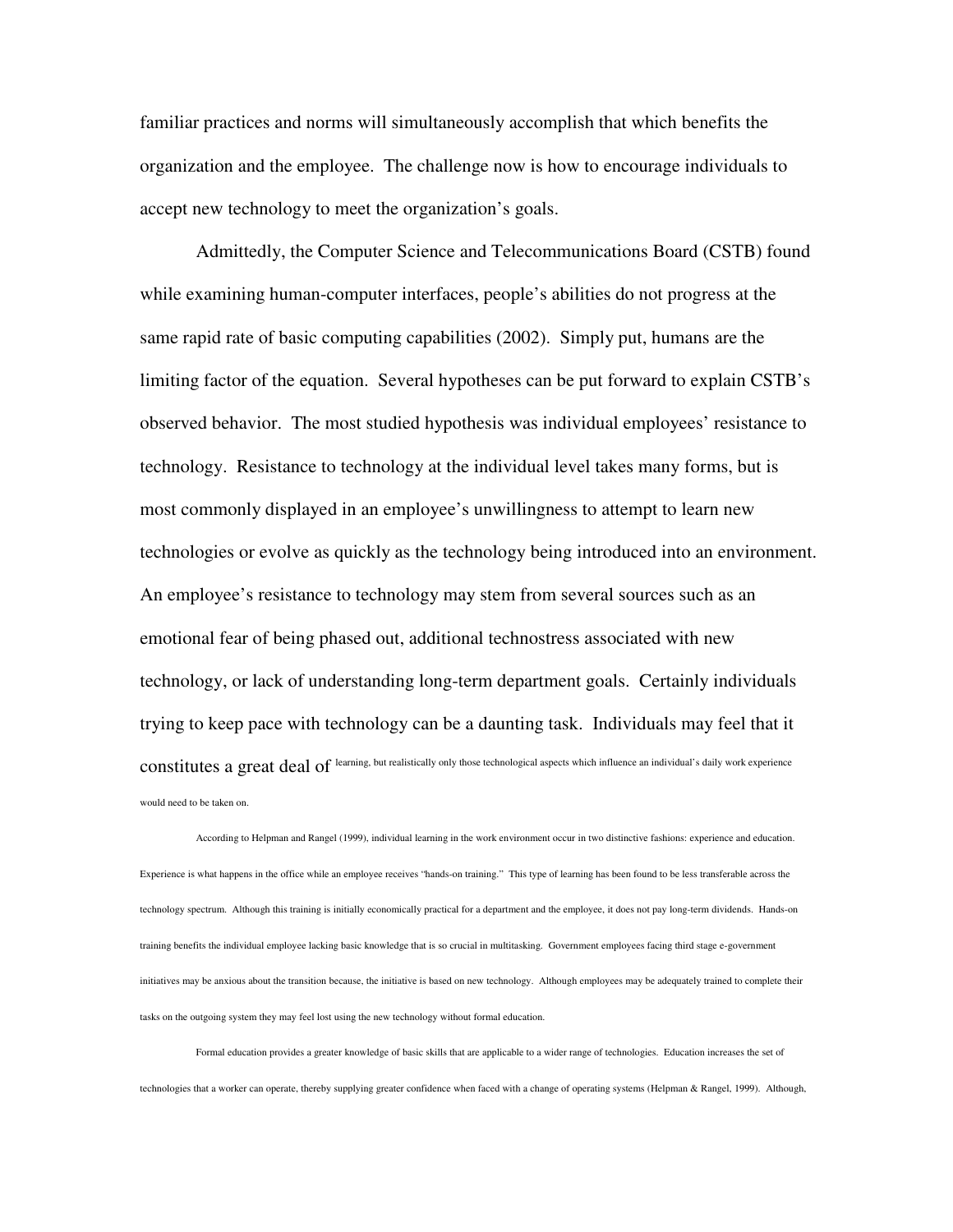there will be temporary drop in productivity, employees facing a technology change who have formal education will rebound more quickly and surpass previous levels of output. A quick recovery to previous production levels can reduce several of the factors that contribute to resistance to technology, such as reduced levels of technostress and increased job security.

 Peters (1986, web citation) was spot on when he assured that in today's work environment "what gets measured gets done." Because of our reliance on quotas, it is important for employees in any sector, particularly those faced with the fear of being phased out, to return to high levels of production once an initiative has been rolled-out. Entering stage three e-government implementation, employees perceive the possibility of job loss as a reality; it is therefore imperative that employees return to an established output level. One of the quickest ways of doing so is continual formal education of technological advances to alleviate fears of being phased out.

 Additional factors that influence resistance to technology are organizational structure and organizational culture. Simon and Kern (2001) define organizational structure as "the organizational architecture that supports business activities" (p. 61). Organizational structure refers to the hierarchy of the organization, its policy and procedures, the rewards systems or disciplinary systems and the work processes of an organization. Structure has to do with the way the organization is built, and how its basic employee-related functions work (Simon & Kern, 2001).

Productive methods of overcoming resistance in the arena of organizational structure involve slowly acclimating staff to changes prior to the introduction of new technology (West & Avgerou, 2000). The gradual introduction to altered or enhanced IT into the workplace provides employees with time to cope and adjust to the inevitable change in procedures and workflow. This factor contributing to technology resistance can easily be overcome with foresight and proper planning by department leadership working closely with the implementation team to acclimate front-line employees prior to launching new technology.

 At the organizational level, a second factor to explore while attempting to explain resistance to technology is organizational culture. Formally defined, organizational culture is "a pattern of shared basic assumptions that the group learned as it solved its problems of external adaptation and internal integration, that has worked well enough to be considered valid and, therefore, to be taught to new members as the correct way to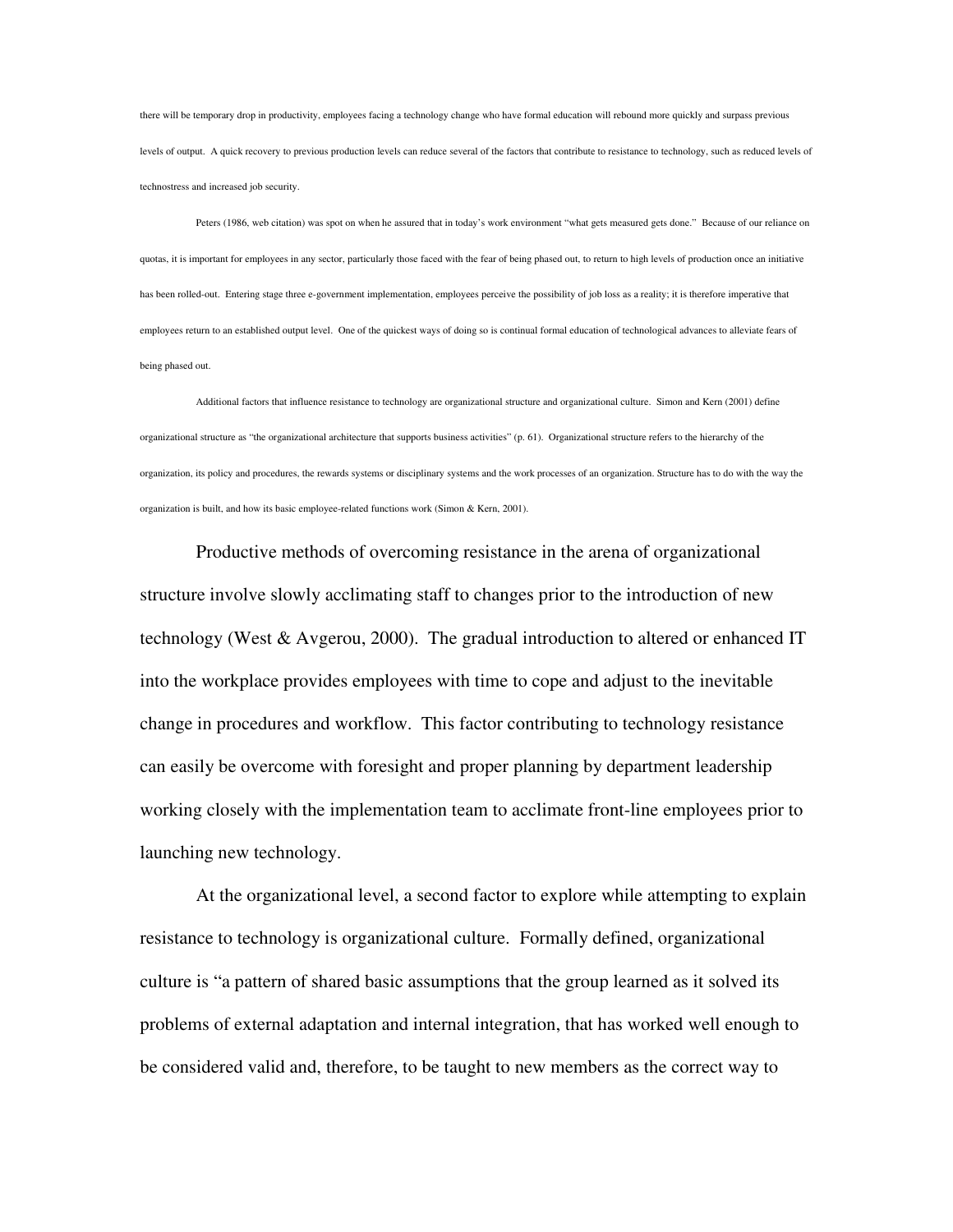perceive, think and feel in relation to those problems" (Schein, 1993). Organizational culture is difficult to overcome because it is not the objective world of policy and procedure, chain of command, and work "in" and "out" boxes. Organizational culture is difficult to shape or change because it includes the common psyche of everyone in the organization, past and present. It is the cerebral world of individual interactions, groupthink and outside factors having influence on the organization. Management must have a clear understanding of the organization, by doing so they can make appropriate adjustments to overcome this factor.

2.8 "Buy-in"

 A second postulation attempting to answer the question of resistance to technology and e-government is the notion of "buy-in" offered by management. Government decision makers have opted to implement new technology to enhance core work function but inevitably every component of the organization will be forced to change (Corcoran, 2000). Service provision has shifted in a new age to "one in which information is becoming a primary resource, people must be knowledgeable, productive and motivated. The workforce needs to quickly acquire new skills to be flexible and responsive to changing demands" (Clarke & Lehaney, 1997, p. 131). Because employees are comfortable with the status quo and are, at best, skeptical of change, management must "sell" the notion of new technology as a choice benefiting stakeholders.

O<sup>ne of the most</sup> easily manipulated factors affecting successful IT acceptance by frontline employees is that of an enthusiastic organizational leadership. Studies have shown (to be examined later in this paper) that, due to the lack of departmental support from decision makers, technology implementation has failed at much higher rates. If management's ability to "sell" technology and its benefits are insufficient to meet or surpass the level of resistance by front-line employees, resistance will be encountered. Research by Martinez, Meyers *et. al*. Cooper, Burbridge *et. al*. and Slevin *et. al*. have all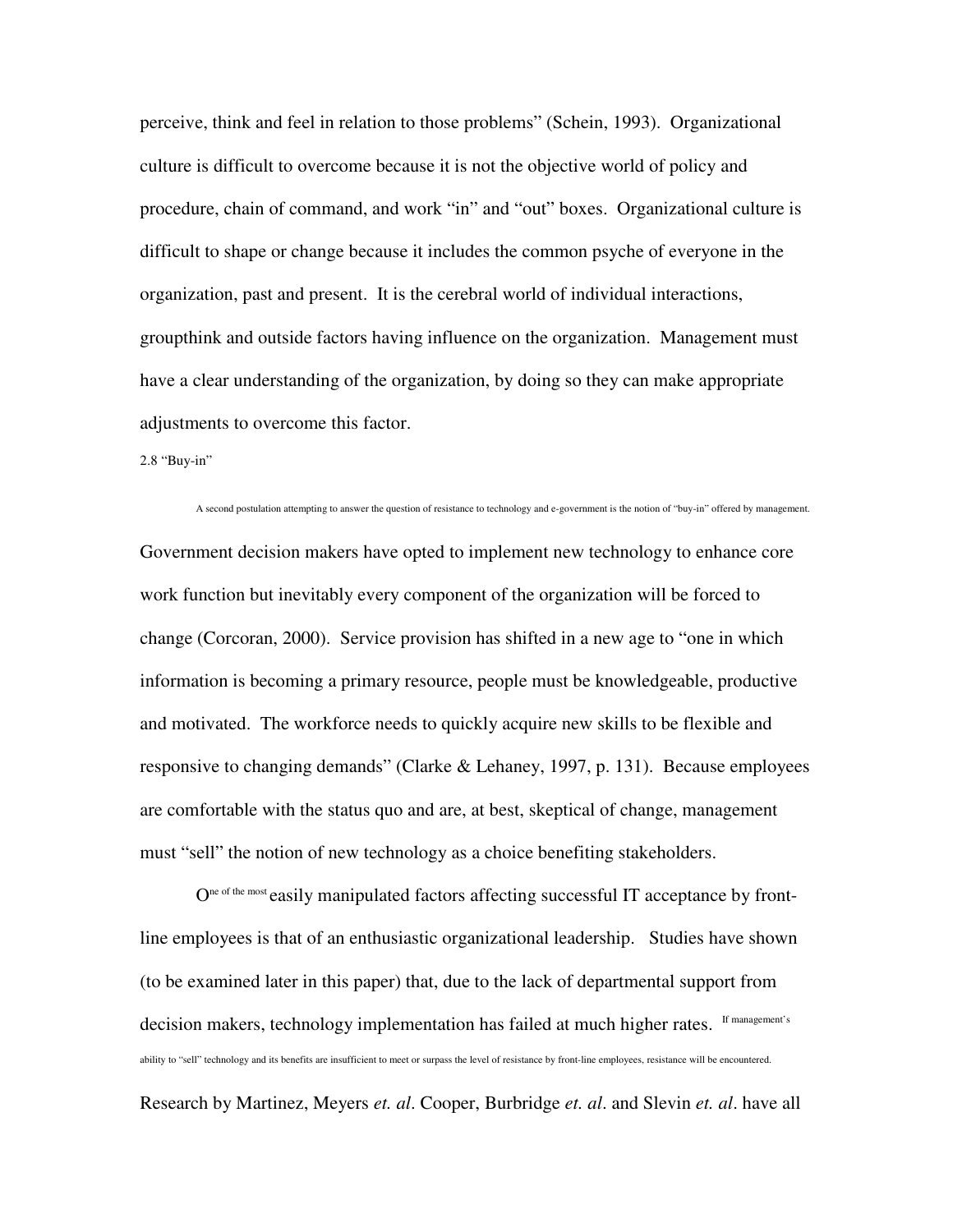indicated that top management support of new technology is crucial to success of implementation (Kuruppuarachchi, 2002).

Technology brings with it changes in work content and processes. These changes are dynamic, not static (Miller & Cardy, 2000). Specifically with the introduction of third stage e-government into a department, leadership is faced with new work patterns and flows. Selling the benefits to employees is a critical step prior to implementing egovernment initiatives. Management must push e-government as important and then drive accountability for it every day (Association for Federal Information Resources Management, 2002). Leadership must focus on the positive; yet David Haines (1999) concedes that management rarely has the desire to seize the opportunities for new organizational structures or the technical competence to absorb and control new flows of information. This is a failure of management to fully seize available opportunities to gain a foothold against resistance to technology. It makes little sense to invest vast amounts of time and resources into a new technology, yet fail to recognize its full potential because of a lack of management support.

### 2.9 Third Stage Development and the Employee

The notion of third stage e-government development and leadership's buy-in work closely with the third hypothesis to be explored, employees' involvement in development. Employees often become confused with new technology. According to Henry (1994), more often then not, they are not included in the decision to transform to e-government. They may not feel that they have been properly trained to undertake their new duties or old duties using new tools. These feelings contribute to "psychological contract breach."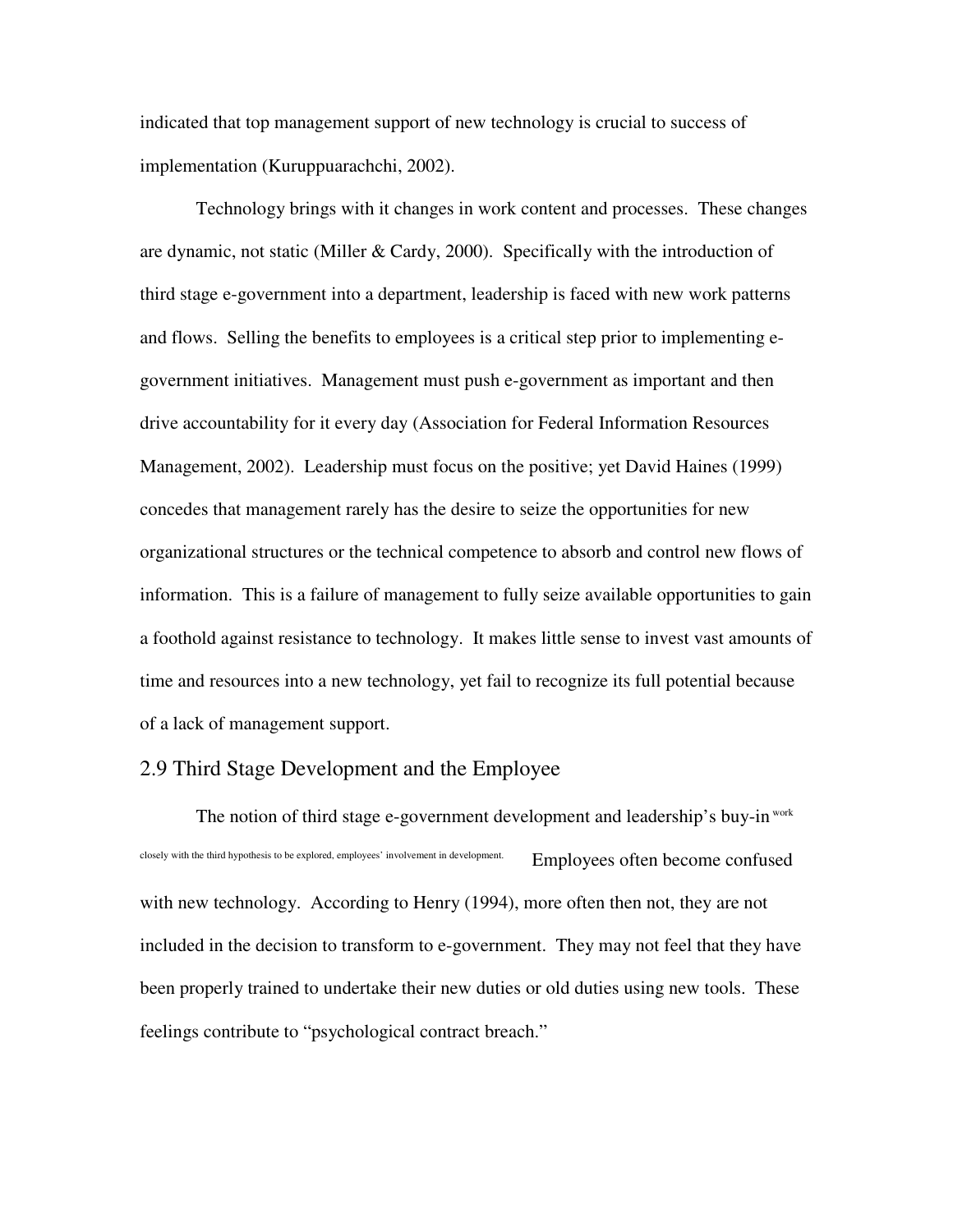Psychological contract breach is negatively related to three forms of employee contributions: performance, citizenship behaviors and intentions to remain with the organization (Robinson, 1996). Employees who feel as if the organization has breached its contract will react in a negative fashion, feel isolated and more often then not take a significantly longer amount of time to "come around" regarding the new initiative. It would be wise for the organization to recognize early in the process that there will be negative repercussions felt by a large percentage of its workforce.

 It has become clear that early involvement of front-line employees in development stages pays huge dividends during the rollout phase in counteracting psychological breach (Robinson, 1996). This process is most aptly summarized as; "this approach goes to the heart by focusing on a word- empowerment- that incorporates both the 'giving' of power and the "gaining" of it (Hardy & Leiba-O'Sullivan, 1998, p. 454). Empowerment acknowledges involvement of all participants, including management (Wood, 1998). The result is an emphasis not so much on what changes and what does not, but on the capacities of those involved for further change, reflecting some of the immanent quality of future change to which Orlikowski (1999, no page cited) alludes to with the notion of "emergent change".

Departments that include all stakeholder in the development process increase the feeling of ownership by employees in the end-product. A feeling of ownership by employees who participated in the development process from inception to rollout increases immediate appeal of new technology; serving to lower resistance (Haines, 1999). A sense of ownership can be accomplished through participation of employees in development teams, round table discussions or testing groups.

Chapter II introduced the stages that researchers (Layne, Lee, Hiller and Bélanger) believe e-government has evolved from and will continue to evolve to. Specific attention was paid to stages two and three, setting the backdrop for results of this research. Additionally, several factors were introduced that have been identified as hindrances that government decision makers will likely face while transitioning into stage three e-government implementation.

Chapter III identifies the research design of this study. It also describes the steps involved in the survey development, as-well-as provides a detailed examination of the survey instrument. Timeframes and response rates of the survey instrument are provided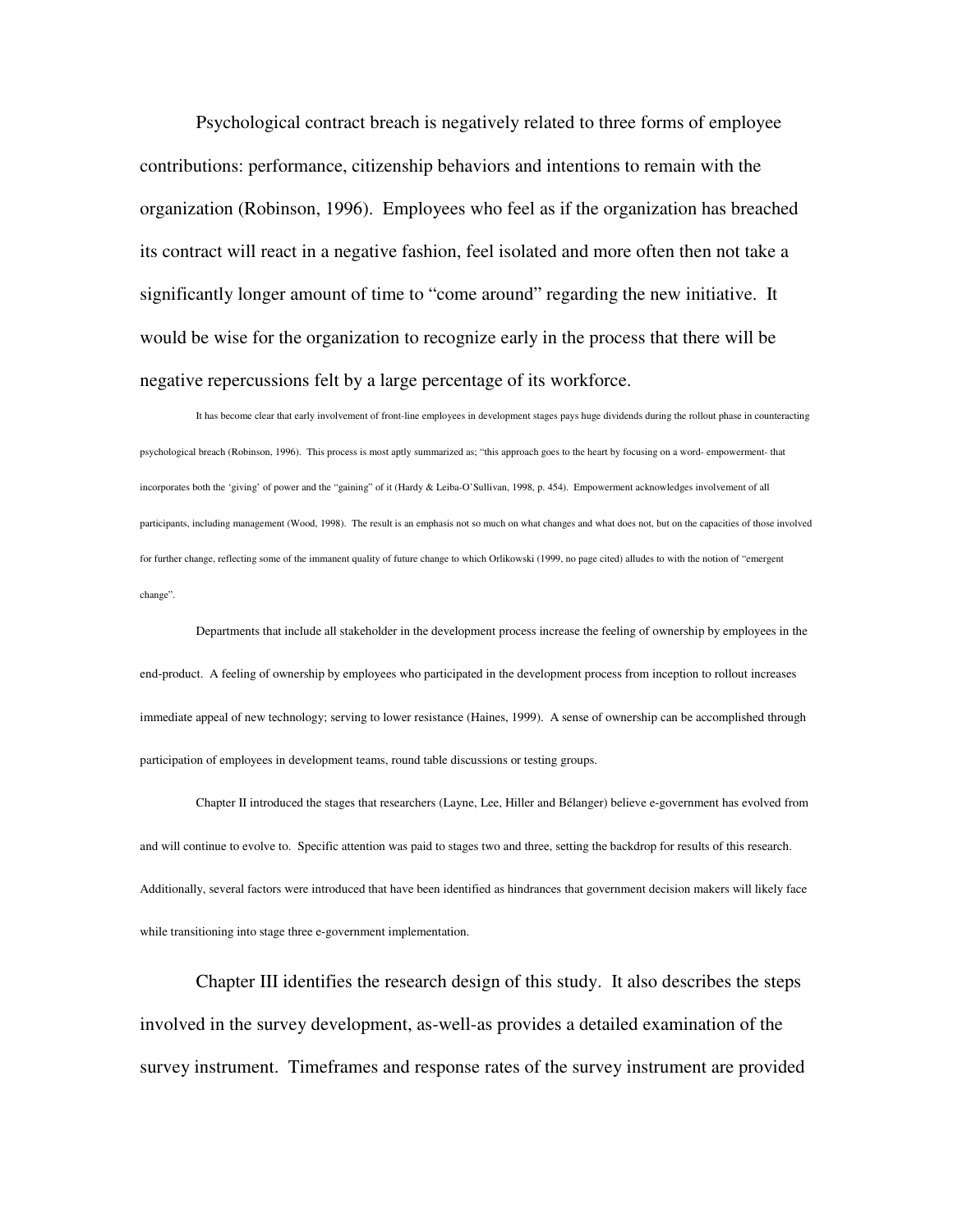along with an explanation of the analysis of responses. Lastly, Chapter III explores limitations places in the survey.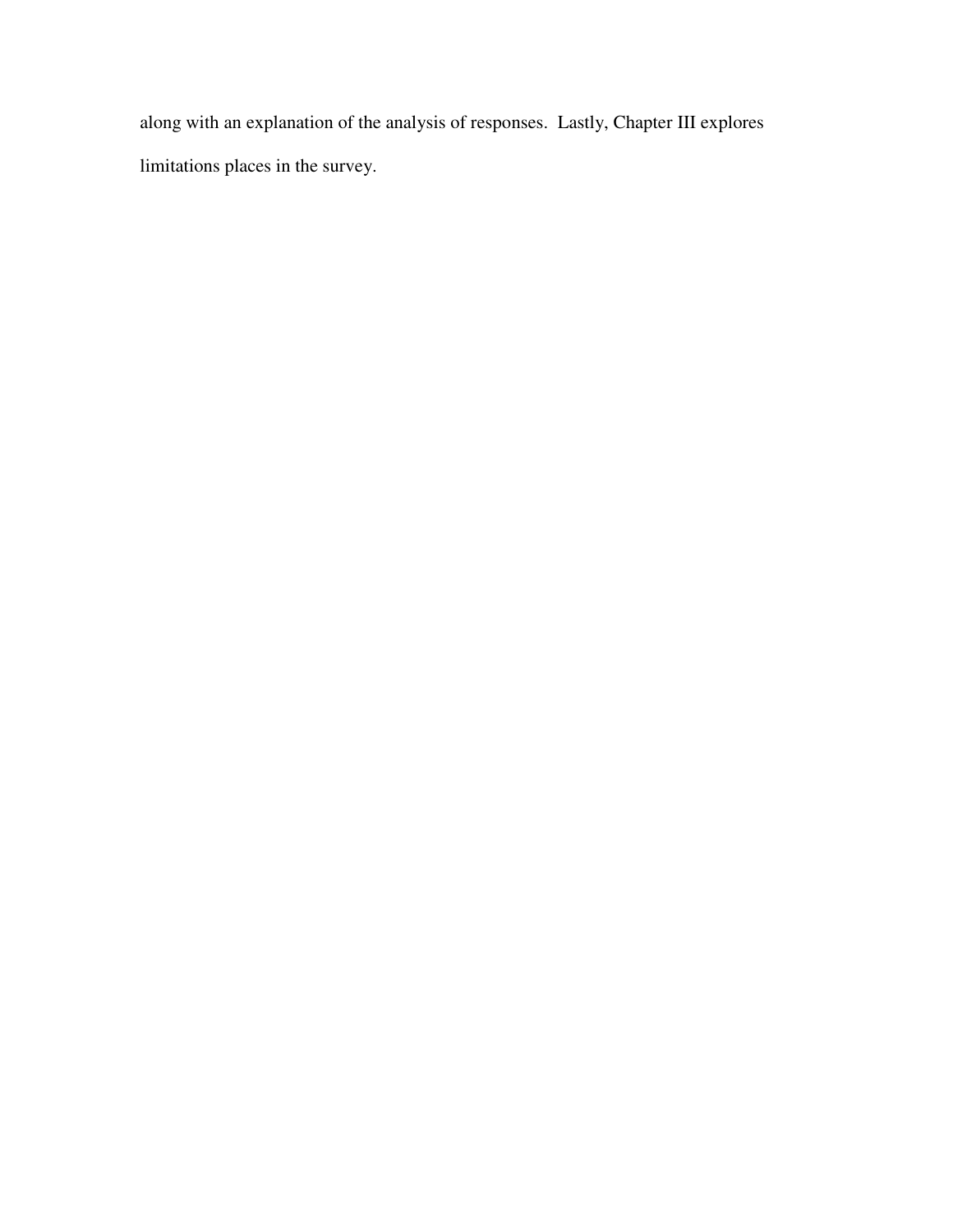#### CHAPTER III – METHODOLOGY

This chapter describes the research design and identifies the sample surveyed. Development of the survey instrument and the survey instrument itself will be described. Distribution and collection of the survey instrument will be addressed as well as response rates. Limitations of the study will also be outlined.

#### 3.1 Research Design

Taking into account the large number of governmental departments opting to offer services via the Internet, it is clear that decision makers understand the benefits associated with e-government. Decision makers realize that e-government benefits every arena-- citizens, the business community and other governmental departments-- by providing ease of access, reduced red tape and cost effectiveness.

Surveys designed to measure citizens' attitudes (Hart-Teeter, 2002) have shown opinions favoring e-government are extremely high. But questions remain regarding opinions of governmental employees. How do employees perceive the evolution of egovernment initiatives? Do government employees fear the encroachment of egovernment implementation into their daily tasks, or do they eagerly anticipate benefits of e-government such as streamlined service and reduced red tape?

I could find only one section of the Hart-Teeter (2001) survey that attempted to address these or any other questions regarding attitudes of government employees regarding third stage e-government development. This study attempts to measure local government employees' attitudes toward the introduction of e-government into the workplace. Additionally, this study will attempt to highlight government employees'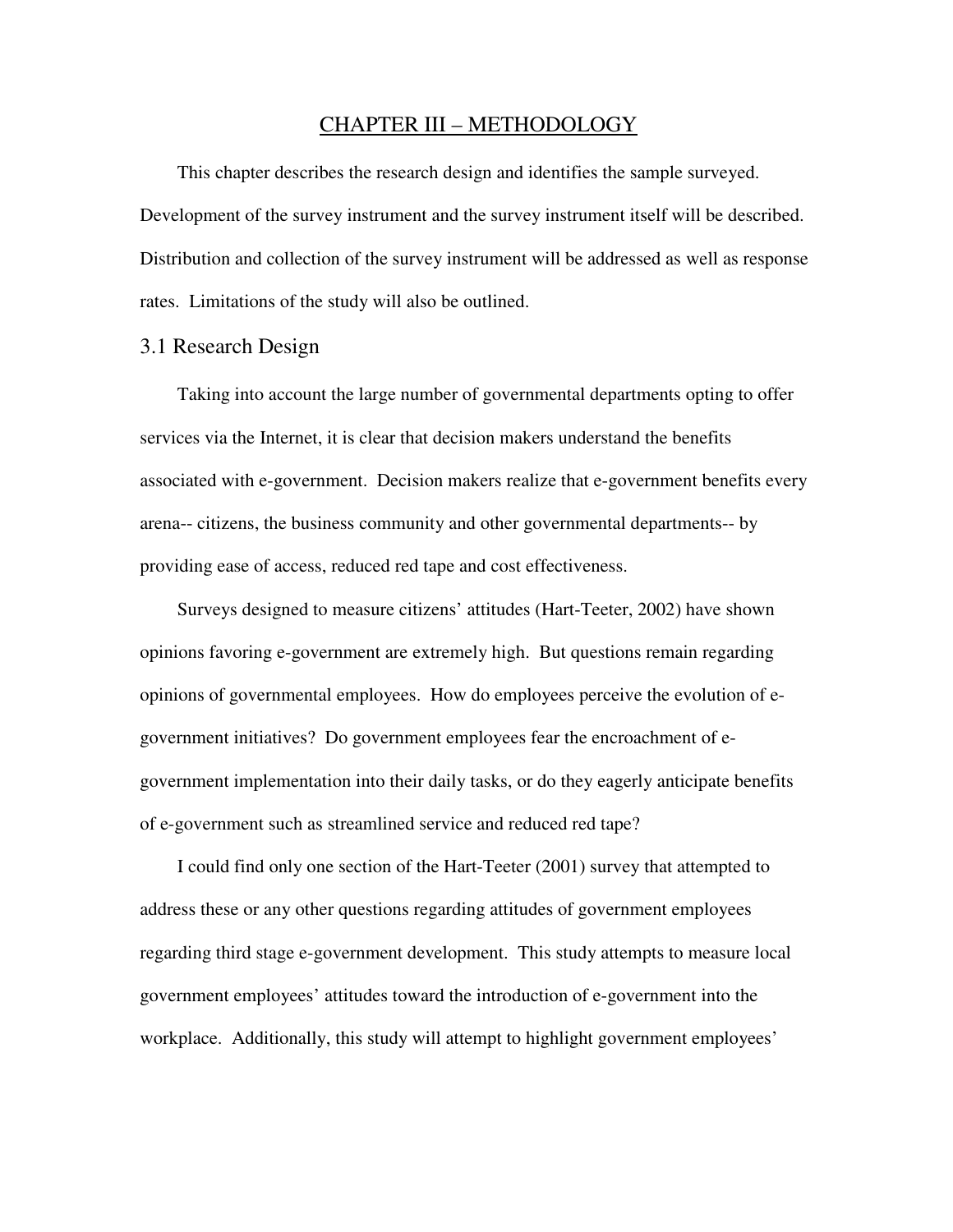attitudes regarding possible organizational changes that may occur due to the introduction of an e-government program into a local department.

Survey participants were Clark County Business License Department employees. The survey was designed specifically to be completed by individuals employed by the Business License Department. The surveyor's intention is to gauge attitudes of employees toward third stage e-government initiative. Seventy two self-administered surveys were hand delivered by Business License Department staff to individuals employed by the Business License Department on February 4, 2002; the date of CLIPS phase one rollout.

### 3.2 Survey Development

-

The survey used in this study was developed over a period of six weeks. In addition to meeting the experimentation requirements of the University of Nevada, Las Vegas<sup>1</sup> and Dr. Karen Layne of the Public Administration Department, the survey was subjected to the superfluous scrutiny of a third approval process levied by management of the Business License Department. Upon meeting the criteria set forth by the three aforementioned overseeing bodies, beta testing was conducted to test the validity of the survey questions. Beta testing consisted of two test groups, each composed of three Business License Department employees. After requested revisions were made to the survey instrument to reduce the "subjective nature" of the response scales, the final version of the survey was readied for distribution (Appendix B).

 $<sup>1</sup>$  Prior to distribution of any university-supported experimentation, students must obtain approval to do so. Obtaining</sup> approval entails five procedural steps including generation of: protocol cover form, description of study, informed consent, copy of survey instrument and assurance training certificate. All materials are returned to the Office of the Protection of Research Subjects for review and final approval prior to conducting any research.)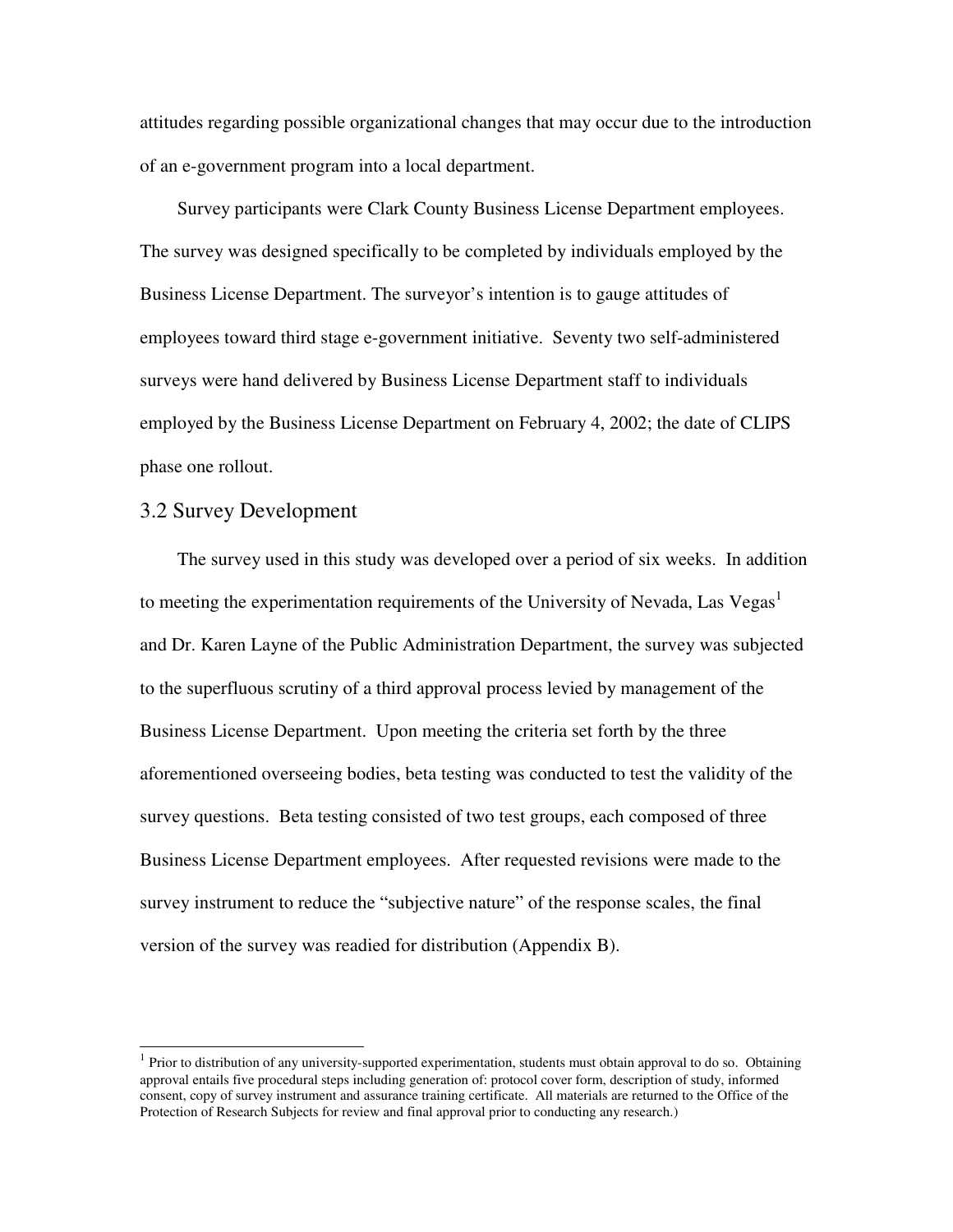#### 3.3 Survey Instrument

 Affixed to each survey instrument was a cover letter (Appendix A) wherein I introduced myself as a graduate student intern working towards a degree through the Public Administration Department at the University of Nevada, Las Vegas. The cover letter gave a very brief overview of the intent of the CLIPS system (not e-government in general), my expectations of findings arising from the study, and detailed instructions for the completion and return of the self-administered survey.

Respondents were given a self-administered instrument composed of 30 questions, the majority of which were to be answered on a Likert scale of "a" meaning strongly agrees, to "e" meaning strongly disagrees. Offering respondents an ordinal scale from which to choose reduces subjectivity in interpreting responses (Trochim, 2002). The Likert scale was employed for this instrument because of ease of use-for-respondents and ease of use in analyzing responses. The fill-in-the-blank responses found in the demographic section of the survey required interval level measure.

 The instrument was designed to measure attitudes concerning: 1) participation in the creation of CLIPS, 2) training on CLIPS, 3) functionality of CLIPS, 4) organizational culture post CLIPS implementation and to gather demographic information such as age, gender, education and income.

### 3.4 Response Rates

Seventy two surveys were distributed within the Business License Department on August 12, 2002, for all full time and part time employees, all of whom utilize CLIPS. Respondents had five days initially to return the completed survey to a central collection point within the department. A full calendar week after the initial distribution, I returned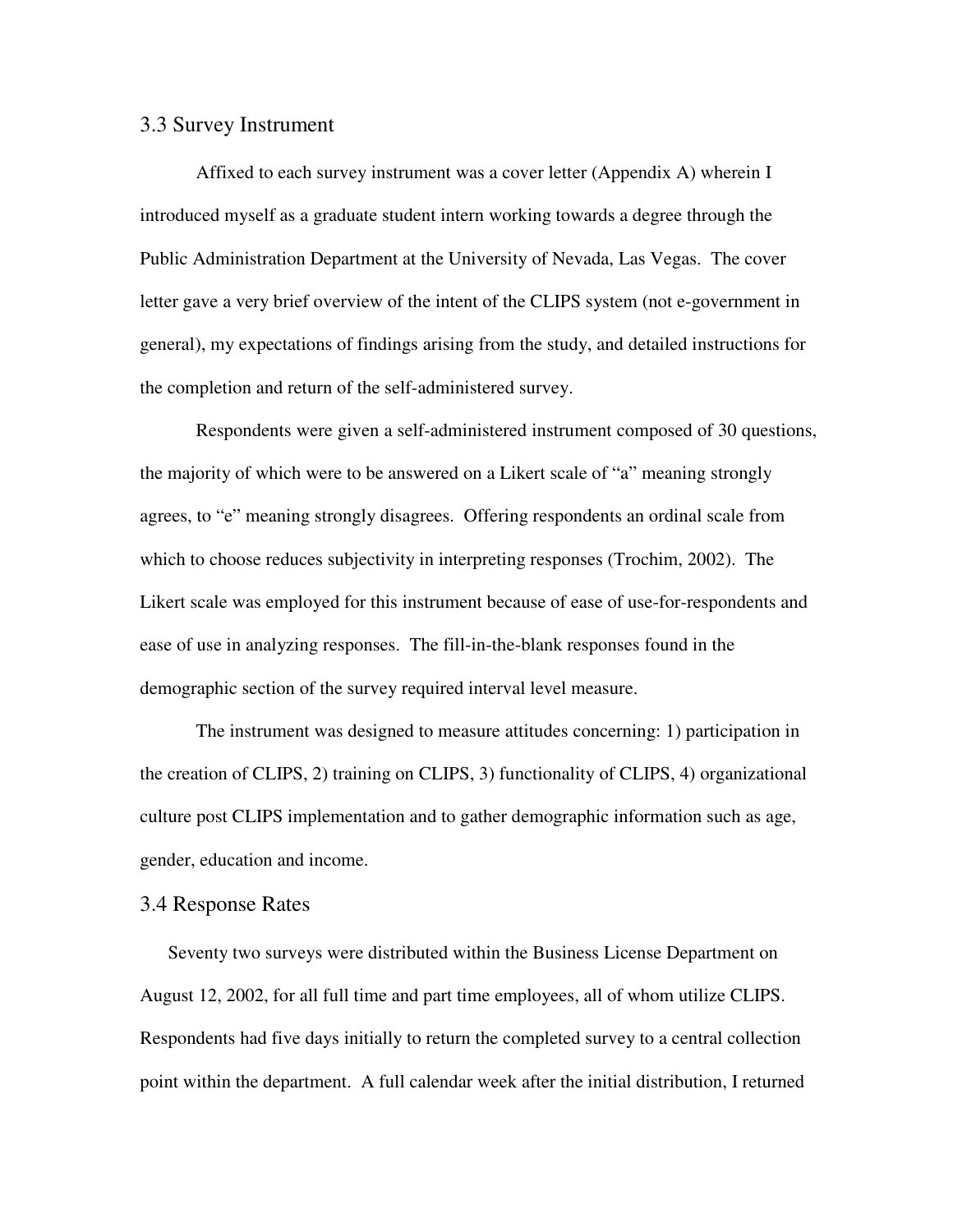to the department to collect all submitted surveys. Thirty six surveys (49 percent) were returned within the initial week time period. An e-mail reminder was sent on August 20, 2002 to all department employees indicating it was still possible to return any completed surveys. On August 27, 2002, I returned to the department to collect additional responses, of which there were six. The total response from the survey was 42 instruments equaling a response rate of 58 percent. Appendix C displays raw data gathered from the survey instruments.

### 3.5 Analysis of Responses

After collection of all the completed survey instruments, the raw data was entered into Microsoft Excel and SPSS programs for analysis. Excel was used to analyze individual variables as well as for graphing results for clarity and ease of use. Patterns of correlation were segregated in attempts to explain away differences within the data set. Survey results were also coded and recorded in SPSS. SPSS was employed for statistical analysis such as cross-tabulations of independent and dependent variables as well as for creating tables and graphs.

### 3.6 Limitations

While this study does have practical implications for the Clark County Business License Department, it is does not accurately represent a significant sum of county employees. Clark County government consists of 41 departments, of which only three have taken on the challenges of e-government (Welling 2003). Hence, 42 county employees in no way constitutes a majority of county employees faced with conversion to an e-government initiative.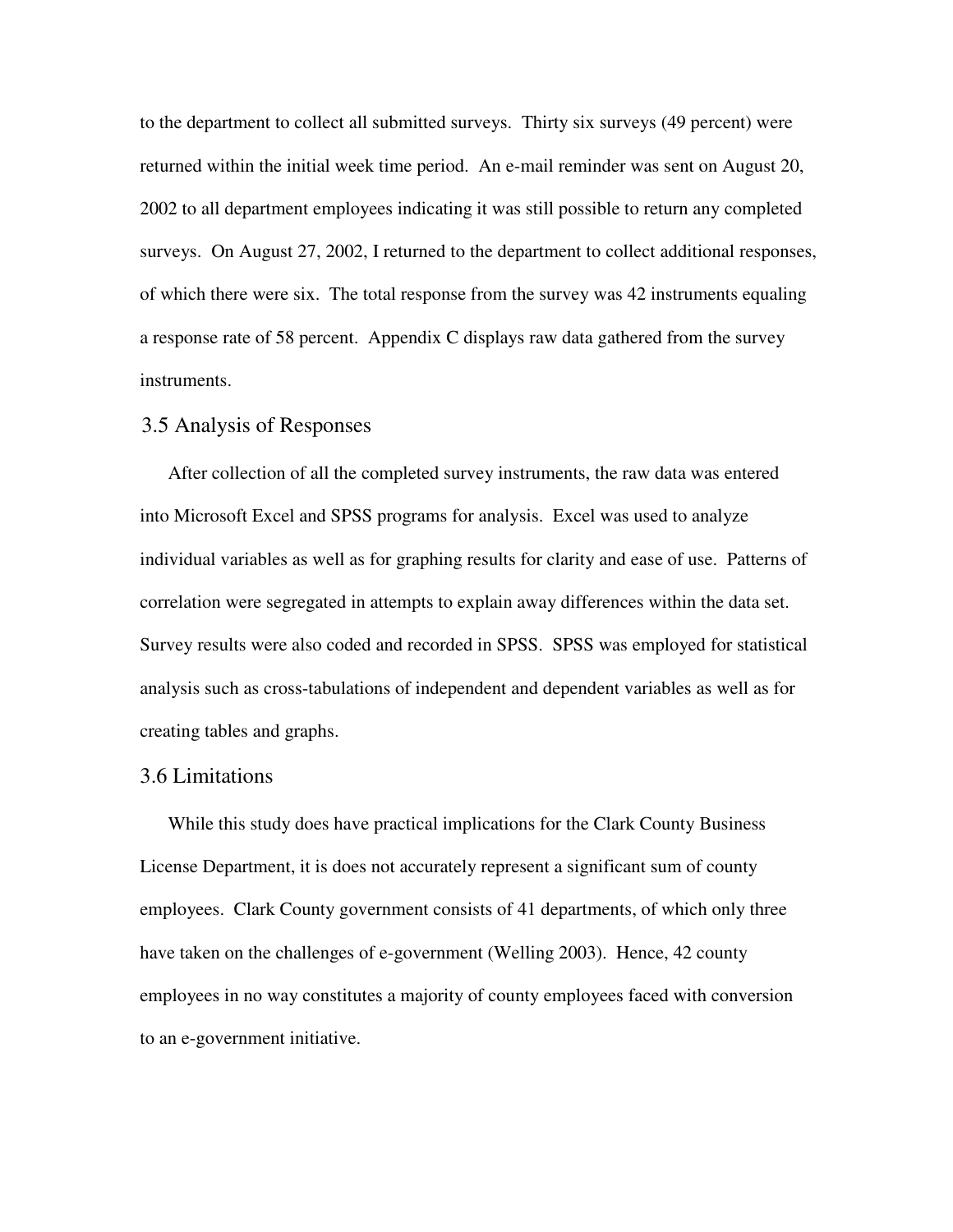A second limitation of this study is the fact that the Business License Department has yet (as of March 2003) to provide fully executable transactions to the public via the Internet with the CLIPS initiative. Surveys were distributed and collected in August 2002 in anticipation of CLIPS reaching the department's timeline of being fully executable by July 1, 2003. At the time the surveys were administered, CLIPS was operational only via the Business License Department's Intranet. Meaning, the public's access to CLIPS is limited to "self-help" stations inside the county government center. This is not true stage two e-government, but this is not to say that the department could not easily move forward into the third stage of implementation.

Chapter IV provides specific findings of the survey. Presentation of sections corresponding to literature presented in Chapter II: resistance to technology, training, organizational and cultural change and development and implementation.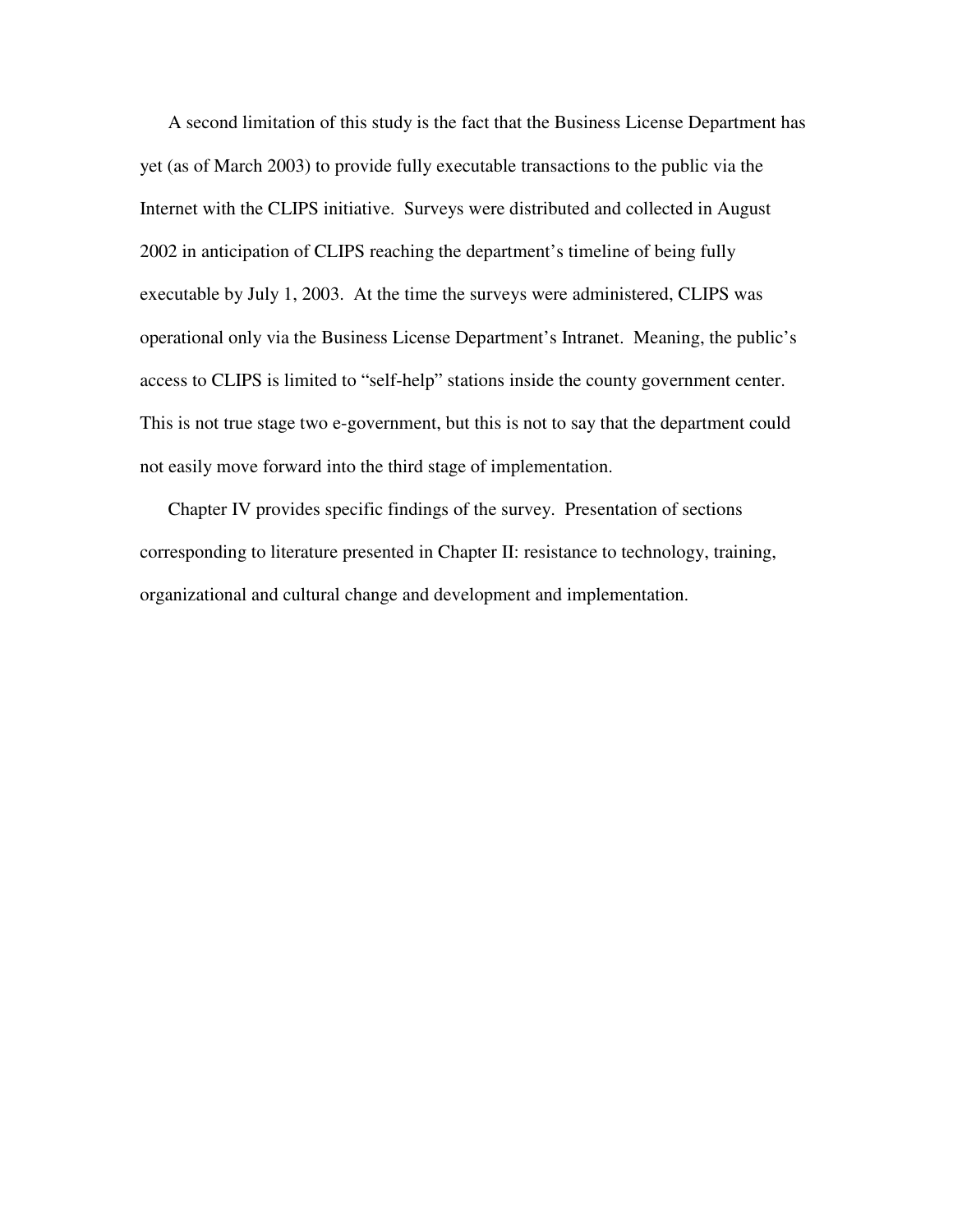### CHAPTER IV- FINDINGS AND ANALYSIS

 Chapter IV presents and examines the results gathered from the survey instrument discussed in the previous chapter. The chapter begins with the presentation of demographic characteristics of the respondents. Respondent's attitudes toward egovernment are examined as well as attitudes toward the department's training procedures pre / post CLIPS rollout. The last section of the chapter addresses employees' attitudes regarding involvement in the development of CLIPS.

#### 4.1 Demographic Characteristics

 Based on the responses of the survey instrument, what do the employees of the Business License Department look like? Women comprise 56 percent of the department's workforce. The average age of a Business License Department employee is 47. The average number of years of education is just under 17 with a standard deviation of just over 2 years. 33 percent of respondents indicated that their income level fell between the ranges of \$40,000 and \$59,999 per year, while just under 24 percent fell between \$20,000 and \$39,999 per year, just over 26 percent indicated earning over \$60,000 a year; 27 percent made no indication of income.

|  | <b>Table 1: Employee Annual Income</b> |  |  |
|--|----------------------------------------|--|--|
|--|----------------------------------------|--|--|

Annual Employee Income

|                            | n  | $\%$ |
|----------------------------|----|------|
| a. $(\$1 - \$19,999)$      |    |      |
| b. $(\$20,000 - \$39,999)$ | 10 | 24   |
| c. $(\$40,000 - \$59,999)$ | 14 | 33   |
| d. $(\$60,000 +)$          | 11 | 26   |
|                            |    |      |
| Total                      | 39 | 90   |

 More than half of all respondents classified themselves as a "professional county employee". A professional county employee was, for this study, determined to be a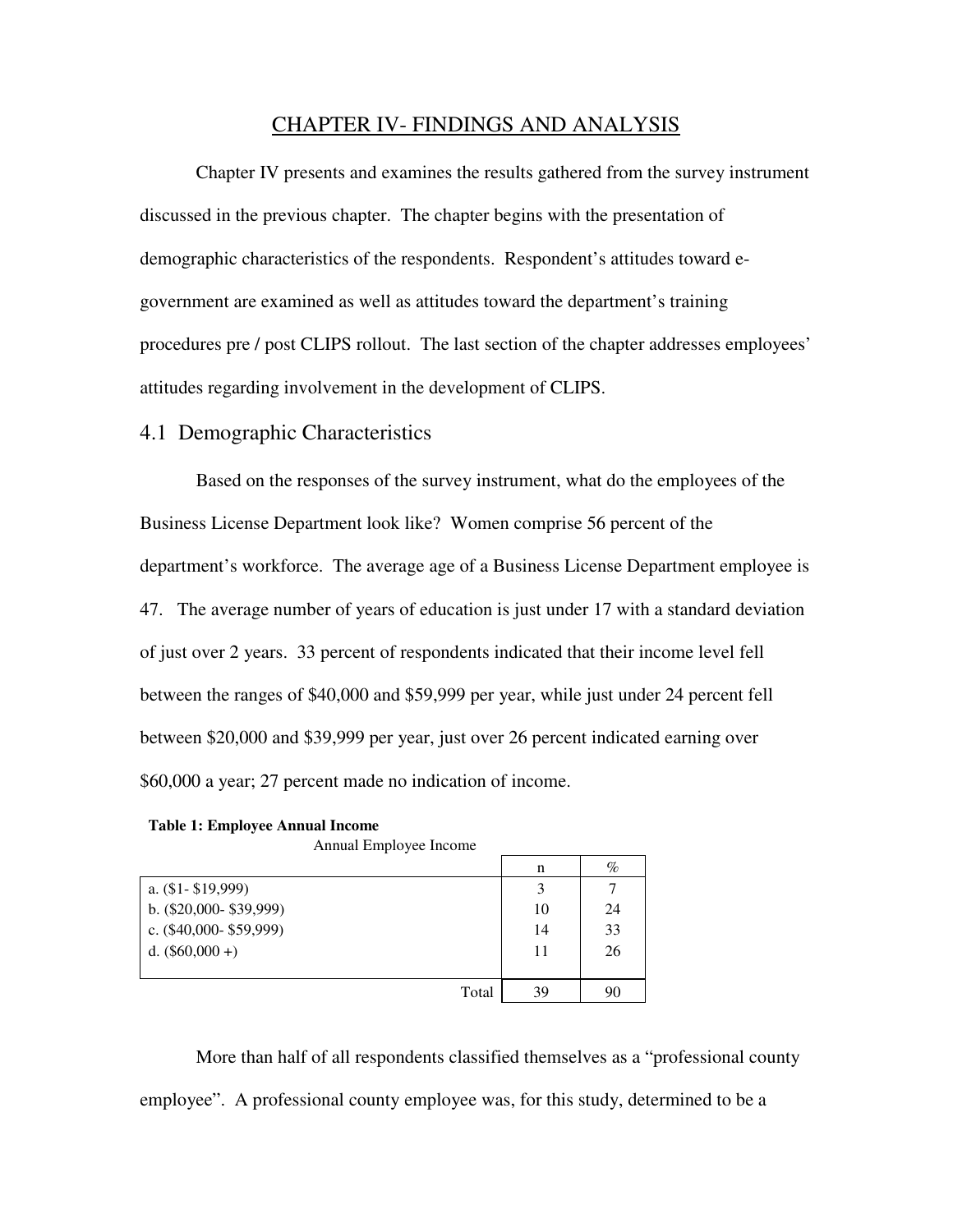front-line employee whose main task is to interact with the customers of the Business License Department (e.g., Business License Technicians, Business License Auditors and Business License Field Agents). Just over 14 percent of the respondents indicated they worked in the position of "supervisory/ middle management." It is worth noting that no employee categorizing themselves as "upper-level management" returned a completed survey instrument. This phenomenon may be explained away by the notion that the survey questions, although intended to be responded to by all employees, were written specifically for front-line employees. Upper-level management may not have found the questions suitable to their job level.

 The respondents' average length of employment with Clark County was slightly over 10 years and the average length of employment with the Business License Department was just under nine years. Respondents indicated that they have worked on average just over 10 years in their current position; this does not imply in the same department.

|                     |             |          | Position Held         |            |       |
|---------------------|-------------|----------|-----------------------|------------|-------|
|                     |             | Clerical | Professional Employee | Supervisor |       |
|                     |             | n        | n                     | n          | Total |
| Number of Years     | $1-5$ yrs   |          | 8                     |            | 14    |
| Employed by         | $6-10$ yrs  | 3        |                       | 4          | 10    |
| <b>Clark County</b> | 11-15 yrs   |          |                       |            |       |
|                     | $16-20$ yrs |          |                       |            | 3     |
|                     | $21 +$      |          | 6                     |            |       |
|                     |             |          |                       |            |       |
| Total               |             | 11       | 22                    |            | 39    |

| <b>Table 2: Number of Years Employed by Clark County</b> |
|----------------------------------------------------------|
| <b>Cross-Tabulated with Position Held</b>                |

### 4.2 Employee's Attitudes Toward E-Government

 Three questions on the survey addressed attitudes toward either e-government and technology or CLIPS itself. These three questions are important in establishing a link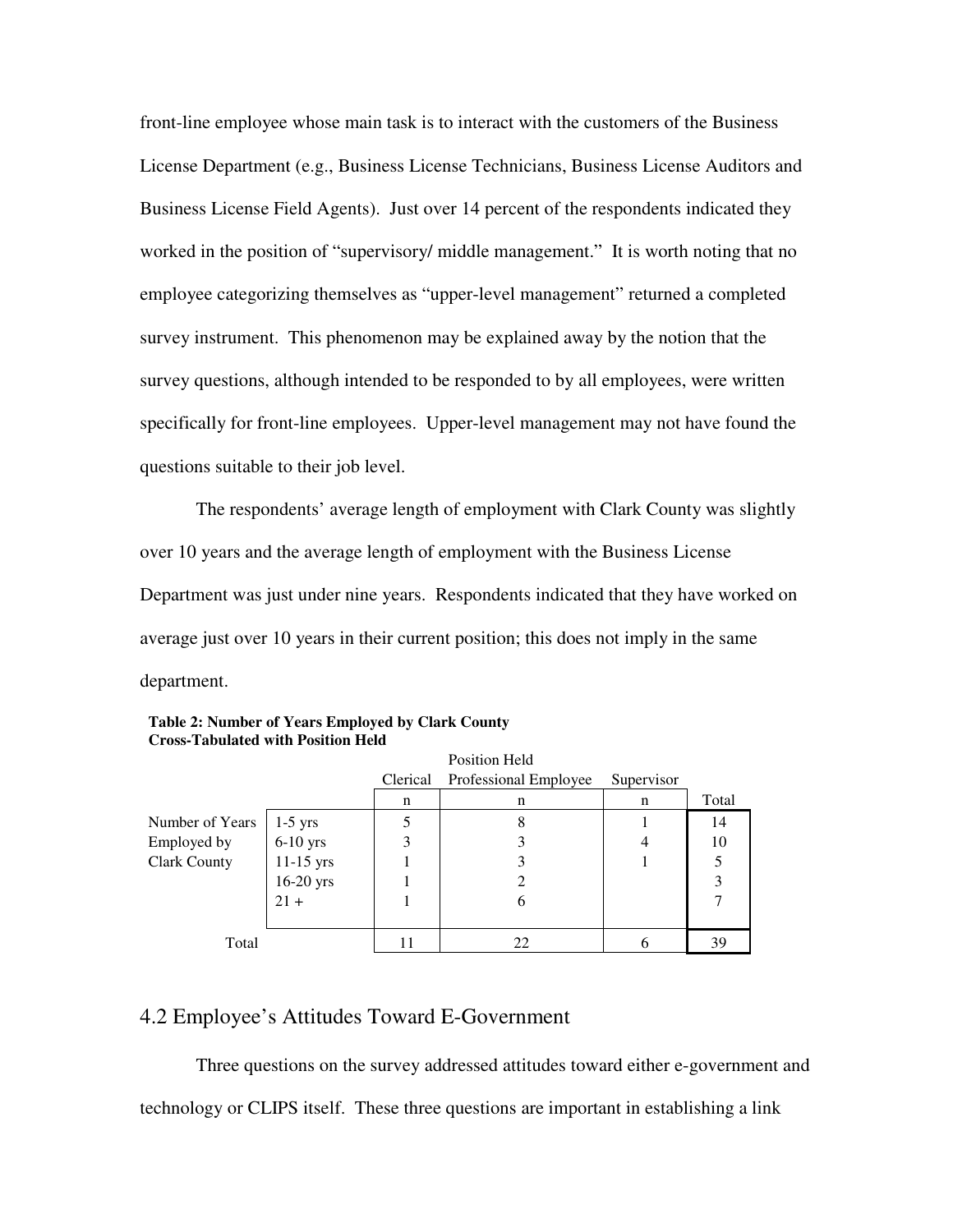between the employee faced with entering third stage e-government implementation and their attitudes toward that initiative. Question 16 asked, "organizational change occurs frequently with technology. Do you personally believe this concept?" Three quarters of respondents indicated that they do believe organizational change follows the introduction of technology. This question was used in the survey to gauge employee rigidity to the concept of change incurred by the introduction of new technology. Published information about resistance to e-government specific initiatives, finds that employees do not agree with the notion of change due to the introduction of technology (Simon & Kern, 2000, AFFIRM, 2002, Henry, 1994).

**Table 3: Results of Question 16\* Cross-tabulated with Number of Years Employed by Clark County** 

|           | $1-5$ years |      | 6-10 years     |      | $11-15$ years  |      |                | $16-20$ years | $21 +$         |      | Total |
|-----------|-------------|------|----------------|------|----------------|------|----------------|---------------|----------------|------|-------|
| Q 16      | n           | $\%$ | n              | $\%$ | n              | $\%$ | $\mathbf n$    | $\%$          | n              | $\%$ | n     |
| <b>SA</b> |             | 58   | $\overline{2}$ | 17   | 2              | 17   |                |               |                | 8    | 12    |
| A         | 6           | 33   | $\overline{4}$ | 22   | $\overline{2}$ | 11   | $\overline{2}$ | 11            | 4              | 22   | 18    |
| N         |             | 14   | $\overline{4}$ | 57   |                |      |                |               | $\overline{2}$ | 29   |       |
| D         |             |      |                |      |                |      |                |               |                |      |       |
| <b>SD</b> |             |      |                |      |                |      |                | 100           |                |      |       |
| Total     | 14          | 37   | 10             | 26   |                |      | 3              | 8             |                | 18   | 38    |

Years Working for County

Significance= .80

Key: SA= Strongly Agree, A= Agree, N= Neutral, D= Disagree, SD= Strongly Disagree

\*"Organizational change occurs frequently with technology." Do you personally, believe this concept?

The findings of this study contradict virtually every researcher in the area of resistance to technology and organizational structure because over 70 percent of all respondents agree to Question 16, while only 2 percent disagreed and just under 20 percent remained neutral. Only Lewis, author of "End-user's Resistance to Technology and Change is Based on Experience, Not Instinct," an article appearing in InfoWorld Magazine supports the results of Question 16 (2000, p. 1). "But it turns out that endusers like new technology and some forms of change," Lewis bases this statement on the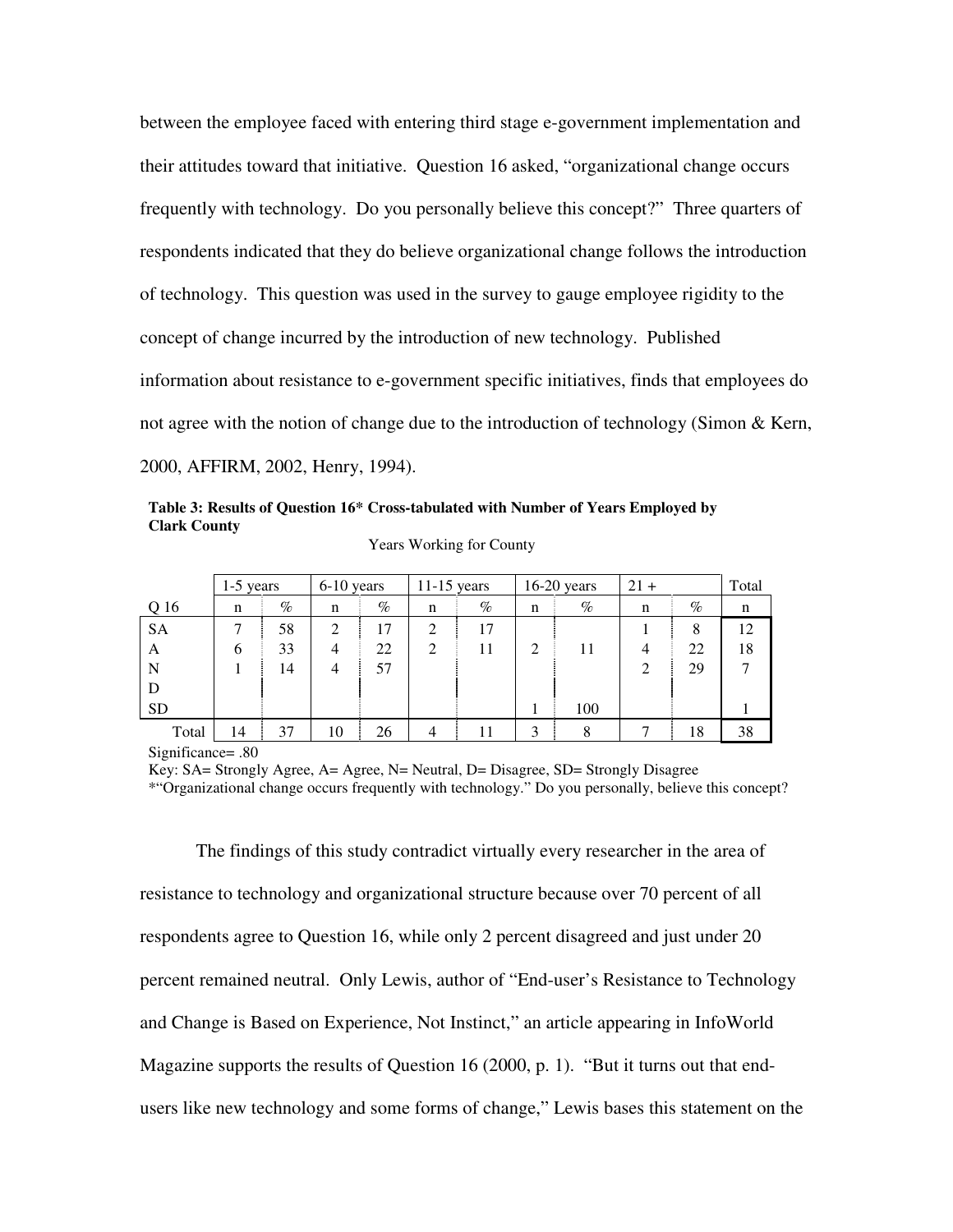premise that employees must benefit from the change and that management has kept them involved with its development.

 Question 18 was specifically designed to measure employees' response to the Business License Department's e-government initiative. Approximately 58 percent of the respondents either "strongly agreed" or "agreed" with the question, "Do you feel it is important for Clark County to undertake electronic government initiatives?" 7 percent of respondents answered with a neutral response while almost 5 percent of respondents disagreed. This question was designed to measure the employees' understanding of egovernment's emerging role in governance. This is an unexpected response because indications found in the literature (Henry, 1994, Clarke and Lehaney, 1997 and Simon and Kern, 2001) imply that employees feel that they face the possibility of being phased out by new technology. These survey results are in stark contrast to the overwhelming negative concept that researchers have of government employees.

| Number of Years of Education |             |      |               |                         |               |      |       |  |  |
|------------------------------|-------------|------|---------------|-------------------------|---------------|------|-------|--|--|
|                              |             |      | Some college/ |                         |               |      |       |  |  |
|                              | High School |      |               | <b>Bachelors Degree</b> | Post-graduate |      | Total |  |  |
| Q 18                         | n           | $\%$ | n             | $\%$                    | n             | $\%$ | n     |  |  |
| <b>SA</b>                    |             |      | 8             | 50                      | 8             | 50   | 16    |  |  |
| A                            | 3           | 20   | 8             | 53                      |               | 27   | 15    |  |  |
| <b>NR</b>                    | 2           | 67   |               | 33                      |               |      | 3     |  |  |
| D                            |             |      |               | 100                     |               |      |       |  |  |
| <b>SD</b>                    |             |      |               | 100                     |               |      |       |  |  |
|                              |             |      |               |                         |               |      |       |  |  |
| Total                        | 5           | 14   | 19            | 53                      | 12            | 33   | 36    |  |  |

**Table 4: Results of Question 18\*Cross-tabulated with Years of Education** 

Significance= .83

Key: SA= Strongly Agree, A= Agree, N= Neutral, D= Disagree, SD= Strongly Disagree \*Do you feel it is important for Clark County to undertake electronic government initiatives?

 The third and final question focusing on attitudes was Question 30, which asked, "are you satisfied with CLIPS?" Approximately 57 percent of the respondents "agreed"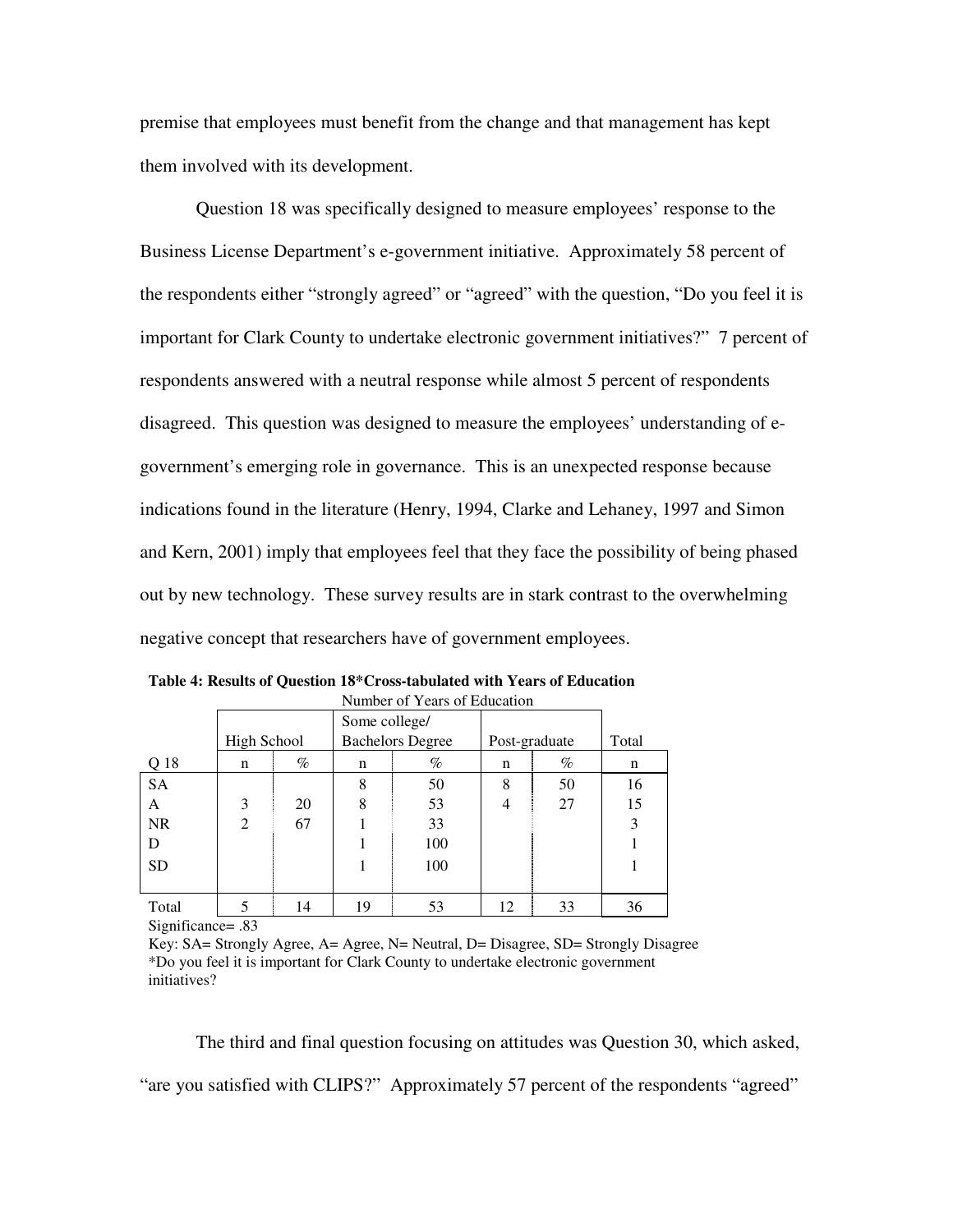or "strongly agreed" with this question, while just over 26 percent indicated that they "disagree." Just under seventeen percent were neutral in response, while no respondent indicated that they "strongly disagree."

 This straightforward question may, in actuality, be more difficult to analyze than originally intended. If taken at face value it may be concluded that the majority of respondents gave a positive approval response for CLIPS. If analyzed using crosstabulation of responses by respondent's work capacity, no supervisor responded with "strongly agrees," indicative of Kuruppuarachchi's *et. al.* number two factor for successful project implantation, top management support (2002).

| <b>Position Held</b> |                |      |                       |      |                |      |       |  |  |
|----------------------|----------------|------|-----------------------|------|----------------|------|-------|--|--|
|                      | Clerical       |      | Professional Employee |      | Supervisor     |      | Total |  |  |
| Q 30                 | n              | $\%$ | n                     | $\%$ | n              | $\%$ | n     |  |  |
| <b>SA</b>            |                | 20   |                       | 80   |                |      |       |  |  |
| А                    | 6              | 30   |                       | 55   | 3              | 15   | 20    |  |  |
| N                    | 2              | 50   |                       | 25   |                | 25   | 4     |  |  |
| D                    | $\overline{2}$ | 20   | 6                     | 60   | $\mathfrak{D}$ | 20   | 10    |  |  |
| <b>SD</b>            |                |      |                       |      |                |      |       |  |  |
|                      |                |      |                       |      |                |      |       |  |  |
| Total                |                | 28   | 22                    | 56   |                | 15   | 39    |  |  |

Significance= .99

 Again, almost very researcher writing on the topic of acceptance of information technology indicates that for successful implementation of e-government initiatives upper level management must overwhelmingly support the program. The fact that no supervisors "strongly agreed" with Question 30 correlates to what Lewis writes in his article, which again, agrees with the results of this survey. Lewis (2001) states, "the biggest change resistors reside in the executive suite. In general, they have the biggest stake in the status quo, have the least to gain, and have the most to lose when a company

Key: SA= Strongly Agree, A= Agree, N= Neutral, D= Disagree, SD= Strongly Disagree \*In general, are you satisfied with CLIPS?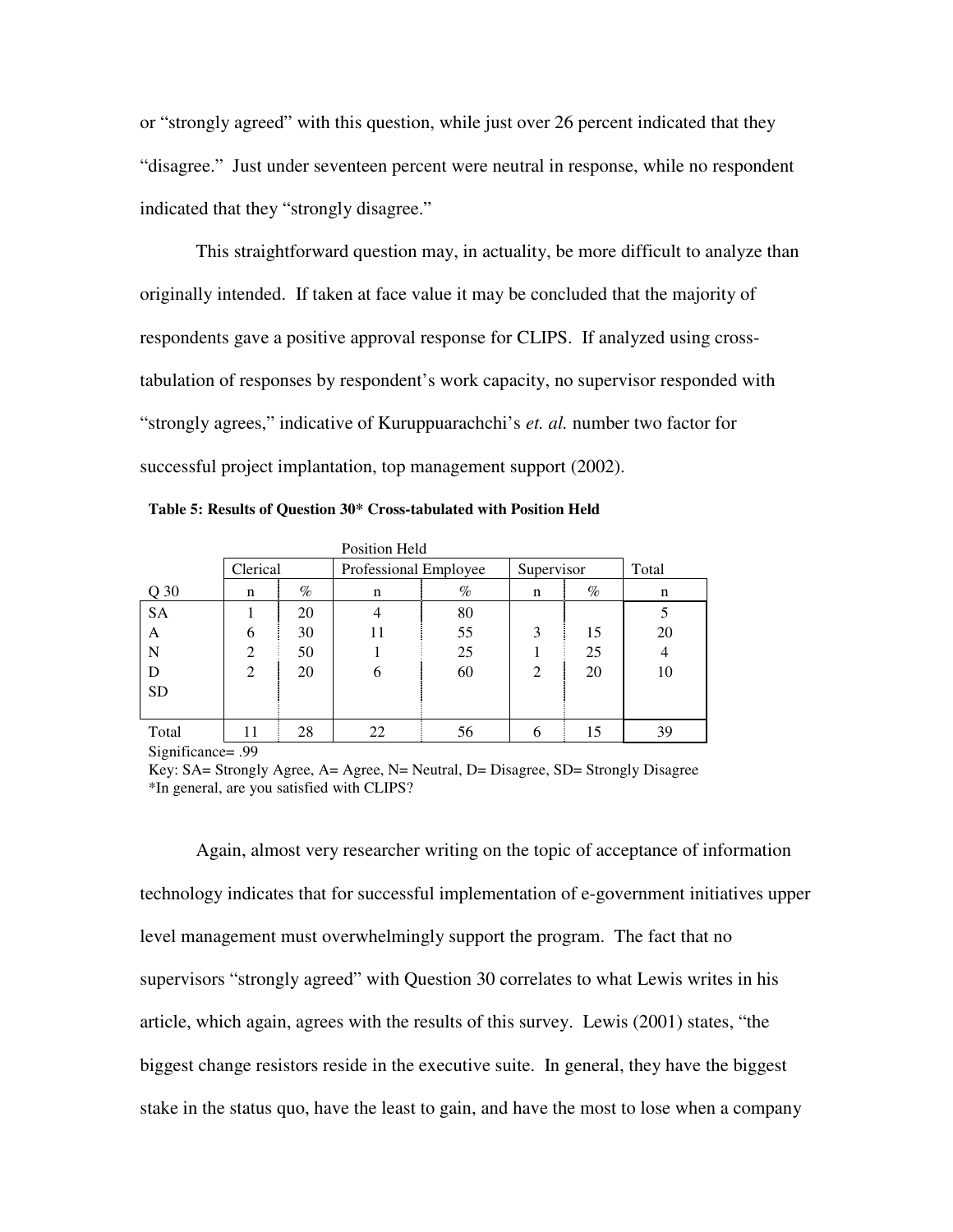changes," which implies that management may not have fulfilled their managerial obligations of "selling" the initiative (p.1).

### 4.3 Attitudes Toward Training

 Four questions included in the survey attempted to measure employees' attitudes toward the training received prior to, or post CLIPS rollout. Question 8 asked employees if they had received enough training prior to CLIPS rollout. Results posted on tables 6a and 6b indicate an almost 50/50 split of respondents that agree and disagree to Question 6, with no significant shifts of opinion based on education or position held. I would have expected to find a more positive response from employees with higher levels of education and greater work capacities. Helpman and Rangel (1999), indicate that the greater ones education is, the less likely they will resist new technology, this is particularly evident when acquiring new skills.

|           |                |      | Some college/ |                         |               |      |       |
|-----------|----------------|------|---------------|-------------------------|---------------|------|-------|
|           | High School    |      |               | <b>Bachelors Degree</b> | Post-graduate |      | Total |
| Q8        | n              | $\%$ | n             | $\%$                    | n             | $\%$ | n     |
| <b>SA</b> |                |      |               | 25                      | 3             | 75   | 4     |
| A         | $\overline{2}$ | 29   | 4             | 57                      |               | 14   |       |
| N         |                | 10   |               | 50                      | 4             | 40   | 10    |
| D         | $\overline{2}$ | 20   | 4             | 40                      | 4             | 40   | 10    |
| <b>SD</b> |                | 20   | 4             | 80                      |               |      | 5     |
|           |                |      |               |                         |               |      |       |
| Total     | 6              | 16   | 18            | 51                      | 12            | 32   | 36    |

Number of Years of Education

**Table 6a: Results of Question 8\* Cross-tabulated with Years of Education** 

Significance= .89

Key: SA= Strongly Agree, A= Agree, N= Neutral, D= Disagree, SD= Strongly Disagree \*Prior to implementation, did you receive enough training on/with CLIPS?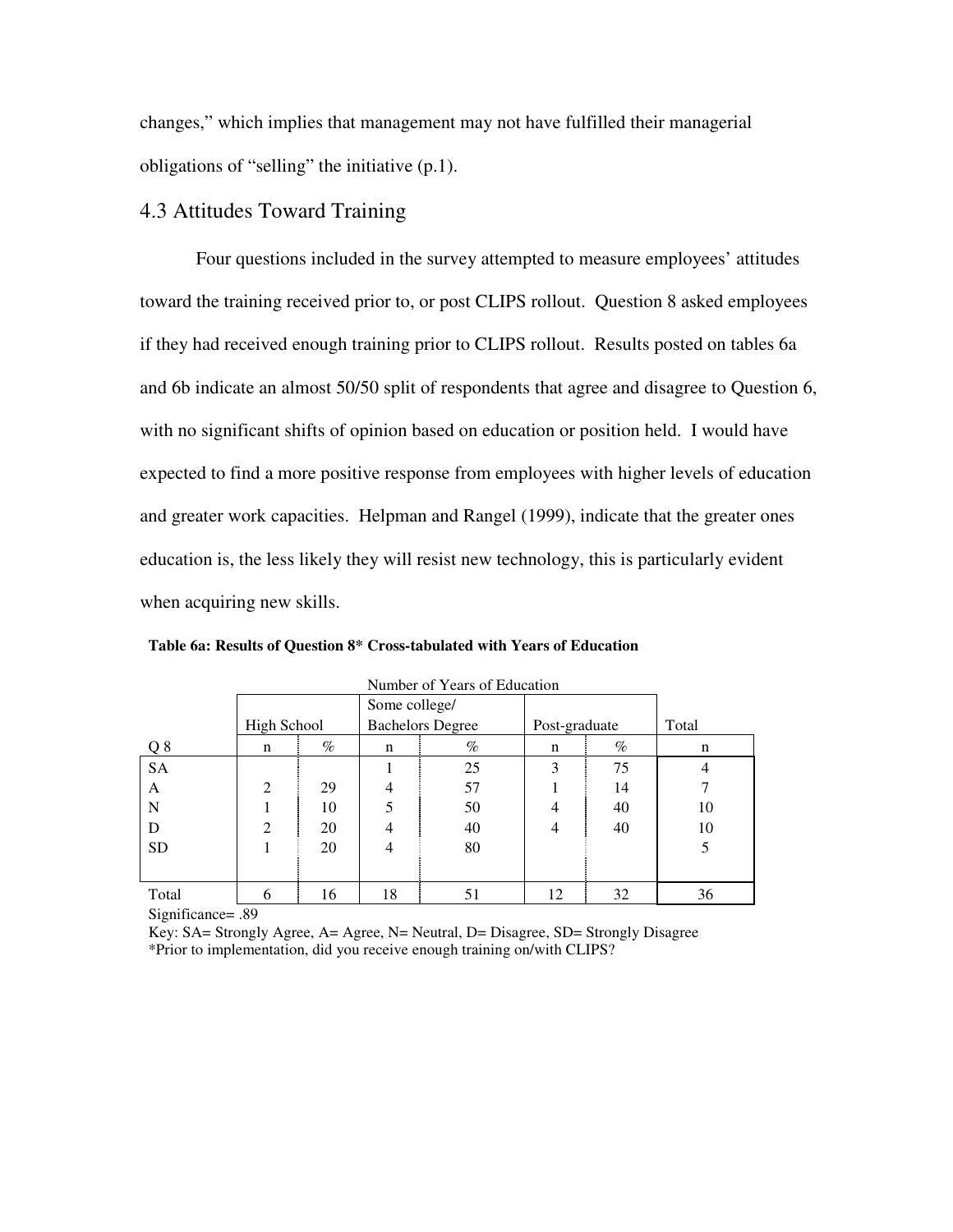#### **Table 6b: Results of Question 8\* Cross-tabulated with Position Held**

|           |                |      | Position Held |                       |            |      |       |
|-----------|----------------|------|---------------|-----------------------|------------|------|-------|
|           | Clerical       |      |               | Professional Employee | Supervisor |      | Total |
| Q8        | n              | $\%$ | n             | $\%$                  | n          | $\%$ | n     |
| <b>SA</b> |                |      |               | 100                   |            |      |       |
| A         | $\overline{2}$ | 25   |               | 50                    | 2          | 25   | 8     |
| N         | 4              | 36   | 6             | 55                    |            | Q    |       |
| D         | 5              | 46   |               | 36                    | 2          | 18   |       |
| <b>SD</b> |                |      | 3             | 75                    |            | 25   |       |
|           |                |      |               |                       |            |      |       |
| Total     | 11             | 28   | 21            | 54                    | 6          | 15   | 38    |

Significance= .90

Key: SA= Strongly Agree, A= Agree, N= Neutral, D= Disagree, SD= Strongly Disagree \*Prior to implementation, did you receive enough training on/with CLIPS?

 Question 9 followed Question 8 by asking employees, "of the initial training you received, was it sufficient?" Again, an almost even split was observed in the response rate between agree and disagree. While education and position held give no indication of a patterned response.

| Table 7a: Results of Question 9* Cross-tabulated with Years of Education |  |  |
|--------------------------------------------------------------------------|--|--|
|--------------------------------------------------------------------------|--|--|

|                | Tammoci of Teats of Equeation |      |                         |               |                |      |       |  |  |  |
|----------------|-------------------------------|------|-------------------------|---------------|----------------|------|-------|--|--|--|
|                |                               |      |                         | Some college/ |                |      |       |  |  |  |
|                | <b>High School</b>            |      | <b>Bachelors Degree</b> |               | Post-Graduate  |      | Total |  |  |  |
| Q <sub>9</sub> | n                             | $\%$ | n                       | %             | n              | $\%$ | n     |  |  |  |
| <b>SA</b>      |                               |      |                         |               | 3              | 100  | 3     |  |  |  |
| A              | 3                             | 27   | 6                       | 55            | $\overline{c}$ | 18   | 11    |  |  |  |
| N              |                               | 11   | 3                       | 33            | 5              | 56   | 9     |  |  |  |
| D              | $\overline{2}$                | 22   |                         | 56            | $\overline{2}$ | 22   | 9     |  |  |  |
| <b>SD</b>      |                               |      |                         | 100           |                |      |       |  |  |  |
|                |                               |      |                         |               |                |      |       |  |  |  |
| Total          | 6                             | 16   | 19                      | 51            | 12             | 32   | 37    |  |  |  |

Number of Years of Education

Significance= .36

Key: SA= Strongly Agree, A= Agree, N= Neutral, D= Disagree, SD= Strongly Disagree \*Was the training sufficient?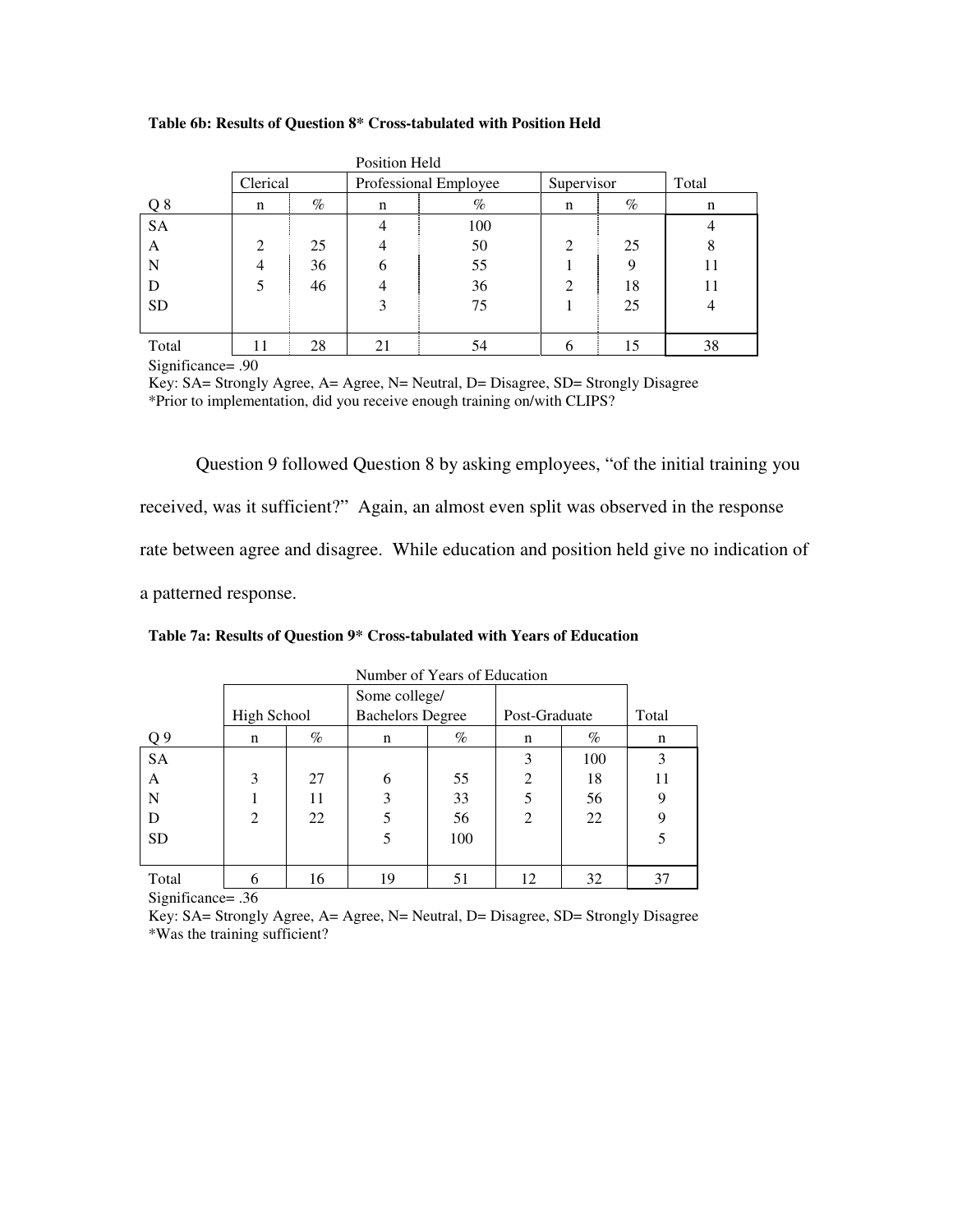#### **Table 7b: Results of Question 9\* Cross-tabulated with Position Held**

| Position Held |                |      |                       |      |                |       |    |  |
|---------------|----------------|------|-----------------------|------|----------------|-------|----|--|
|               | Clerical       |      | Professional Employee |      | Supervisor     | Total |    |  |
| Q9            | n              | $\%$ | n                     | $\%$ | n              | $\%$  | n  |  |
| <b>SA</b>     |                |      | 3                     | 100  |                |       |    |  |
| A             | $\overline{4}$ | 36   |                       | 46   | $\mathfrak{D}$ | 18    |    |  |
| N             |                | 11   | 6                     | 67   | $\mathfrak{D}$ | 22    | 9  |  |
| Ð             | 6              | 50   |                       | 42   |                | 8     | 12 |  |
| <b>SD</b>     |                |      | 3                     | 75   |                | 25    | 4  |  |
|               |                |      |                       |      |                |       |    |  |
| Total         |                | 28   | 22                    | 56   | 6              | 15    | 39 |  |

Significance= .81

Key: SA= Strongly Agree, A= Agree, N= Neutral, D= Disagree, SD= Strongly Disagree

\*Was the training sufficient?

 Questions 10 and 11 attempted to gauge employees' attitudes toward training post CLIPS implementation. "Have you received training since implementation?" In line with Helpman and Rangel (1999) the question's response options were "yes, formal training," "yes, on the job training," "no, I have not" and "other." Making the distinction between formal training and on the job training is important for several reasons, namely as a gauge of the level of commitment to the employee from the department. "Experience, or on the job training, and education are two different types of capital. Both of them increase the productivity of the labor force, but they operate through different mechanisms. Education increases the set of technologies that a worker can operate, whereas experience increases the productivity of a worker using a given technology (Helpman and Rangel 1999, p. 360).

 These results indicate employees perceive they did not receive enough formal training on CLIPS prior to its rollout. Interpretations of these results take different forms, the first of which is that for this department entering third stage implementation represented a technologically novel developmental step for employees. Is it possible that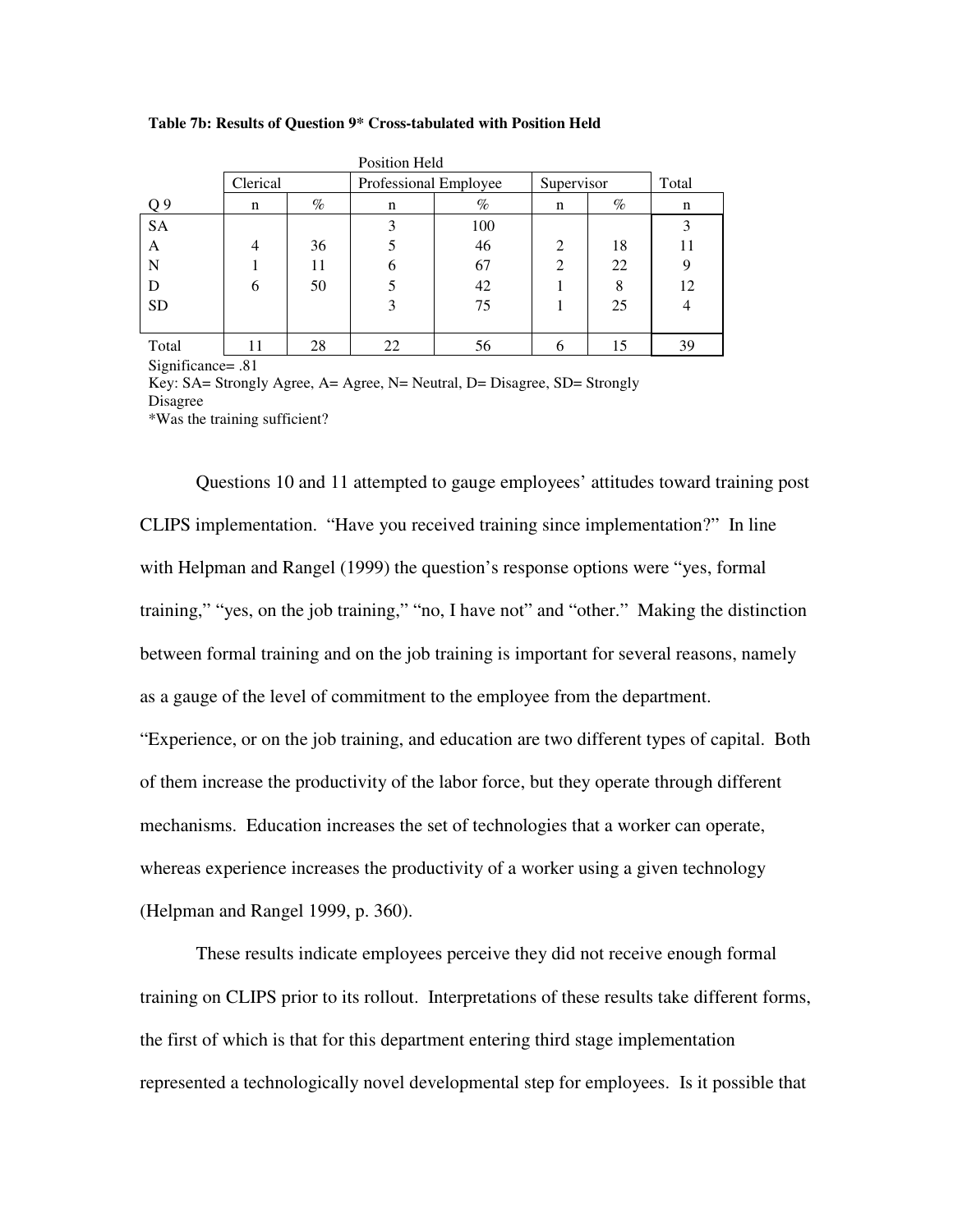decision makers may have believed that employees were already technologically savvy enough that minimal formal training would be necessary prior to CLIPS rollout? It may also be that decision makers, in an attempt to cut implementation costs, attempted to reduce costly man hours associated with formal training to focus on "crash course" training while employees were attempting to complete tasks. A third possible scenario to explain the observed results is the notion that employees themselves decided to forego formal training, opting for the quick fix of on-the-job training, or a combination of all three.

 When asked if respondents had received enough training post implementation in Question 11, fewer than 47 percent replied favorably, 26 percent were neutral, while just over 19 percent still replied negatively. Interestingly, those respondents with a college education replied in the affirmative 5-to-1 for Question 11, implying that individuals with a higher level of education felt more comfortable with less formal training all the while more confident that they had enough training to successfully complete their job.

### 4.4 Employees, Tasks and the Third Stage

 It should be understood that technology in the workplace creates organizational change both to culture, as described above, and to organizational structure. Organizational structure can be used as a classification mechanism according to whether structures are bureaucratic-mechanistic, networked, functionalized, or divisionalized according to authority base and size (Morgan, 1997).

 Eight questions on the survey were designed to measure several different components that make up organizational structure. Questions 12 and 14 dealt with the physical structure of the department post CLIPS rollout. Specifically, Question 14 asked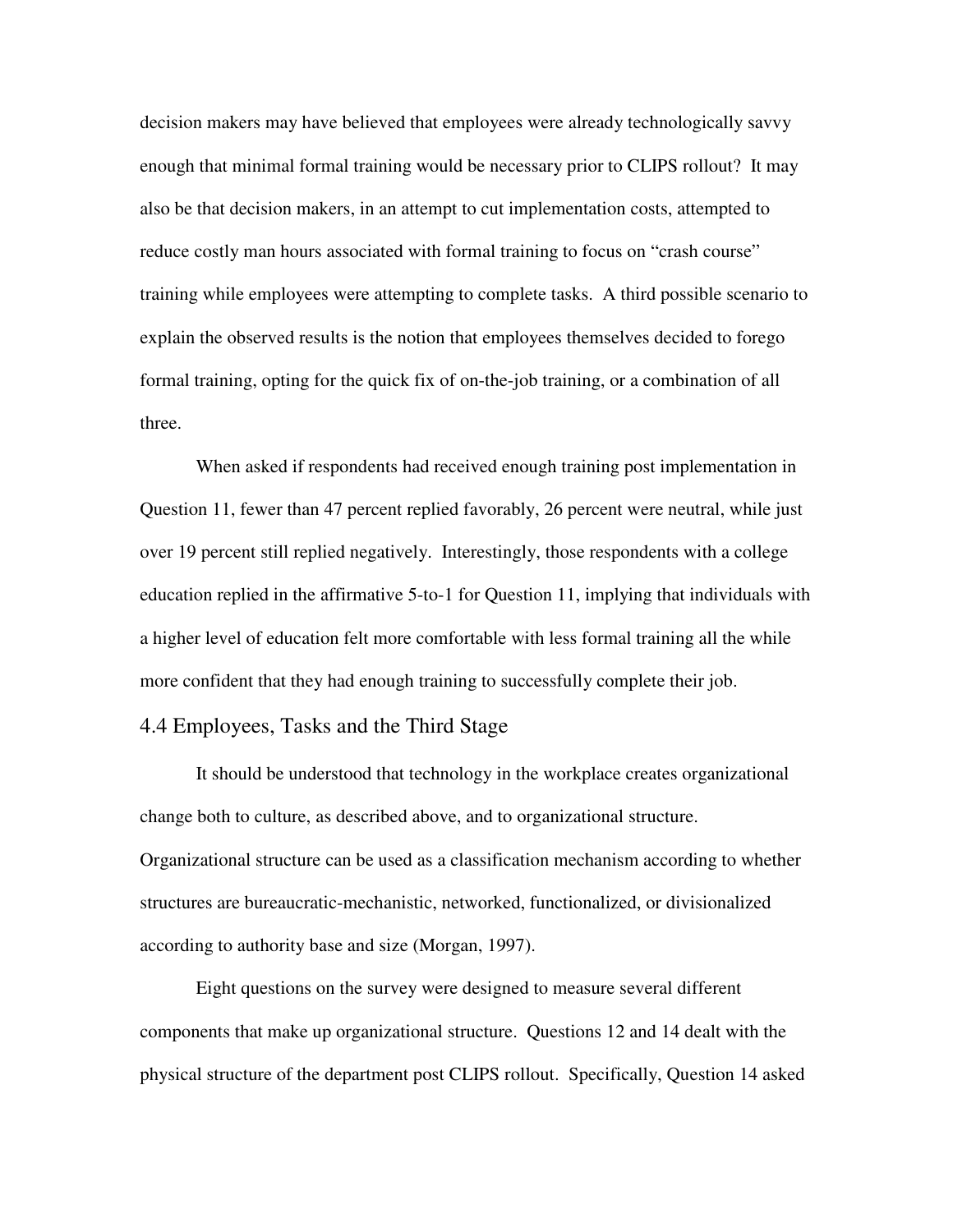whether the need for staffing increased, had not changed, decreased, or other. The vast majority, 69 percent, of respondents indicated no change, while approximately 12 percent indicated the need for more staff increased. 33 percent of those employees working in a supervisory capacity indicating the need increased.

 How can this be? After all, the evolution of e-government was based on a consumer centered model. Besides allowing customers round the clock access to government services, the technology is intended to reduce staffing, (not require more government employees,) or, at the very minimum, maintaining existing levels of staffing. Good news for government employees and bad news for the taxpayer? Hiller & Belanger (2001) believe that as government enters into the third stage of e-government, the employees begin to be replaced by web-based self-services. We did not see this with the Business License Department even six months after CLIPS rollout.

 Are we observing the next phase of government operation as Weber envisioned it: hierarchical, rigid, inefficient and incapable to serve human clients (Bozeman 2000)? It may be a bit much to suggest that government has not evolved since Weber, but in a 2000 article entitled the Harvard Policy Group of the John F. School of Government warns, "the enormous potential benefits of IT are often compromised if it is used merely to entrench old work processes and organizations rather than to fundamentally redesign them" (Eight Imperatives for Leaders on a Networked World, 2000, p. 7). What respondents have been observing in the Business License Department can be explained by the notion that decision makers do not comprehend the true extent to which CLIPS can operate.

 Yes, this is good news to the employee, because they are in no immediate need to begin a job search. The department's management has full faith and high aspirations invested in CLIPS, but they continue to operate in the manner which has been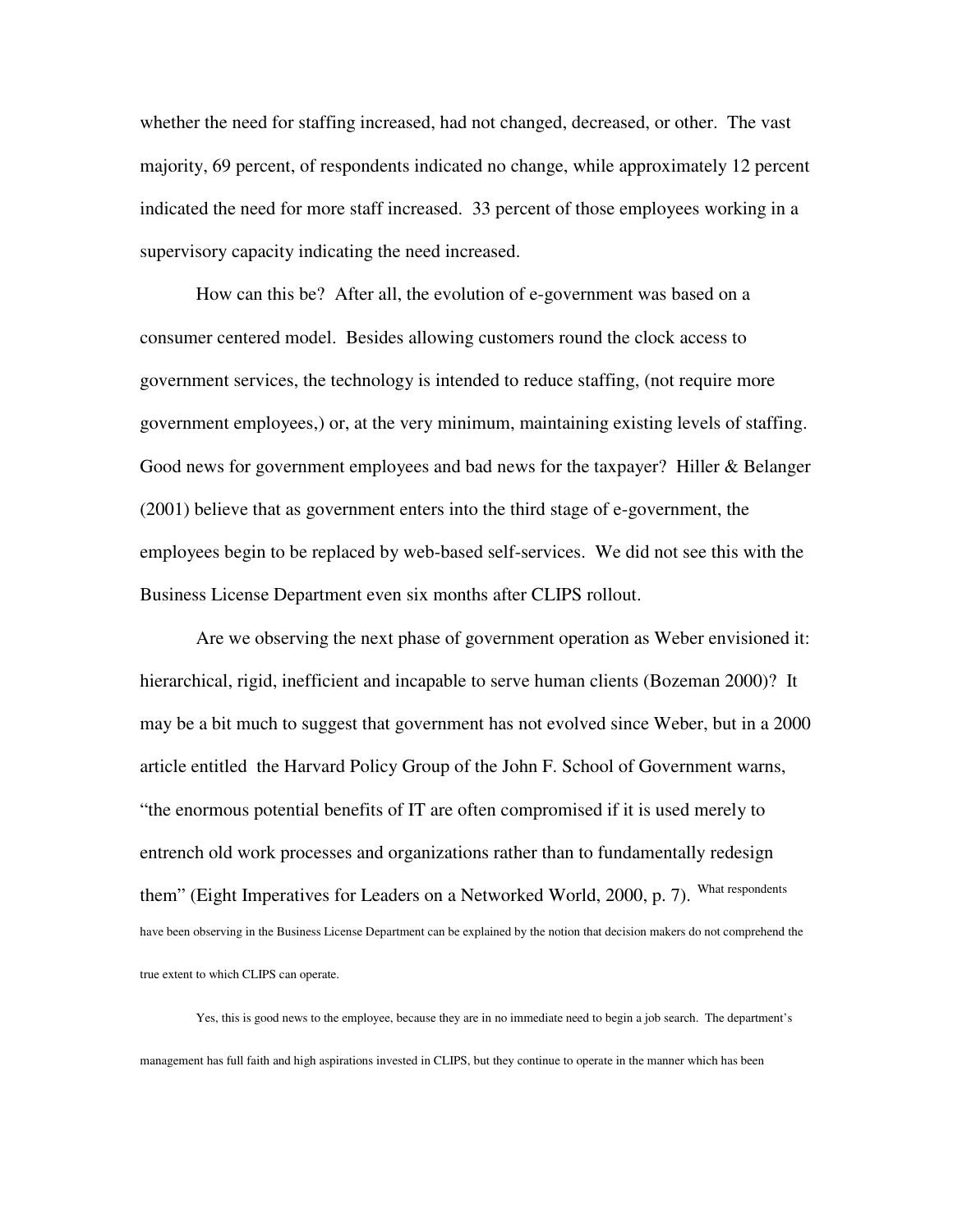culturally accepted by the organization, which leads into questions 15 and 23. Question 15, (results provided in Figure 4,) asked, "did the CLIPS rollout change how you do your job?" The largest response rate was 43 percent indicating "no change." It can not be overlooked that 40 percent of respondents indicated that their job became "more easy" after CLIPS implementation. Surprisingly, almost 17 percent of the respondents replied that their job became more difficult. This is surprising because the notion of egovernment initiatives should be to make obtaining a service easier, for both the public and employee.



**Figure 4- Did CLIPS change your job?** 



almost 43 percent agree, just over 25 percent are neutral, while under 30 percent disagree with the question. Again, a conclusion can be drawn that CLIPS technology has not been fully realized if almost 30 percent of respondents indicate that more amount of time is

needed to complete their tasks post-implementation.

| Position Held |          |      |                |                       |   |            |                |  |  |
|---------------|----------|------|----------------|-----------------------|---|------------|----------------|--|--|
|               | Clerical |      |                | Professional Employee |   | Supervisor | Total          |  |  |
| Q 23          | n        | $\%$ | n              | $\%$                  | n | $\%$       | n              |  |  |
| <b>SA</b>     |          |      | $\overline{4}$ | 100                   |   |            | 4              |  |  |
| А             | 3        | 23   |                | 54                    | 3 | 23         | 13             |  |  |
| N             | 6        | 55   | 3              | 27                    | 2 | 18         | 11             |  |  |
| DA            |          | 13   | 6              | 75                    | 1 | 13         | 8              |  |  |
| <b>SD</b>     |          |      | $\overline{2}$ | 100                   |   |            | $\overline{2}$ |  |  |
|               |          |      |                |                       |   |            |                |  |  |
| Total         | 10       | 26   | 22             | 58                    | 6 | 16         | 38             |  |  |

#### **Table 8: Results of Question 23\* Cross-tabulated with Position Held**

#### Significance= .68

Key: SA= Strongly Agree, A= Agree, N= Neutral, D= Disagree, SD= Strongly Disagree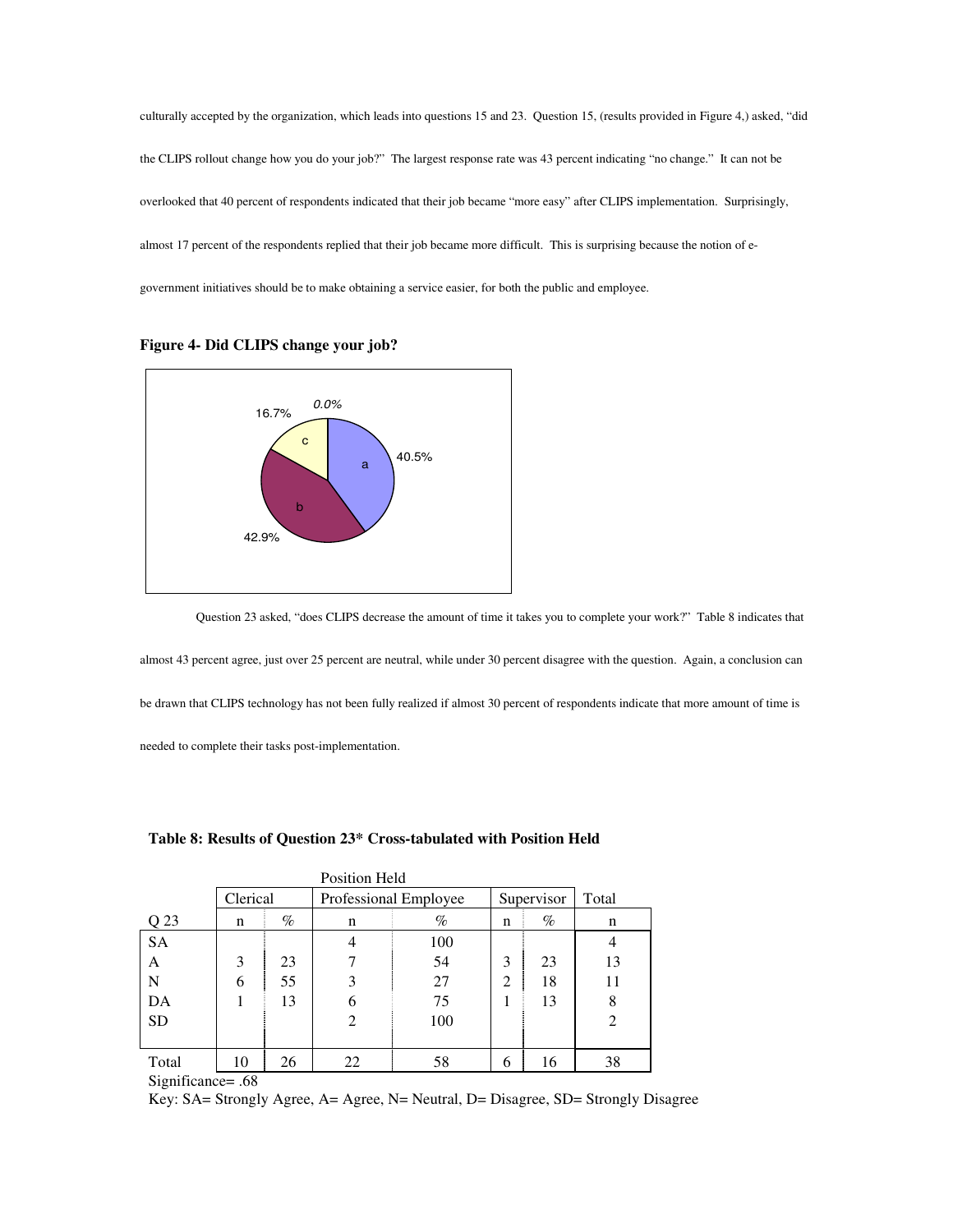### 4.5 Developing Stage Three and the Employee

 The fourth and final area the survey instrument was designed to measure was the role (the level of participation and feeling of ownership) employees had in CLIPS development. Numerous studies and papers such as "Top Priority E-Government Guidelines for Heads of Public Agencies, A Blueprint for Successful E-Government Implementation: Steps to Accelerate Culture Change and Overcome Stakeholders Resistance and E-Government Best Practices: An Implementation Manual" indicate the key to a quick transition to new technologies by employees is their involvement in the development process. Involvement of front-line employees during developmental stages has been proven to reduce resistance to technology, technostress and to increase acceptance of organizational shifts associated with new technology.

 Questions 1 through 7, 21 and 22 dealt with differing aspects associated with the development of technology. Creating the sense of ownership by employees has been examined as a large hurdle to be overcome by decision makers when facing resistance to technology (Hardy and Leiba-O'Sullivan, 1998). The notion of ownership, simply put, is making front-line employees feel included throughout the development process so they have a stake in the final product. Figure 5 illustrates responses to survey Question 1, "what degree was your involvement in the initial development steps of CLIPS?"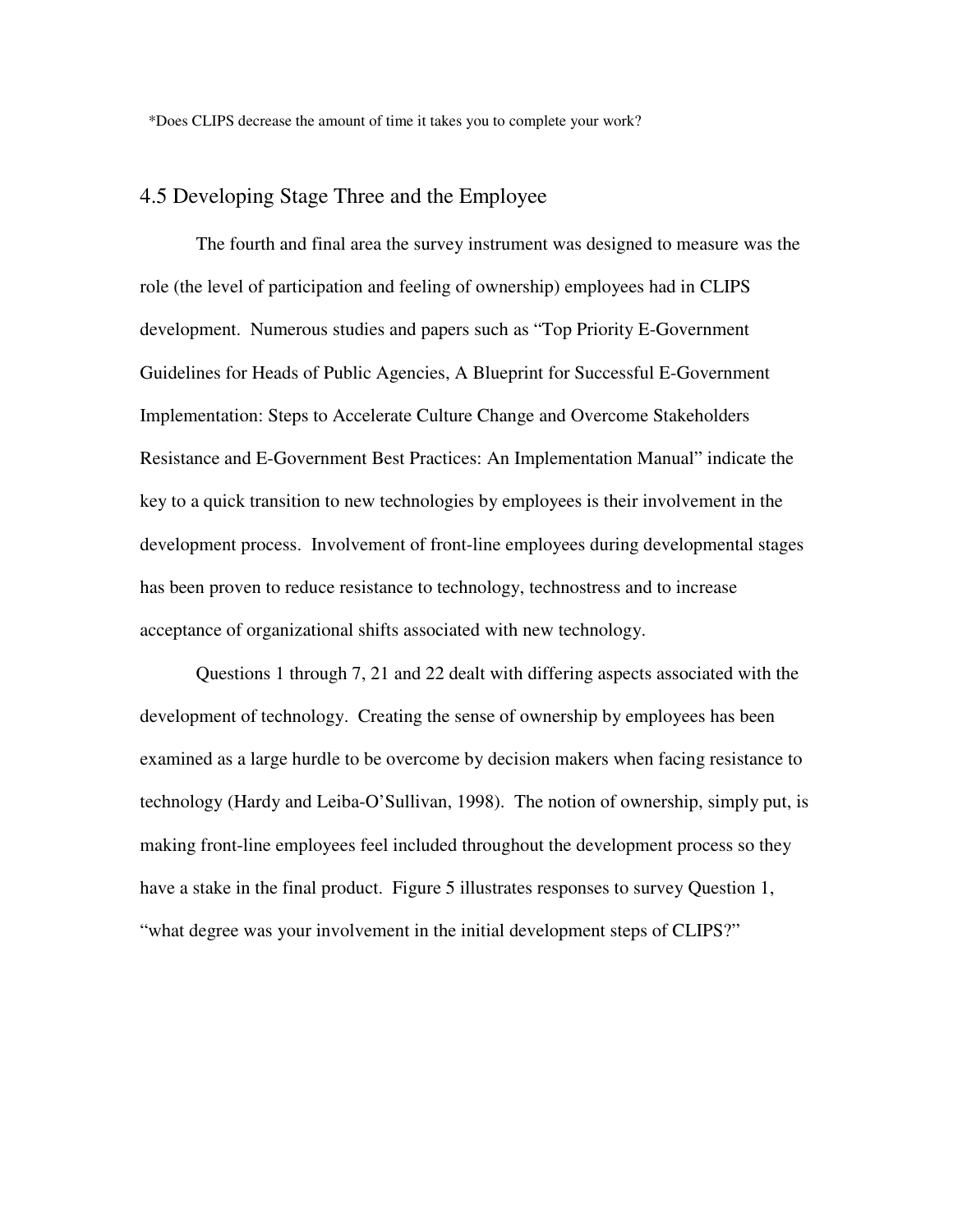**Figure 5- How involved were you?** 



 Figure 6 displays responses to the second question on the survey, "did the implementation team request your input regarding CLIPS prior to the applications development?"

**Figure 6- Did they request input?** 



 Question 4 attempted to measure feedback employees received from the implementation team once they made suggestions. Over 40 percent indicated that they received no feedback from the team on suggestions they submitted. 26 percent indicated they did receive feedback, while over 21 percent indicated "somewhat, to a degree." This question is significant because two-way communication between front-line employees and IT personnel or leadership is imperative during the development stage. It has been shown that the higher the level of communication between end-users and developers of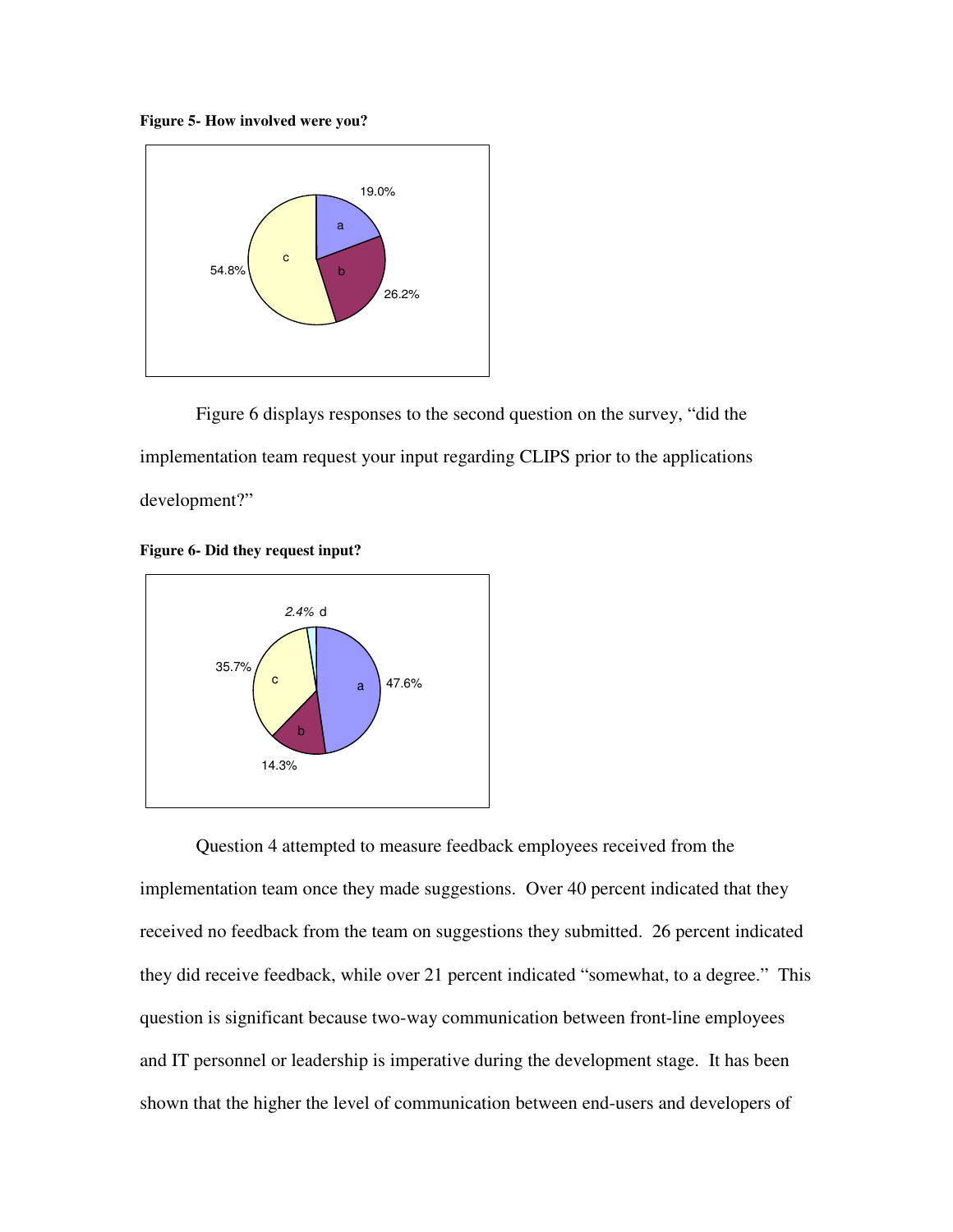technology the greater the ease of transition into implementing new technology (Simon  $\&$ Kern, 2001).

Question 5 was a follow-up question, which asked "if yes, were your suggestions/requests received favorably by the CLIPS development team?" This question, similar in tone to question 3, attempted to gauge the implementation team's willingness to accept suggestions. It should be noted that over 25 percent indicated a "N/a" response and an additional 21 percent of survey participants declined to respond. Having such a high level of non-respondents may serve as an indicator that individuals did not participate in the creating of CLIPS because they truly had no suggestions to offer initially to the implementation team, or that, although respondents indicated they could approach the implementation team, for whatever reason they did not.

 Question 7 inquires about CLIPS's post rollout functionality. "Does CLIPS operate in the manner that the department/development team told you it would function?" When examined closely it is surprising to see that a large majority, 80 percent, of supervisors disagree with this question. This may imply that the communication link between the CLIPS development team and supervisors broke down or possibly the development team over promised the system and under delivered.

| Position Held |          |    |    |                                     |   |      |    |  |  |
|---------------|----------|----|----|-------------------------------------|---|------|----|--|--|
|               | Clerical |    |    | Professional Employee<br>Supervisor |   |      |    |  |  |
|               | n        | %  |    |                                     | n | $\%$ | n  |  |  |
| <b>SA</b>     |          | 33 |    | b.                                  |   |      |    |  |  |
|               |          | 27 | 10 | 67                                  |   |      | 15 |  |  |
|               |          | 50 |    |                                     |   |      |    |  |  |

**Table 9: Results of Question 7\* Cross-tabulated with Position Held**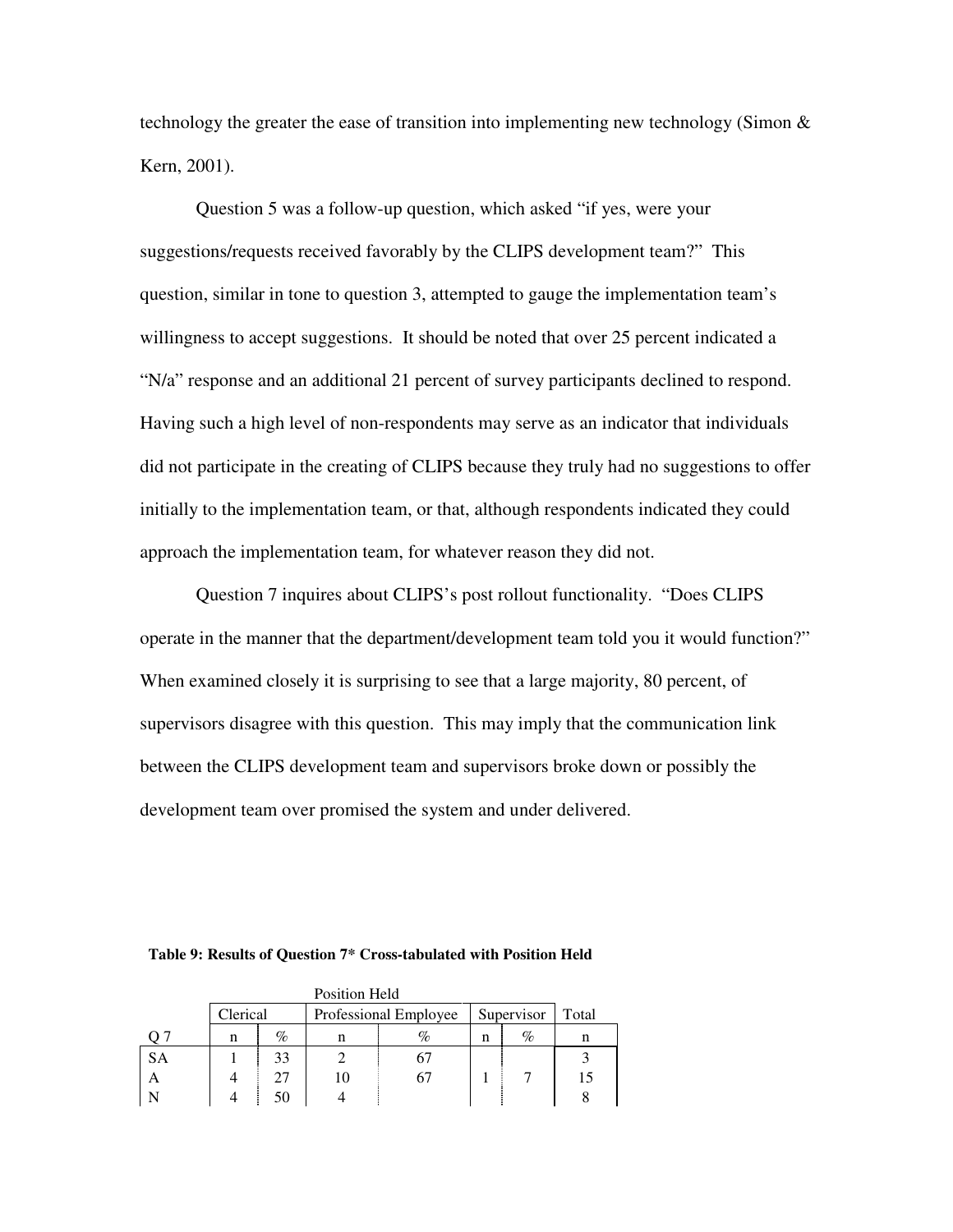| DA<br>SD          | 22 | 44 | ◠ | 33<br>50 |  |
|-------------------|----|----|---|----------|--|
| Total             |    |    |   | 14       |  |
| Significance= .82 |    |    |   |          |  |

Key: SA= Strongly Agree, A= Agree, N= Neutral, D= Disagree, SD= Strongly Disagree

\*Does CLIPS operate in the manner in which the department/development team told you it would function?

 The last question to be examined is Question 21. This question attempted to measure "buy-in" by management. The concept of buy-in has been highlighted as a key factor to successful adoption of technology by front-line employees. Key components of the buy-in process by management, as indicated by Geoff Humprey *et. al.,*(2001, p. 4) are: "early announcement of anticipated computerization; staff participation in decision making and selection; regular assessment of staff involvement, motivation and interest; staff training to increase acceptance; and ... training as needed for staff" (2001).

Not a single respondent replied negatively to the question, "in your opinion, has the department's management team supported CLIPS?" Over 85 percent of respondents indicated that they either "strongly agree" or "agree" with the question; only 14 recorded a neutral response. Although no "upper level management" responded to the survey, this is not to say that CLIPS did not receive their full backing; either via cheerleading, financial funding, or by being hands on in plain view of front-line employees. Based on these results all indications suggest employees believed CLIPS implementation had the full backing of management.

**Table 10: Results of Question 21\* Cross-tabulated with Position Held** 

|      |                                                 |    | Position Held |      |   |       |    |
|------|-------------------------------------------------|----|---------------|------|---|-------|----|
|      | Clerical<br>Supervisor<br>Professional Employee |    |               |      |   | Total |    |
| ) 21 | n                                               | %  | n             | $\%$ | n | %     |    |
| SА   |                                                 | 25 | 10            | 63   |   |       | 16 |
|      |                                                 | 33 | ŏ             | 44   |   |       | 18 |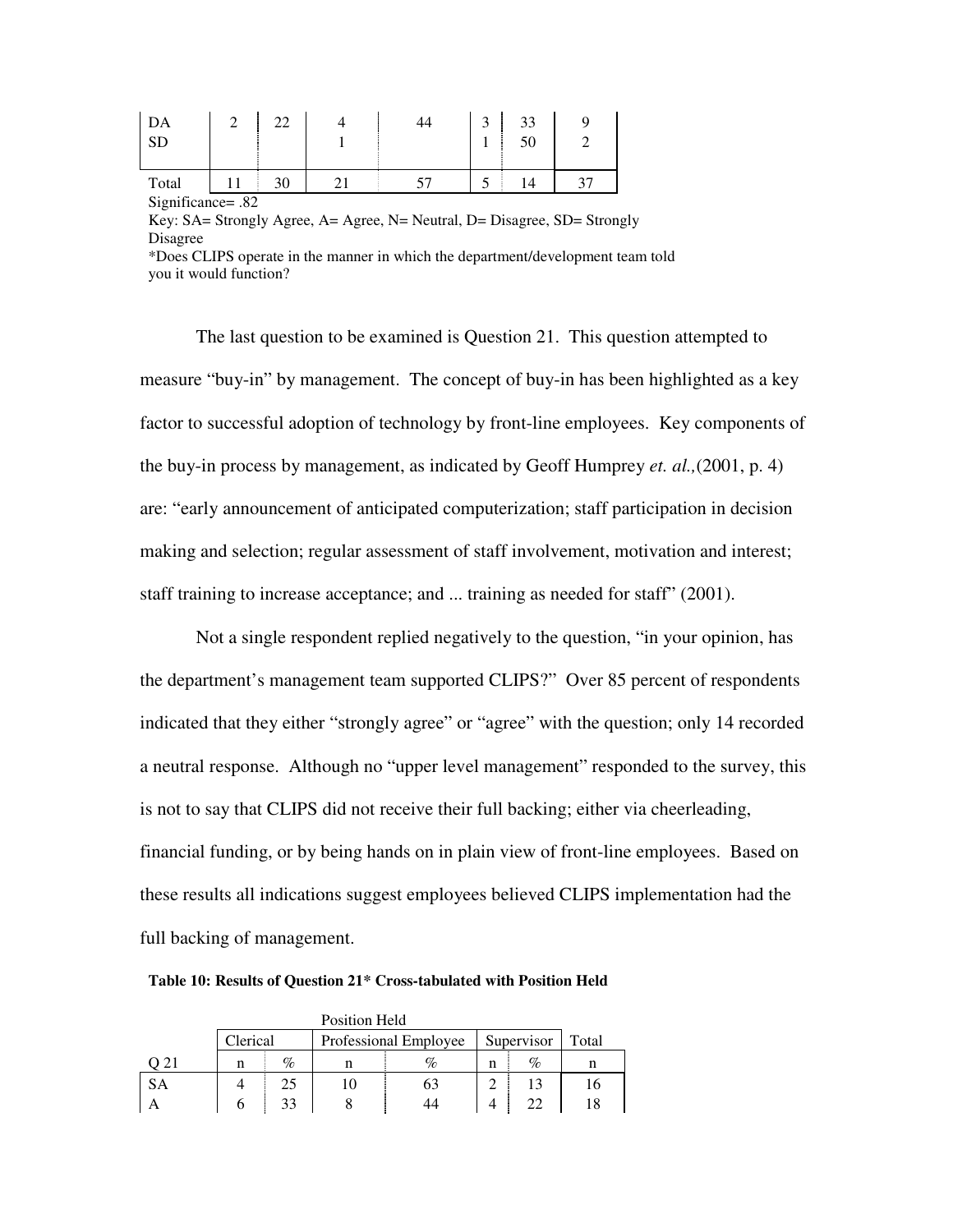|                   |  | 20 |  | 80 |   |  |    |
|-------------------|--|----|--|----|---|--|----|
|                   |  |    |  |    |   |  |    |
| <b>SD</b>         |  |    |  |    |   |  |    |
|                   |  |    |  |    |   |  |    |
| Total             |  | 28 |  | Эb | n |  | 39 |
| Significance= .95 |  |    |  |    |   |  |    |

Key: SA= Strongly Agree, A= Agree, N= Neutral, D= Disagree, SD= Strongly Disagree

\*Have the department's management team supported CLIPS?

 Chapter V will tie-in the material covered in the literature review with the results of this chapter. Additionally, Chapter V will highlight limitations of this paper and recommend possible areas of expansion on this work.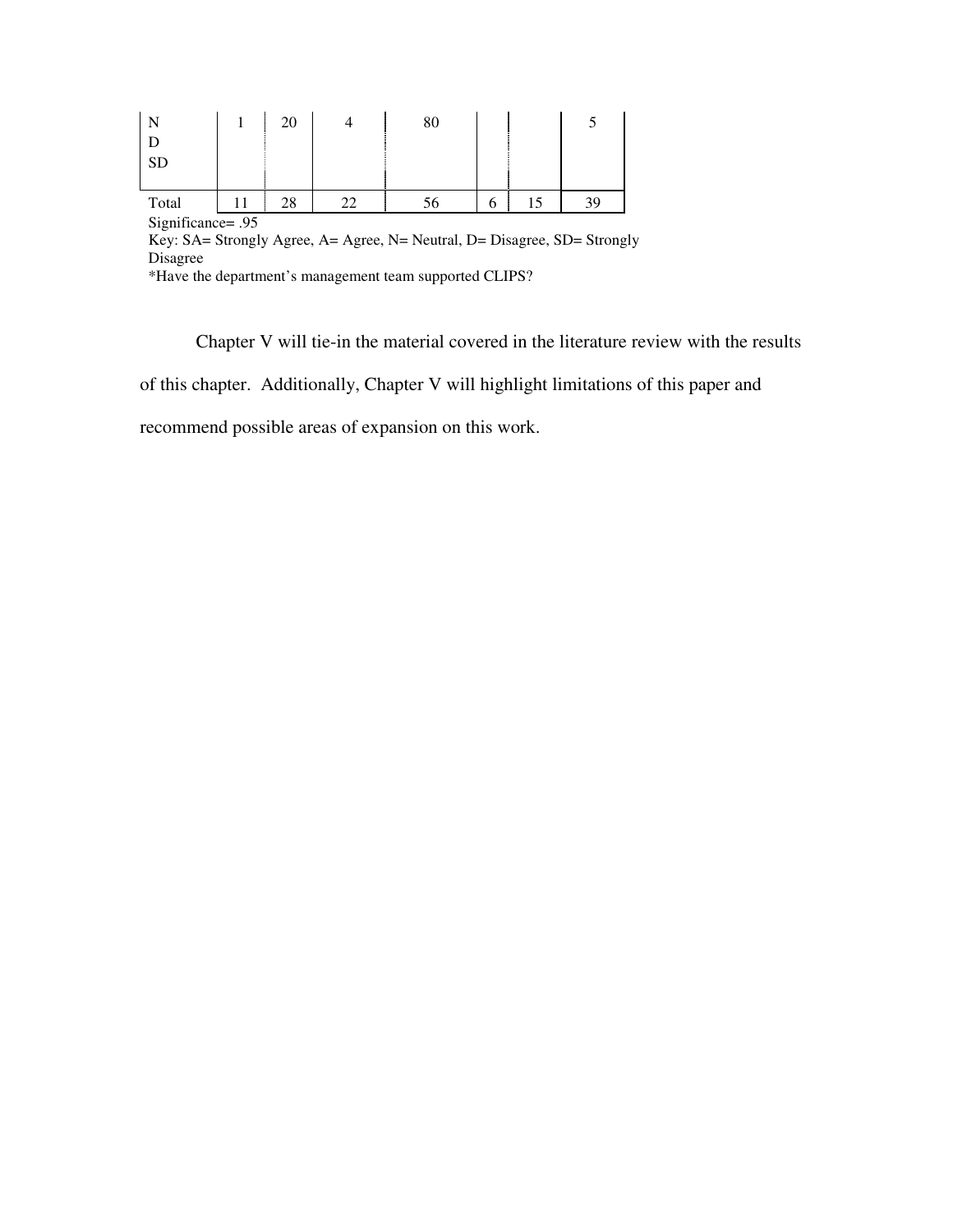#### CHAPTER V- CONCLUSIONS

 This study attempts to increase available resources on implementing egovernment initiatives entering third stage and coordinating government employee response. To date, little information has been collected from employees in those department that have undertaken e-government initiatives. One existing survey that does seek information regarding e-government and government workers was conducted by the research firm of Peter Hart and Robert Teeter (2000). That study released in August 2000 surveyed 150 government workers and consisted of 22 questions covering a wide array of topics relating to e-government. Results of the Hart-Teeter survey indicated an overall positive attitude toward e-government by employees. For example, Question 4, "Overall, would you say that e-government is having a very positive, somewhat positive, neutral, somewhat negative, or very negative effect on the way that government operates", 83 respondents indicated a very positive or somewhat positive response, while 11 respondents indicated a neutral response and only one respondent indicated a negative response (2000, p. 4). One limitation of the Hart-Teeter survey is that the research firm randomly selected government employees regardless of level, job title or department's stage of implementation (one through four).

 The results of this study indicate that Clark County Business License Department employees, similar to the Hart-Teeter findings, have a positive perception toward egovernment initiatives undertaken in their department. Respondents to the survey generally indicated that they understand the larger purpose for undertaking the egovernment project. Additionally, respondents indicated they appreciate the advances in technology associated with CLIPS implementation, a finding which stands in stark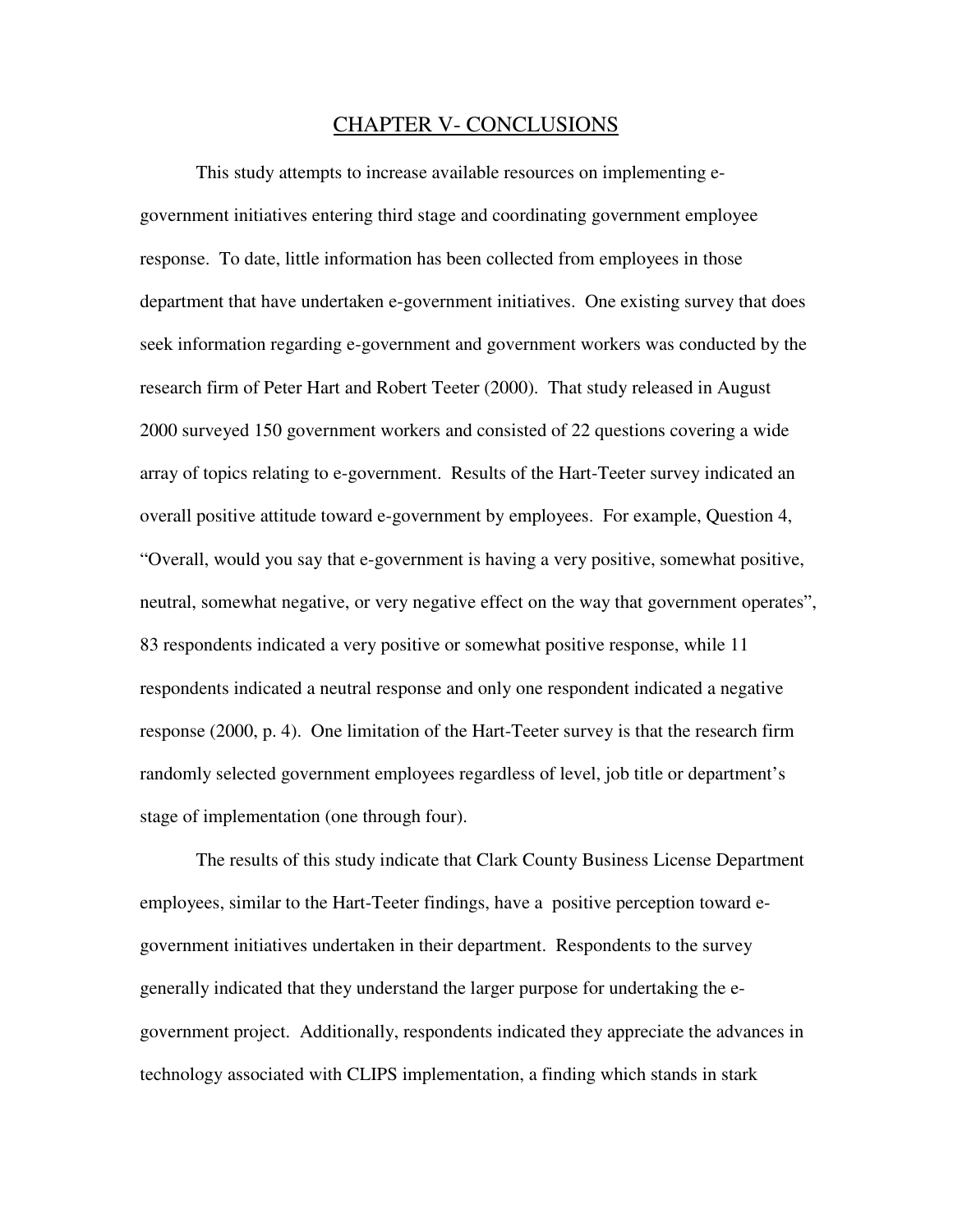contrast to the vast majority of published literature (Henry, 1994, Humphrey, *et. at.* 2001 and Simon and Kern, 2001). Generally, it is accepted that the longer an employee remains in a position, the higher the resistance to new of incoming technology. This is certainly not the situation in the Business License Department, as only one respondent indicated a negative response. This is a possible indication that management properly introduced the concept of the initiative and its benefits to the employees.

 This survey also found that respondents, as government employees who have a real stake in losing a job, realize that importance of e-government initiatives. Results from Question 18 confirm an overwhelming percentage of respondents feel it is important for Clark County to undertake e-government initiatives. This is an unexpected response, again, because government employees have the most to lose under these circumstances. Why is it that Business License Department employees are seemingly unafraid of losing their job to a technology they agree should be explored?

 Several factors maybe responsible for this result, the first being the management team of the department researched implementation inhibitors, actively sought input from employees (which was the case based on respondents' answers to the survey question regarding implementation) and properly used buy-in. The second factor is that of Internet reality. It is widely known that approximately 55 percent of the United States population has access to the Internet on a regular basis (Newburger, 2001). Of that 55 percent, only approximately 35 percent actually completed fully executable transactions online (Newburger, 2001). Realistically, employees may know that it will be years before the end-user begins to impact the day-to-day operations of their job. Conservatively, ten years may pass before enough end-users begin to process transactions online to affect the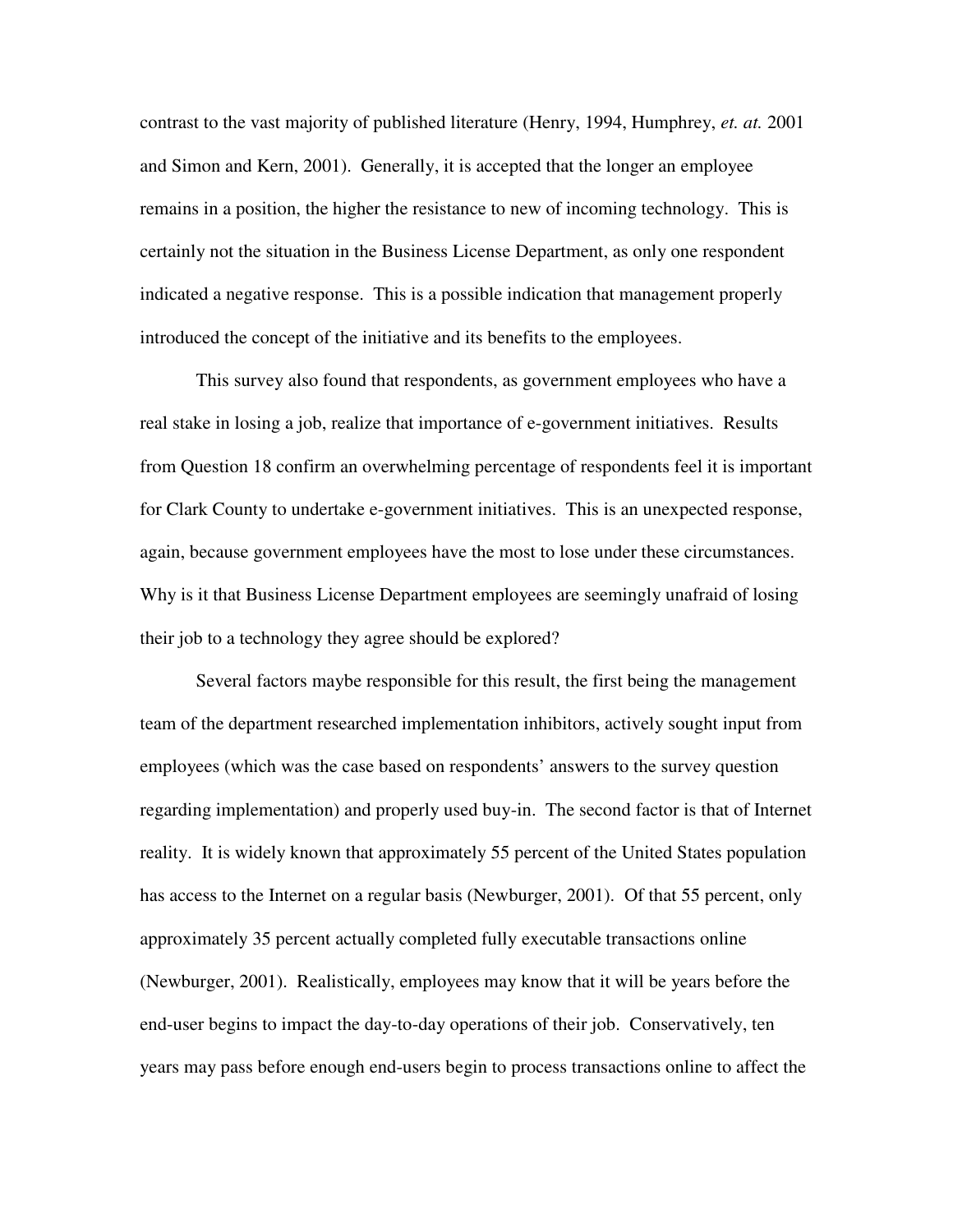front-line employees' occupational status. In ten years a significant percentage of employees will have left the department through voluntary actions, e.g.: transferring to another department, retirement and normal etrition. Vacancies created by volunteer actions may make-up the majority of the department downsizing allowing department decision makers the luxury of avoiding staffing cuts.

 This study found that when cross-tabulating respondents' results with attitudinal variables, it becomes clear that respondents with a higher level of education (those who have worked for the county fewer than ten years and those who with a higher level of experience) support the initiative more than their less educated counterparts. Individual employees must understand that technology is not phasing out their job, rather it provides an opportunity for them to expand their knowledge base and to personally challenge themselves.

 Throughout the process of developing this research paper, I have noted particulars that I would change if faced with repeating this process. First, I would have narrowed the focus of this paper immediately. Admittedly, I tried to tackle too many topics with this paper. Through the course of researching literature, I noticed a void of information regarding the intended research question of this paper, "what happens to the employee when a municipal government department plans to enter into third stage e-government implementation?" Literature topics such as technology and types of e-government services steered me off the intended research question. Although all apply to this paper, I expanded my focus excessively. Secondly, the questions on the survey instrument may be too broad in design. Again, in an effort to fill a void of needed literature, I attempted to use a single survey instrument to cover a vast spectrum of needed research. In so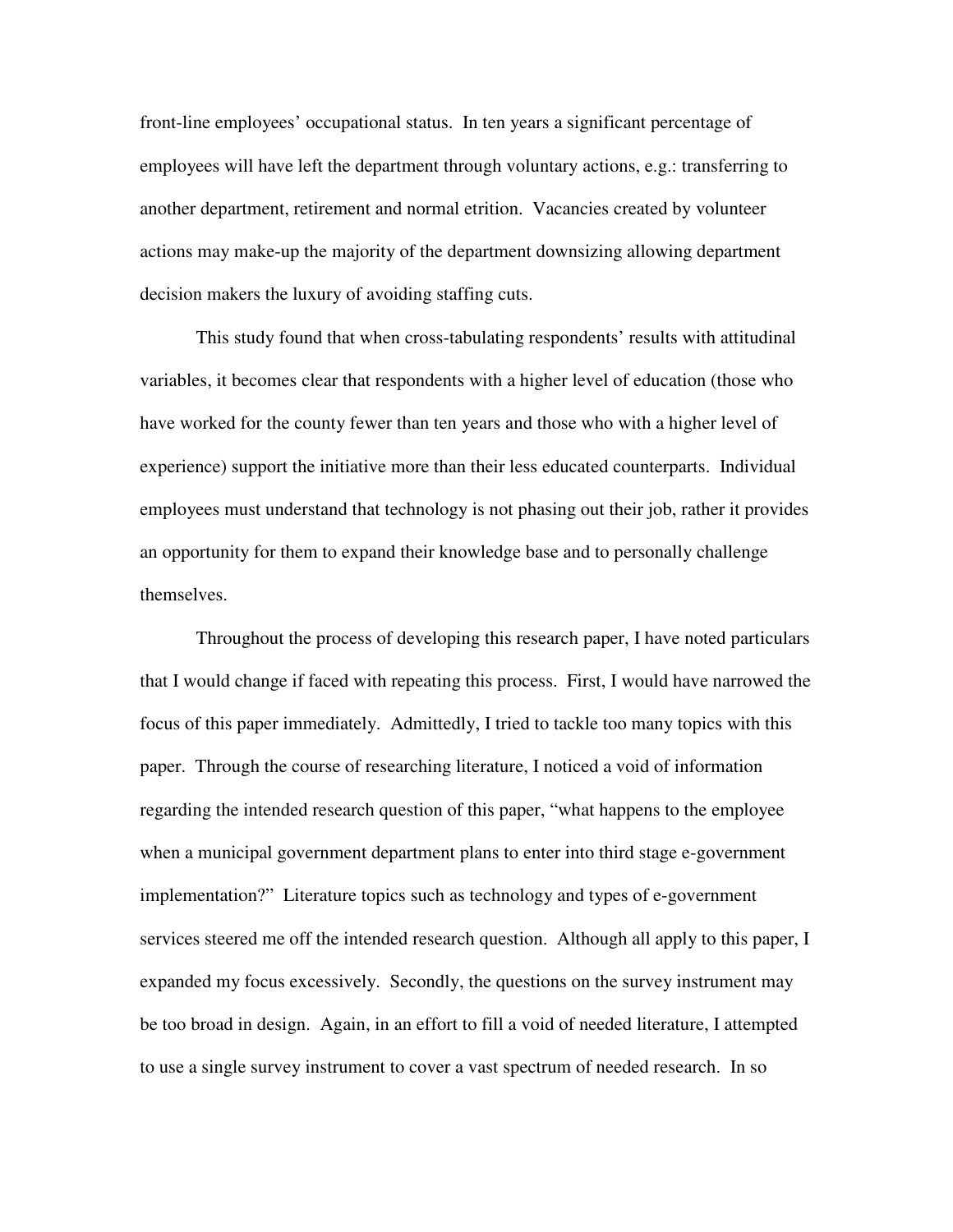doing I feel as if I diluted the results of existing questions that can otherwise stand on their own merit.

 Even though I received an acceptable response rate with the surveys, almost 60 percent, it is important to be mindful that a response rate of 42 employees can in no way be considered representative of the broader spectrum of municipal government employees. Additionally, it must be highlighted that the Business License Department has not truly entered third stage e-government implementation. As of March 2003, CLIPS has not rolled out to the general public and will not do so until July 1, 2003.

 Electronic government is a new technology and one that has evolved relatively quickly. This study can not attempt to answer all of the questions that surround the emerging issues of e-government. Much research is needed in this arena because little has been done to date. Additional research areas that may be examined as a continuation of this survey are: can an established relationship between levels of education and acceptance of e-government initiatives by government employees be found allowing departments to gauge acceptance levels prior to announcing an initiative; can factors, such as years of service within a department or years a employee has held a position, serve as a reliable indicator toward acceptance of e-government initiatives; and does the rate of technology acceptance by the public alleviate or accelerate employee's fears of being eliminated from their job or are there other contributing factors.

 As more government departments enter into stages three and four of egovernment implementation, additional surveys will need to be administered to determine clear patterns of attitudes. Studies like this one will also benefit department decision makers faced with the prospect of initiating fully executable transactions. Understanding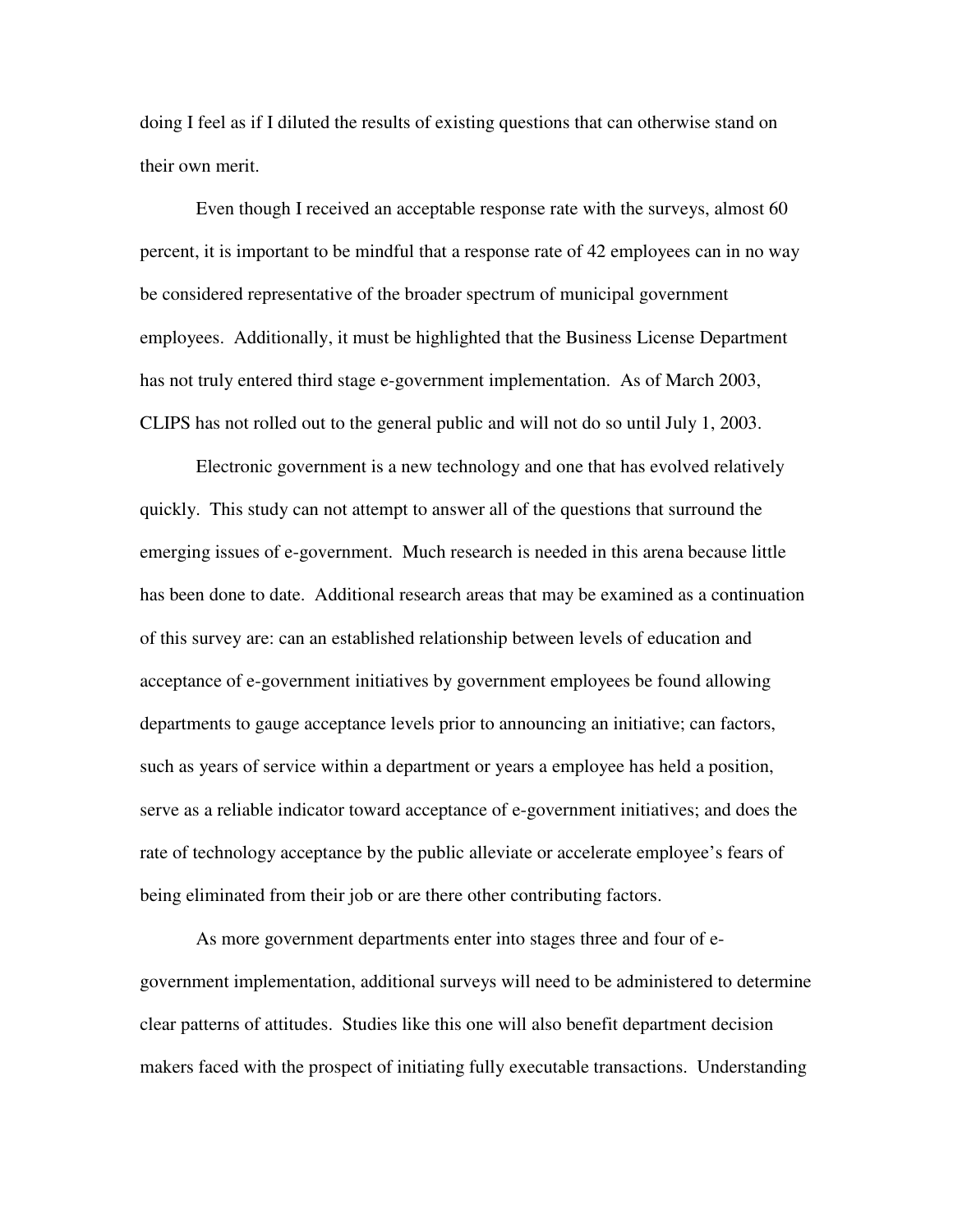employees' attitudes toward e-government prior to undertaking such a task will ease the transition not only for decision makers, but also for employees.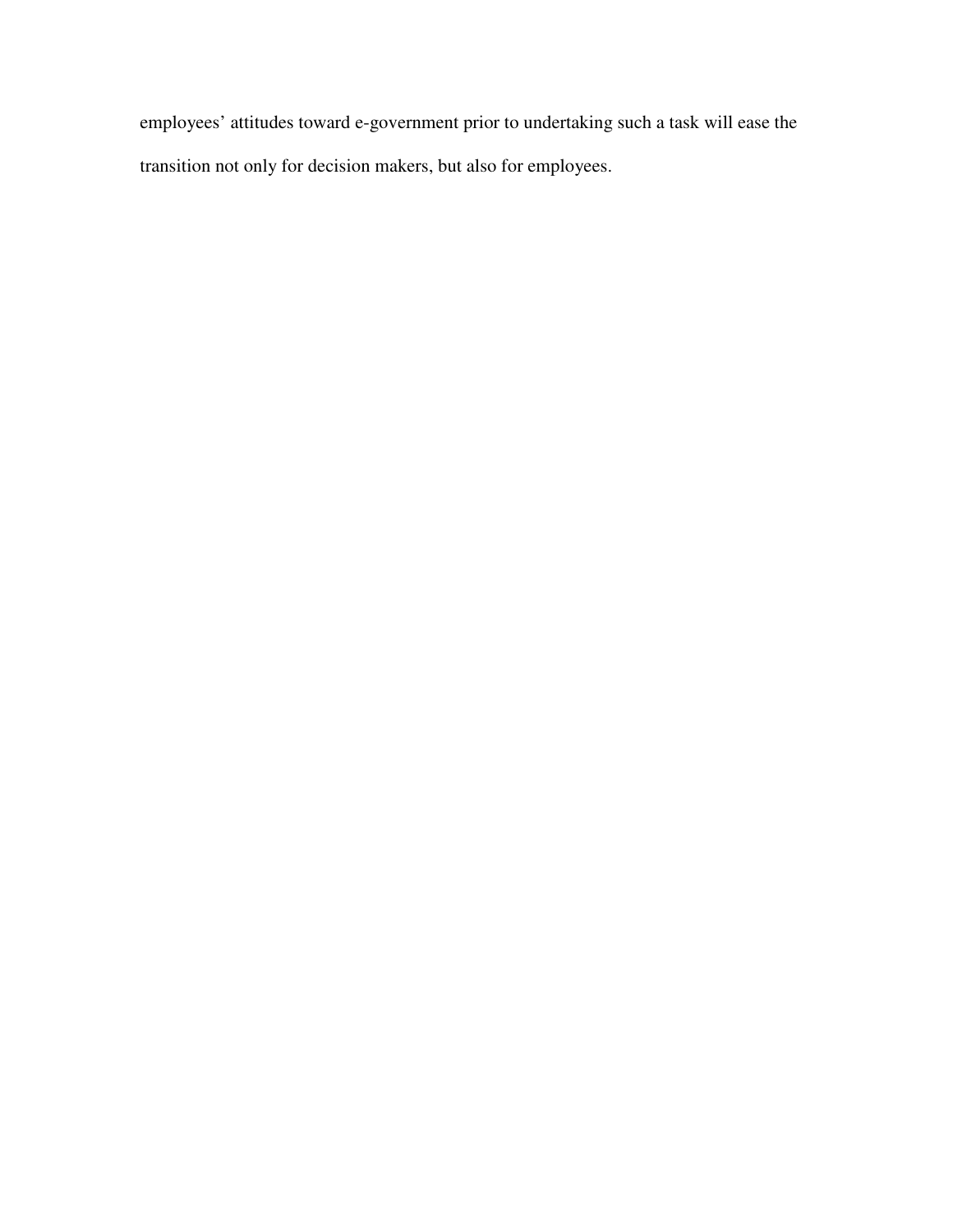### APPENDIX A- COVER LETTER

AUGUST 10, 2002

Business License 500 S. Grand Central PKWY 3rd Floor Las Vegas, NV. 89155-1810

Dear County Employee:

My name in Ben Bond and I have just completed my Management Analyst Internship for the Business License Department. In addition to completing my internship I am completing my studies as a Master's student in the Public Administration at UNLV. I am requesting your assistance in completing the requirements for my program.

The attached survey (which has been reviewed and approved by this department) is a part of the case study I have chosen to conduct on the implementation of electronic government (e-government) applications. Specifically, I am examining e-governments impact on the department's organization and employees' perceptions of these programs. This survey is an attitudes survey that has been designed to try and identify employees' perceptions regarding the process of e-government implementation and its overall effects on organization design.

This survey should take approximately ten minutes to complete. It must also be made aware to you that, as with every type of research study, there are risks involved. However, risks are considered to be minimal in this survey.

I would appreciate your honest and frank response to the enclosed survey. You can be assured that all of the responses will be held in complete confidence. Steps have been taken to ensure that in no way will I try, or be able to, match your answers to you. Of you have any questions or need additional assistance, please contact my advisor, Dr. Karen Layne at 702-895-1914 and reference "CLIPS Survey."

Please complete the survey no later than Friday, August 16, 2002. Upon completion of your survey please drop it off at the front receptionist's desk. All surveys will be picked up Friday August 16, 2002, at five p.m. (If you were not employed by the Business License Department prior to the CLIPS rollout simply return the uncompleted survey to the front receptionist's desk.)

Thank you in advance for your assistance.

Sincerely,

Ben Bond

enclosure: CLIPS Survey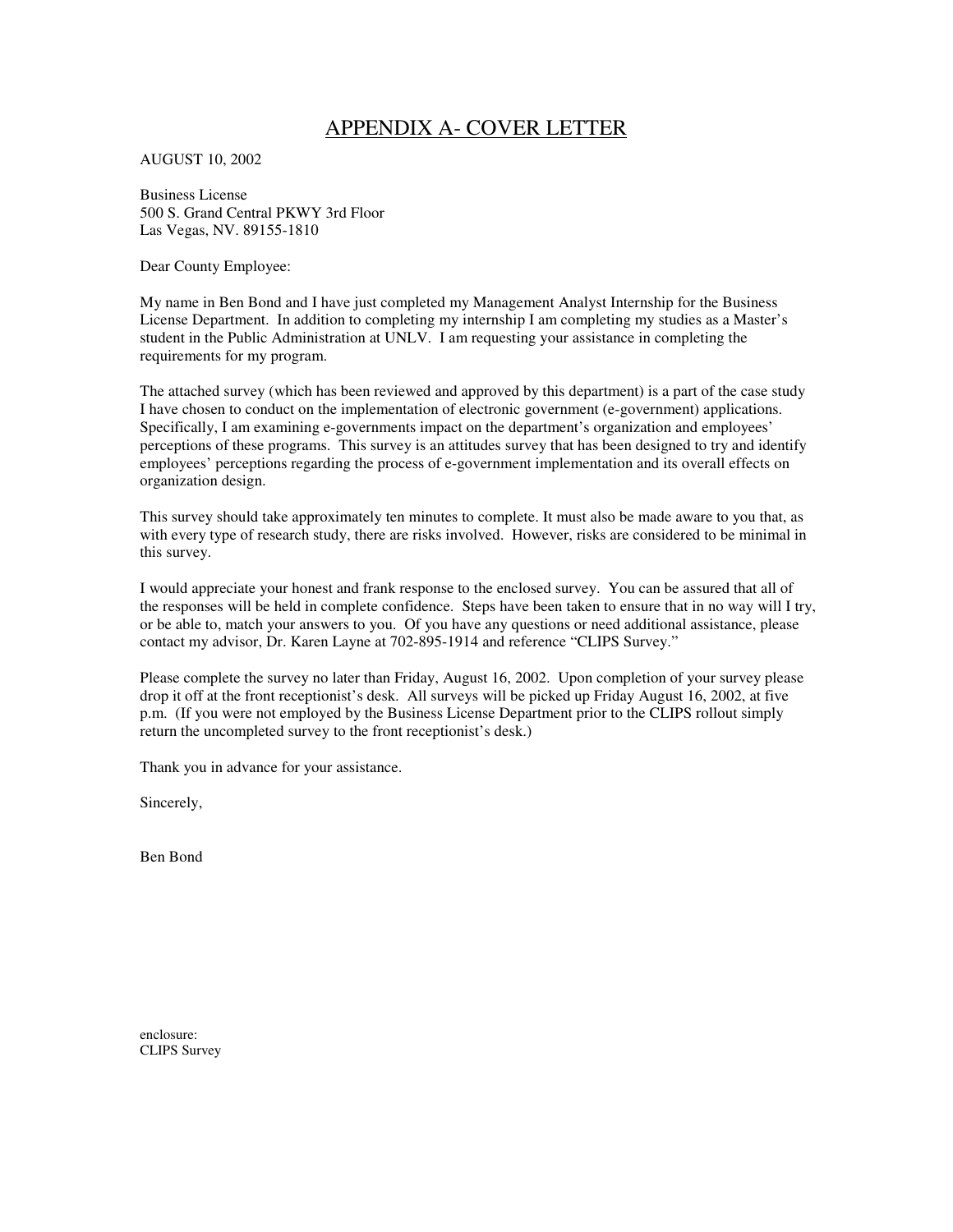### APPENDIX B- SURVEY INSTRUMENT

#### Survey questions

- 1. What degree was your involvement in the initial development steps of CLIPS?
	- a. Completely, I did what was asked of me.
	- b. Somewhat, I did what I could.
	- c. Not at all
- 2. Did the implementation team request your input (suggestions/ requests) regarding CLIPS prior to the application's development?
	- a. Yes, they did
	- b.Somewhat, to a degree they did
	- c. No, they did not
- 3. Could you approach the implementation team with your suggestions/ requests?
	- (SA / A / N / D/ SD)
- 4. Did you receive feedback about you suggestions/ requests for the CLIPS development team?
	- a. Yes, I did
		- b.Somewhat, to a degree I did
	- c. No, I did not
- 5. If yes, were your suggestions/ requests received favorably by the CLIPS development team?  $(SA / A / N / D / SD)$
- 6. Were your suggestions/ requests incorporated into CLIPS?
	- a. Yes, they were
	- b.Somewhat, to a degree they were
	- c. No, they were not
- 7. Does CLIPS operate in the manner in which the department management/ development team told you it would function?
	- (SA / A / N / D/ SD)
- 8. Prior to implementation, did you receive enough training on/ with CLIPS ?
	- (SA / A / N / D/ SD)
- 9. Was the initial training sufficient? (SA / A / N / D/ SD)
- 10. Have you received training after implementation?
	- a. Yes, I have
	- b. No, I have not
- 11. Has the supplemental training been sufficient?
	- (SA / A / N / D/ SD)
- 12. Has CLIPS changed who you report to?
	- a. Yes, it has
	- b. No, it has not
- 13. Since the implementation of CLIPS the number of tasks you perform has:
	- a. Increased
	- b.Not changed
	- c. Decreased
- 14. CLIPS has \_\_\_\_\_\_ the number of employees needed to staff the department:
	- a. Increased
		- b.Not changed
		- c. Decreased
- 15Did the CLIPS rollout change how you do your job?
	- a. More easy
	- b.No change
	- c. More difficult
- 16. "Organizational change occurs frequently with technology." Do you, personally, agree with this notion?  $(SA / A / N / D / SD)$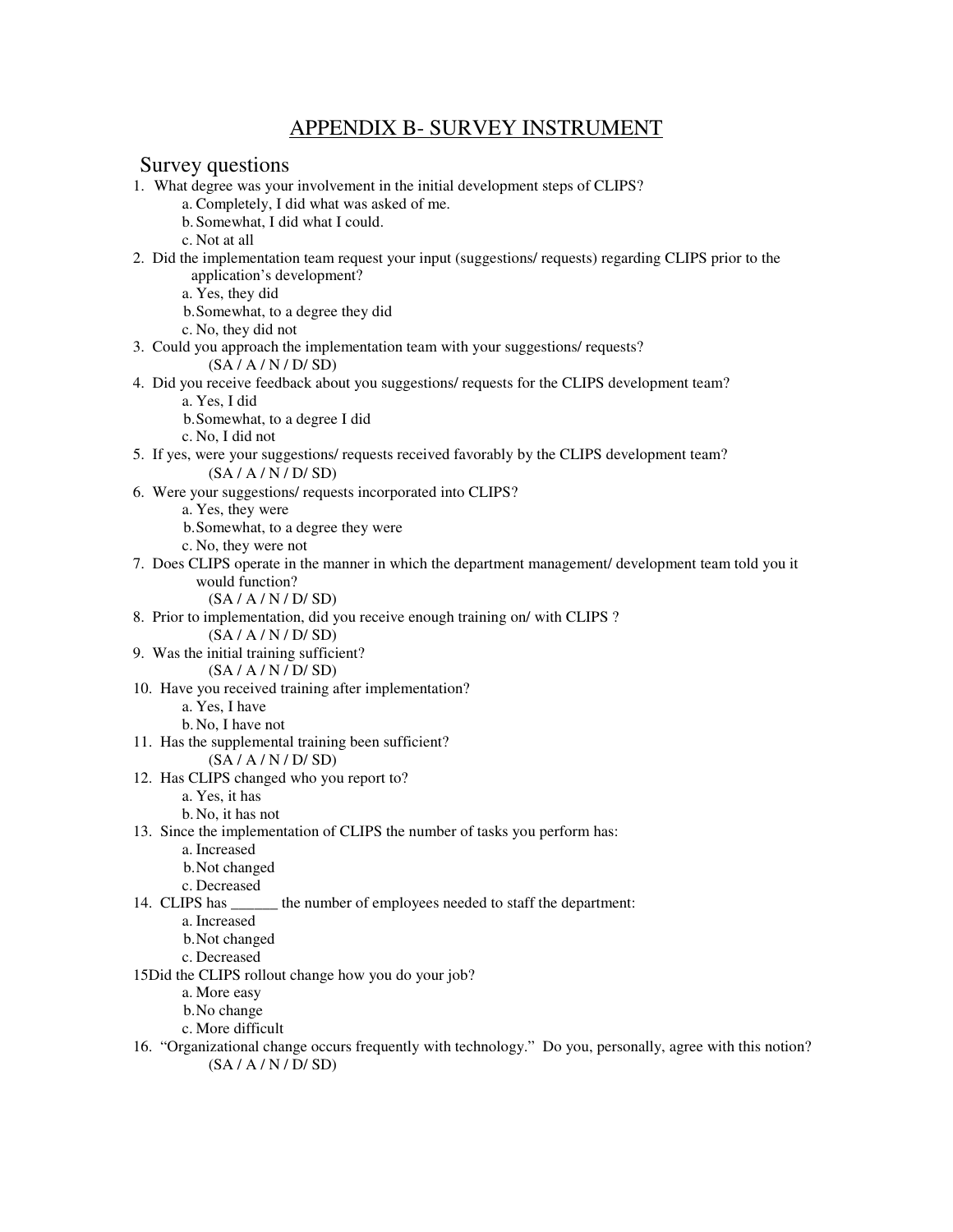### APPENDIX B- SURVEY INSTRUMENT

Survey Instrument continued,

17. Have the policies and procedures of your section changed as a result of the CLIPS implementation? a. Changed

b.Not changed

- 18. Do you feel it is important for Clark County to undertake electronic government initiatives?  $(SA / A / N / D / SD)$
- 19. Have you received public feedback regarding CLIPS?

a. Yes, I have

b.No, I have not

- 20. If yes, indicate what the majority of the feedback has been.
	- a. Favorable
	- b.Neutral

c. Unfavorable

- 21. Have the department's management team supported CLIPS?
	- $(SA / A / N / D / SD)$
- 22. Does CLIPS operate in the manner you envisioned it would function? (SA / A / N / D/ SD)
- 23. Does CLIPS decrease the amount of time it takes you to complete your work? (SA / A / N / D/ SD)
- 24. Does CLIPS reduce the steps required for the department to complete its main objective? (SA / A / N / D/ SD)
- 25. Does CLIPS reduce the steps that you must take to complete your main task? (SA / A / N / D/ SD)
- 26. Does CLIPS reduce the customer's effort to gain their business license?  $(SA / A / N / D / SD)$
- 27. Does CLIPS create a more user-friendly department for the customer? (For example; allow the customer to more efficiently accomplish their business with the department.) (SA / A / N / D/ SD)
- 28. Does CLIPS increase customers' accessibly to the department? (For example; ease of obtaining information via telephone, on-line or in person.) (SA / A / N / D/ SD)
- 29. Do you feel that CLIPS increases customer satisfaction?  $(SA / A / N / D / SD)$
- 30. In general, are you satisfied with CLIPS?  $(SA / A / N / D / SD)$

#### **Demographic Info**.

- 1. How long you worked in county government? (FILL IN)
- 2. How long have you worked in your current position? (FILL IN)
- 3. Your gender is? Male / Female
- 4. What is your birth year? (FILL IN)
- 5. Your income falls in which level?
	- a. (1- 19,999)
	- b.(20,000- 39,999)
	- c. (40,000- 59,999)
	- d. $(60,000 +)$
- 6. Number of years of education? (FILL IN)
- 7. Which best describes your position?
	- a. (Clerical/ administrative)
	- b.(Professional county employee, i.e. Agent, Auditor, License Technician)
	- c. (Supervisory/ mid-level management)
	- d.(Upper-level management)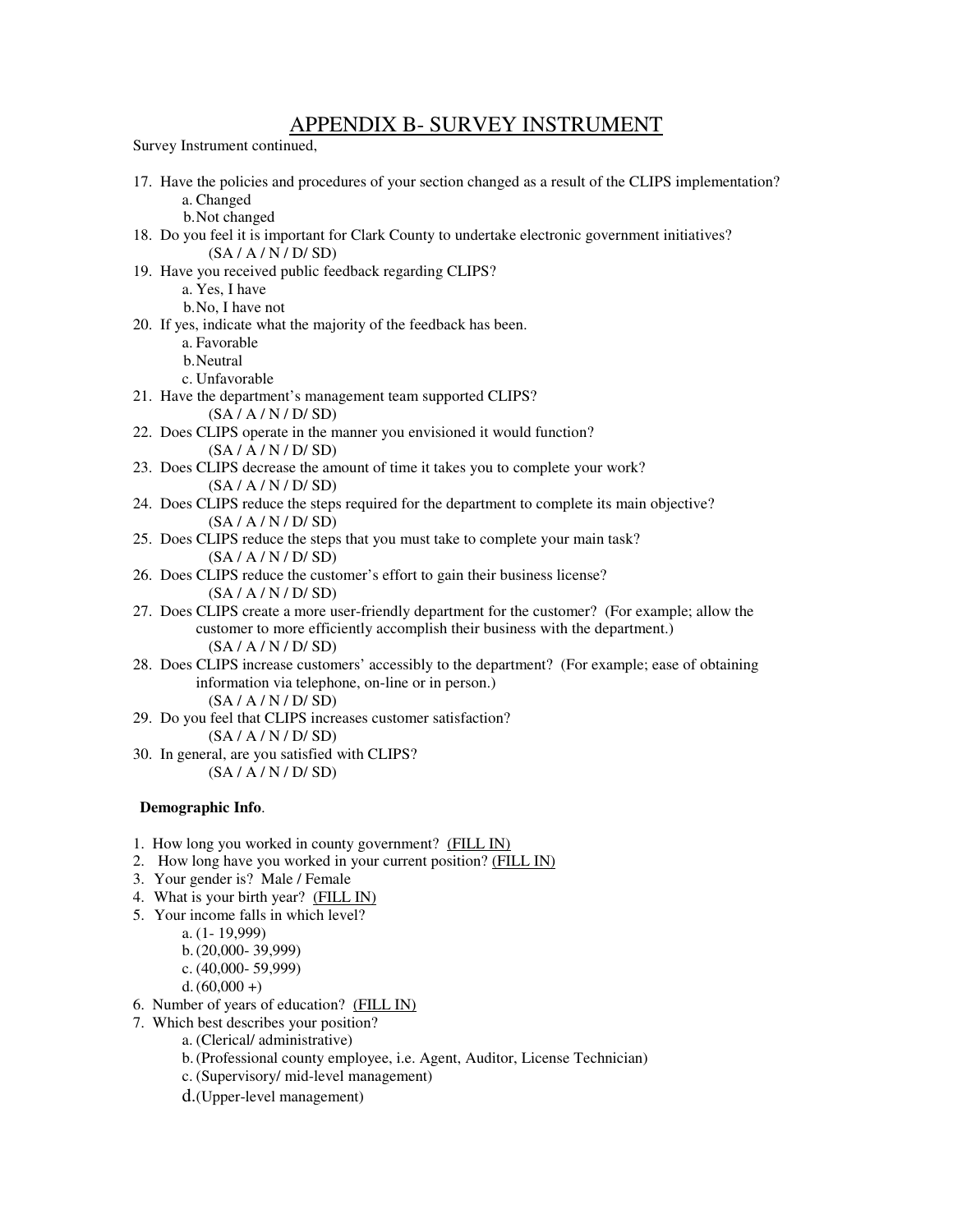# APPENDIX C- SURVEY INSTRUMENT RESULTS

#### Question 1

What degree was your involvement in the initial development steps of CLIPS?

| Response                                        | Rate         | Percent |
|-------------------------------------------------|--------------|---------|
| a. Completely, 100%, I did what was asked of me | 8            | 19.0%   |
| b. Somewhat, I did what I could                 | 11           | 26.2%   |
| c. Not at all                                   | 23           | 54.8%   |
| No Response                                     | $\theta$     | $0.0\%$ |
|                                                 | Total.<br>42 |         |

#### Question 2

 Did the implementation team request your input (suggestions/requests) regarding CLIPS prior to the application's development?

| Response                          |        | Rate | Percent |
|-----------------------------------|--------|------|---------|
| a. Yes, they did                  |        | 20   | 47.6%   |
| b. Somewhat, to a degree they did |        | 6    | 14.3%   |
| c. No, they did not               |        | 15   | 35.7%   |
| No Response                       |        |      | 2.4%    |
|                                   | Total. | 42   |         |
|                                   |        |      |         |

#### Question 3

Could you approach the implementation team with your suggestions/requests?

| Response             | Rate | Percent |
|----------------------|------|---------|
| a. Strongly agree    | 4    | 9.5%    |
| b. Agree             | 17   | 40.5%   |
| c. Neutral           | 10   | 23.8%   |
| d. Disagree          | 6    | 14.3%   |
| e. Strongly disagree | 2    | 4.8%    |
| No Response          | 3    | 7.1%    |
| Total.               | 42   |         |

#### Question 4

Did you receive feedback about you suggestions/requests from the CLIPS develop team?

| Response                       | Rate         | Percent |
|--------------------------------|--------------|---------|
| a. Yes, I<br>did               | 11           | 26.2%   |
| b. Somewhat, to a degree I did | 9            | 21.4%   |
| c. No, I did not               | 17           | 40.5%   |
| No Response                    | 5            | 11.9%   |
|                                | Total.<br>42 |         |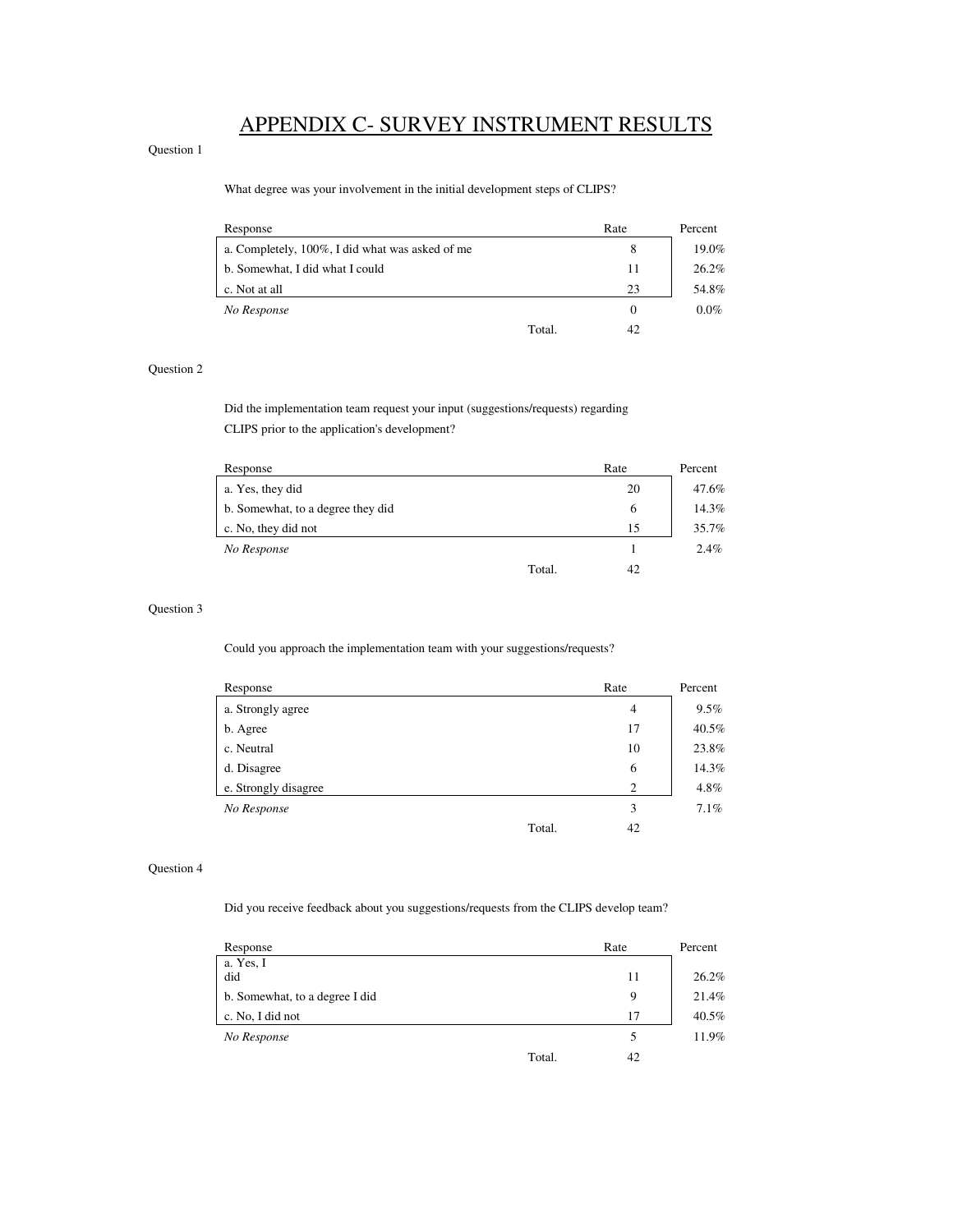If yes, were your suggestions/requests received favorably by the CLIPS develop team?

| Response             | Rate             | Percent |
|----------------------|------------------|---------|
| a. Strongly agree    | $\boldsymbol{0}$ | $0.0\%$ |
| b. Agree             | 16               | 38.1%   |
| c. Neutral           | 5                | 11.9%   |
| d. Disagree          | $\boldsymbol{0}$ | $0.0\%$ |
| e. Strongly disagree | -1               | 2.4%    |
| f. Na                | 11               | 26.2%   |
| No Response          | 9                | 21.4%   |
| Total.               | 42               |         |

#### Question 6

Were your suggestions/requests incorporated into CLIPS?

| Response                           |        | Rate | Percent |
|------------------------------------|--------|------|---------|
| a. Yes, they were                  |        | 6    | 14.3%   |
| b. Somewhat, to a degree they were |        | 18   | 42.9%   |
| c. No, they were not               |        | 11   | 26.2%   |
| No Response                        |        |      | 16.7%   |
|                                    | Total. | 42   |         |
|                                    |        |      |         |

#### Question 7

 Does CLIPS operate in the manner in which the department/development team told you it would function?

| Response             |        | Rate           | Percent |
|----------------------|--------|----------------|---------|
| a. Strongly agree    |        | 3              | 7.1%    |
| b. Agree             |        | 16             | 38.1%   |
| c. Neutral           |        | 8              | 19.0%   |
| d. Disagree          |        | 10             | 23.8%   |
| e. Strongly disagree |        | 3              | 7.1%    |
| No Response          |        | $\overline{2}$ | 4.8%    |
|                      | Total. | 42             |         |

#### Question 8

Prior to implementation, did you receive enough training on/with CLIPS?

| Response             | Rate | Percent |
|----------------------|------|---------|
| a. Strongly agree    | 4    | 9.5%    |
| b. Agree             | 9    | 21.4%   |
| c. Neutral           | 10   | 23.8%   |
| d. Disagree          | 13   | 31.0%   |
| e. Strongly disagree | 6    | 14.3%   |
| No Response          | 0    | $0.0\%$ |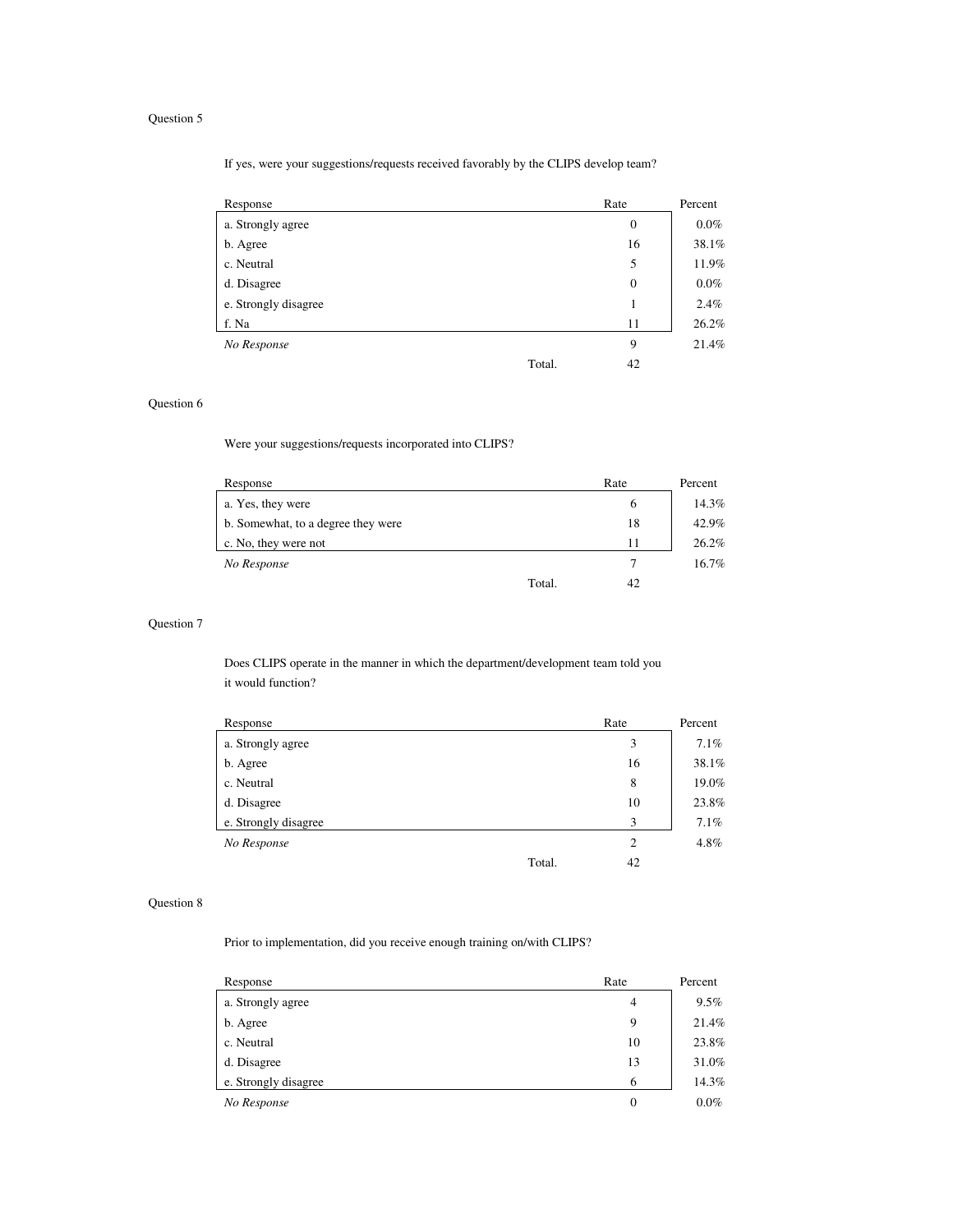Was the training sufficient?

| Response             | Rate             | Percent |
|----------------------|------------------|---------|
| a. Strongly agree    | 3                | 7.1%    |
| b. Agree             | 11               | 26.2%   |
| c. Neutral           | 9                | 21.4%   |
| d. Disagree          | 16               | 38.1%   |
| e. Strongly disagree | 3                | 7.1%    |
| No Response          | $\boldsymbol{0}$ | $0.0\%$ |
| Total.               | 42               |         |

Question 10

Have you received training since implementation?

| Response                    |        | Rate           | Percent |
|-----------------------------|--------|----------------|---------|
| a. Yes, formal training     |        | 7              | 16.7%   |
| b. Yes, on the job training |        | 30             | 71.4%   |
| c. No, I have not           |        | 3              | 7.1%    |
| d. Other                    |        | $\mathfrak{D}$ | 4.8%    |
| No Response                 |        | 0              | $0.0\%$ |
|                             | Total. | 42             |         |

#### Question 11

Has the supplemental training been sufficient?

| Response             | Rate           | Percent |
|----------------------|----------------|---------|
| a. Strongly agree    | 2              | 4.8%    |
| b. Agree             | 18             | 42.9%   |
| c. Neutral           | 11             | 26.2%   |
| d. Disagree          | 6              | 14.3%   |
| e. Strongly disagree | $\overline{2}$ | 4.8%    |
| No Response          | 3              | 7.1%    |
| Total.               | 42             |         |

Question 12

Has CLIPS changed to whom you report to?

| Response                             | Rate | Percent |
|--------------------------------------|------|---------|
| a. Yes, my supervisor has changed    |      | 2.4%    |
| b. No, my supervisor has not changed | 41   | 97.6%   |
| No Response                          |      | $0.0\%$ |
| Total.                               | 42   |         |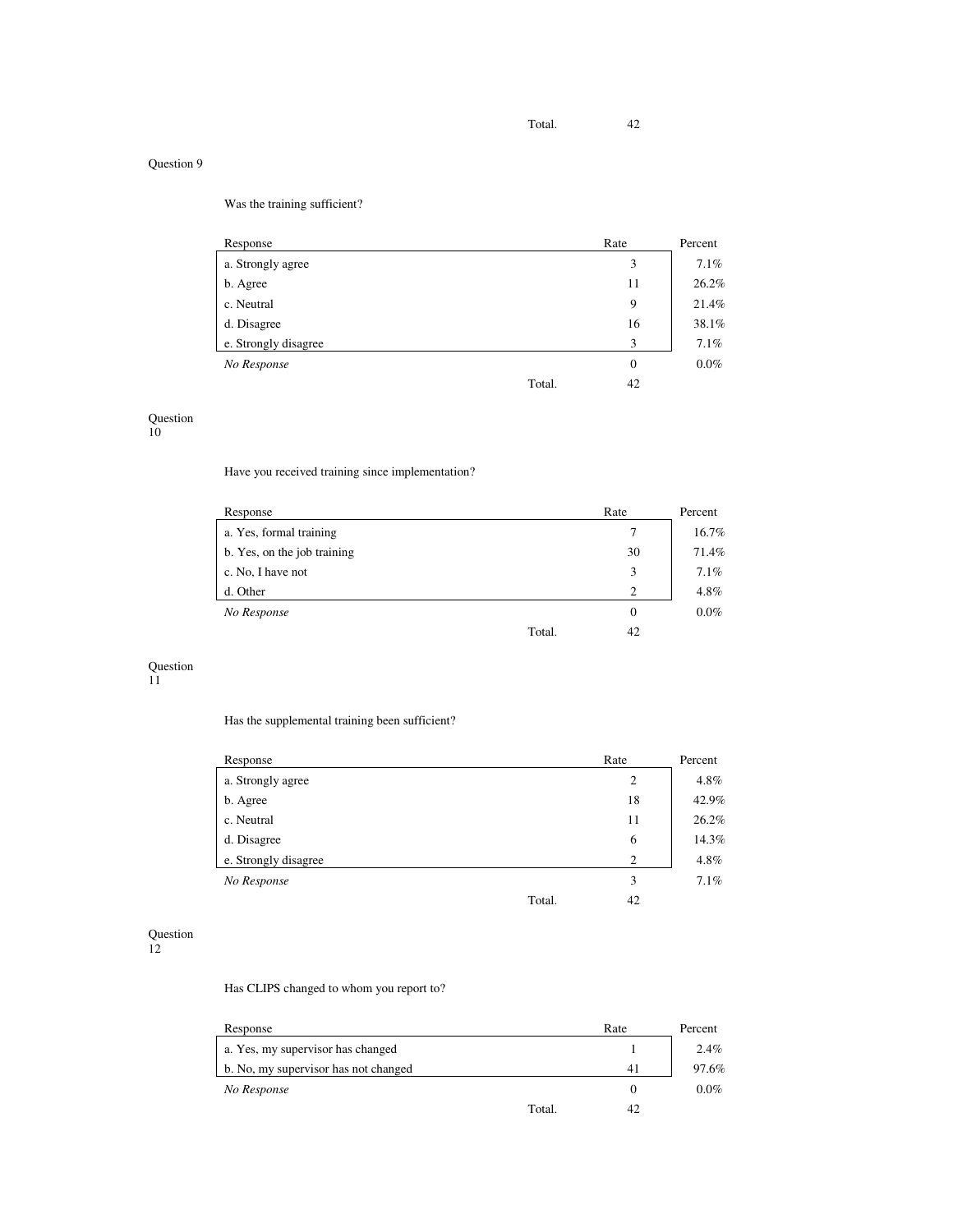#### Since the implementation of CLIPS the number of tasks you perform has:

| Response        | Rate           | Percent |
|-----------------|----------------|---------|
| a.<br>Increased | 16             | 38.1%   |
| b. Not changed  | 18             | 42.9%   |
| c.<br>Decreased | 7              | 16.7%   |
| d. Other        |                | 2.4%    |
| No Response     | $\overline{0}$ | $0.0\%$ |
| Total.          | 42             |         |

#### Question

14

CLIPS has \_\_\_\_\_\_\_\_ the number of employees needed to staff the department?

| Response        |        | Rate           | Percent |
|-----------------|--------|----------------|---------|
| a.<br>Increased |        | 5              | 11.9%   |
| b. Not changed  |        | 29             | 69.0%   |
| c.<br>Decreased |        | 4              | 9.5%    |
| d. Other        |        | $\overline{4}$ | 9.5%    |
| No Response     |        | $\overline{0}$ | $0.0\%$ |
|                 | Total. | 42             |         |

#### Question 15

Did the CLIPS rollout change how you do your job?

| Response          |        | Rate | Percent |
|-------------------|--------|------|---------|
| a. More           |        |      |         |
| easy              |        | 17   | 40.5%   |
| b. No change      |        | 18   | 42.9%   |
| c. More difficult |        | ⇁    | 16.7%   |
| No Response       |        | 0    | $0.0\%$ |
|                   | Total. | 42   |         |

#### Question

16

 "Organizational change occurs frequently with technology." Do you personally, believe this concept?

| Response          | Rate | Percent |
|-------------------|------|---------|
| a. Strongly agree | 13   | 31.0%   |
| b. Agree          | 18   | 42.9%   |
| c. Neutral        | 8    | 19.0%   |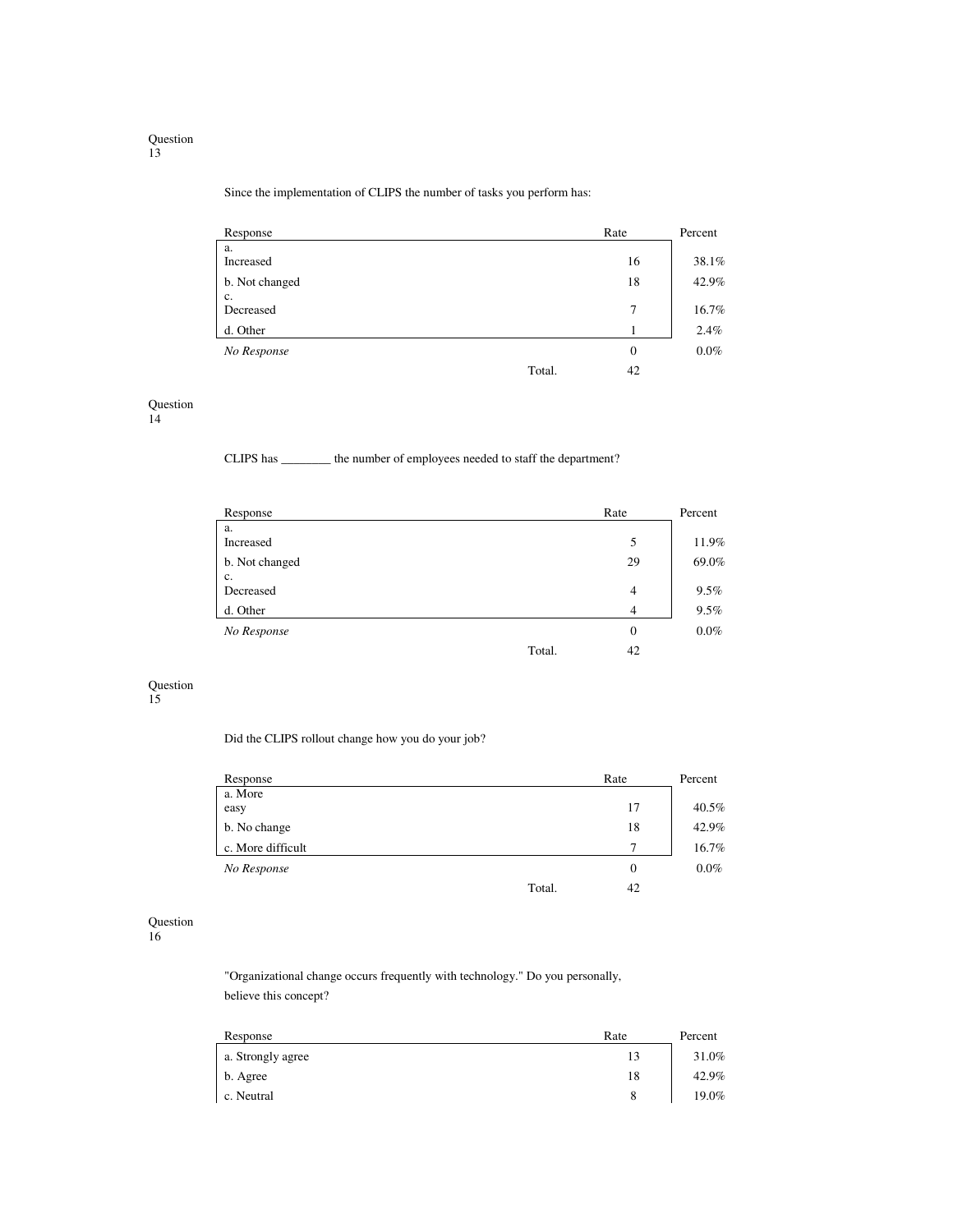| d. Disagree          |        |    | 2.4%    |
|----------------------|--------|----|---------|
| e. Strongly disagree |        |    | $0.0\%$ |
| No Response          |        |    | 4.8%    |
|                      | Total. | 42 |         |

17

Have the policies and procedures of your section changed as a result of the CLIPS implementation.

| Response       | Rate         | Percent |
|----------------|--------------|---------|
| a. Changed     | 30           | 71.4%   |
| b. Not changed | 12           | 28.6%   |
| No Response    | 0            | $0.0\%$ |
|                | Total.<br>42 |         |

#### Question

18

 Do you feel it is important for Clark County to undertake electronic government (e-govt.) initiatives?

| Response             |        | Rate     | Percent |
|----------------------|--------|----------|---------|
| a. Strongly agree    |        | 19       | 45.2%   |
| b. Agree             |        | 17       | 40.5%   |
| c. Neutral           |        | 3        | 7.1%    |
| d. Disagree          |        | 2        | 4.8%    |
| e. Strongly disagree |        | $\theta$ | $0.0\%$ |
| No Response          |        |          | 2.4%    |
|                      | Total. | 42       |         |

#### Question

19

Have you received public feedback regarding CLIPS?

| Response          |        | Rate     | Percent |
|-------------------|--------|----------|---------|
| a. Yes, I have    |        | 22       | 52.4%   |
| b. No, I have not |        | 20       | 47.6%   |
| No Response       |        | $\theta$ | $0.0\%$ |
|                   | Total. | 42       |         |

#### Question

20

If yes, indicate what the majority of the feedback has been.

| Response        | Rate   | Percent |
|-----------------|--------|---------|
| a.<br>Favorable | 12     | 28.6%   |
| b. Neutral      | 9      | 21.4%   |
| c. Unfavorable  | 3<br>J | $7.1\%$ |
| d. NA           | ⇁      | 16.7%   |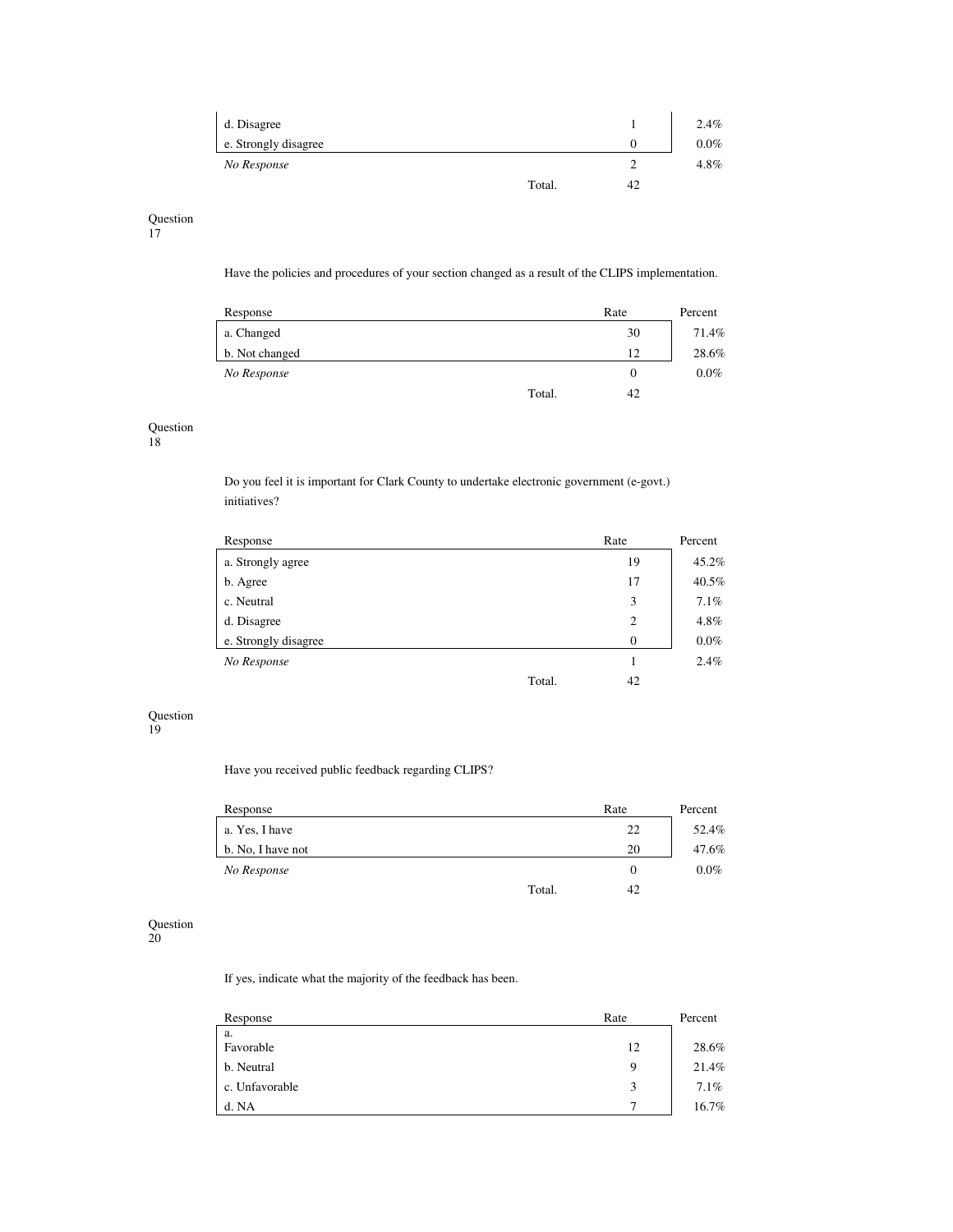| No Response * |        | 11 | 26.2% |
|---------------|--------|----|-------|
|               | Total. | 42 |       |

*\* all non response answered "No" to question 19* 

#### Question

21

Have the department's management team supported CLIPS?

| Response             | Rate             | Percent |
|----------------------|------------------|---------|
| a. Strongly agree    | 15               | 35.7%   |
| b. Agree             | 21               | 50.0%   |
| c. Neutral           | 6                | 14.3%   |
| d. Disagree          | $\boldsymbol{0}$ | $0.0\%$ |
| e. Strongly disagree | $\theta$         | $0.0\%$ |
| No Response          | $\overline{0}$   | $0.0\%$ |
| Total.               | 42               |         |

### Question

22

Does CLIPS operated in the manner in which you envisioned it would function.

| Response             |        | Rate           | Percent |
|----------------------|--------|----------------|---------|
| a. Strongly agree    |        | 2              | 4.8%    |
| b. Agree             |        | 14             | 33.3%   |
| c. Neutral           |        | 9              | 21.4%   |
| d. Disagree          |        | 12             | 28.6%   |
| e. Strongly disagree |        | 3              | 7.1%    |
| No Response          |        | $\overline{2}$ | 4.8%    |
|                      | Total. | 42             |         |

Question 23

#### Does CLIPS decrease the amount of time it takes you to complete your work?

| Response             | Rate | Percent |
|----------------------|------|---------|
| a. Strongly agree    | 5    | 11.9%   |
| b. Agree             | 13   | 31.0%   |
| c. Neutral           | 11   | 26.2%   |
| d. Disagree          | 11   | 26.2%   |
| e. Strongly disagree |      | 2.4%    |
| No Response          |      | 2.4%    |
| Total.               | 42   |         |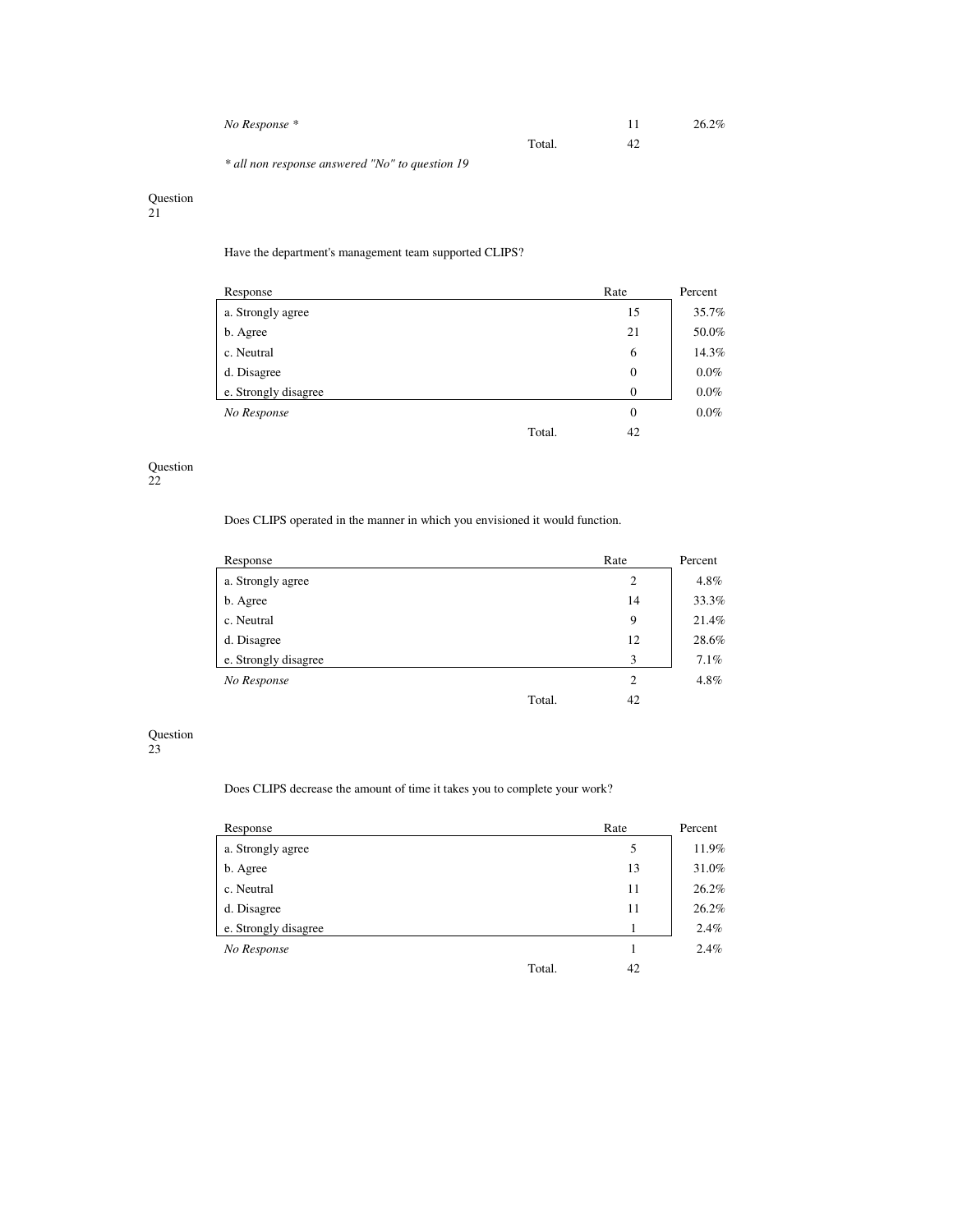Does CLIPS reduce the steps required for the department to complete its main objective?

| Response             |        | Rate | Percent |
|----------------------|--------|------|---------|
| a. Strongly agree    |        | 2    | 4.8%    |
| b. Agree             |        | 14   | 33.3%   |
| c. Neutral           |        | 12   | 28.6%   |
| d. Disagree          |        | 12   | 28.6%   |
| e. Strongly disagree |        |      | 2.4%    |
| No Response          |        |      | 2.4%    |
|                      | Total. | 42   |         |

#### Question

25

Does CLIPS reduce the steps that you must take to complete your main task?

| Response             |        | Rate           | Percent |
|----------------------|--------|----------------|---------|
| a. Strongly agree    |        | 4              | 9.5%    |
| b. Agree             |        | 13             | 31.0%   |
| c. Neutral           |        | 6              | 14.3%   |
| d. Disagree          |        | 16             | 38.1%   |
| e. Strongly disagree |        | $\overline{2}$ | 4.8%    |
| No Response          |        |                | 2.4%    |
|                      | Total. | 42             |         |

#### Question

26

Does CLIPS reduce customer's effort to gain their business licenses?

| Response             |        | Rate           | Percent |
|----------------------|--------|----------------|---------|
| a. Strongly agree    |        |                | 2.4%    |
| b. Agree             |        | 10             | 23.8%   |
| c. Neutral           |        | 15             | 35.7%   |
| d. Disagree          |        | 12             | 28.6%   |
| e. Strongly disagree |        | $\overline{2}$ | 4.8%    |
| No Response          |        | 2              | 4.8%    |
|                      | Total. | 42             |         |

#### Question

27

 Does CLIPS create a more user-friendly department for the customer? (For example; allow the customer to more efficiently accomplish their business with the department.)

| Response          | Rate | Percent |
|-------------------|------|---------|
| a. Strongly agree | ∸    | 4.8%    |
| b. Agree          | 12   | 28.6%   |
| c. Neutral        | 17   | 40.5%   |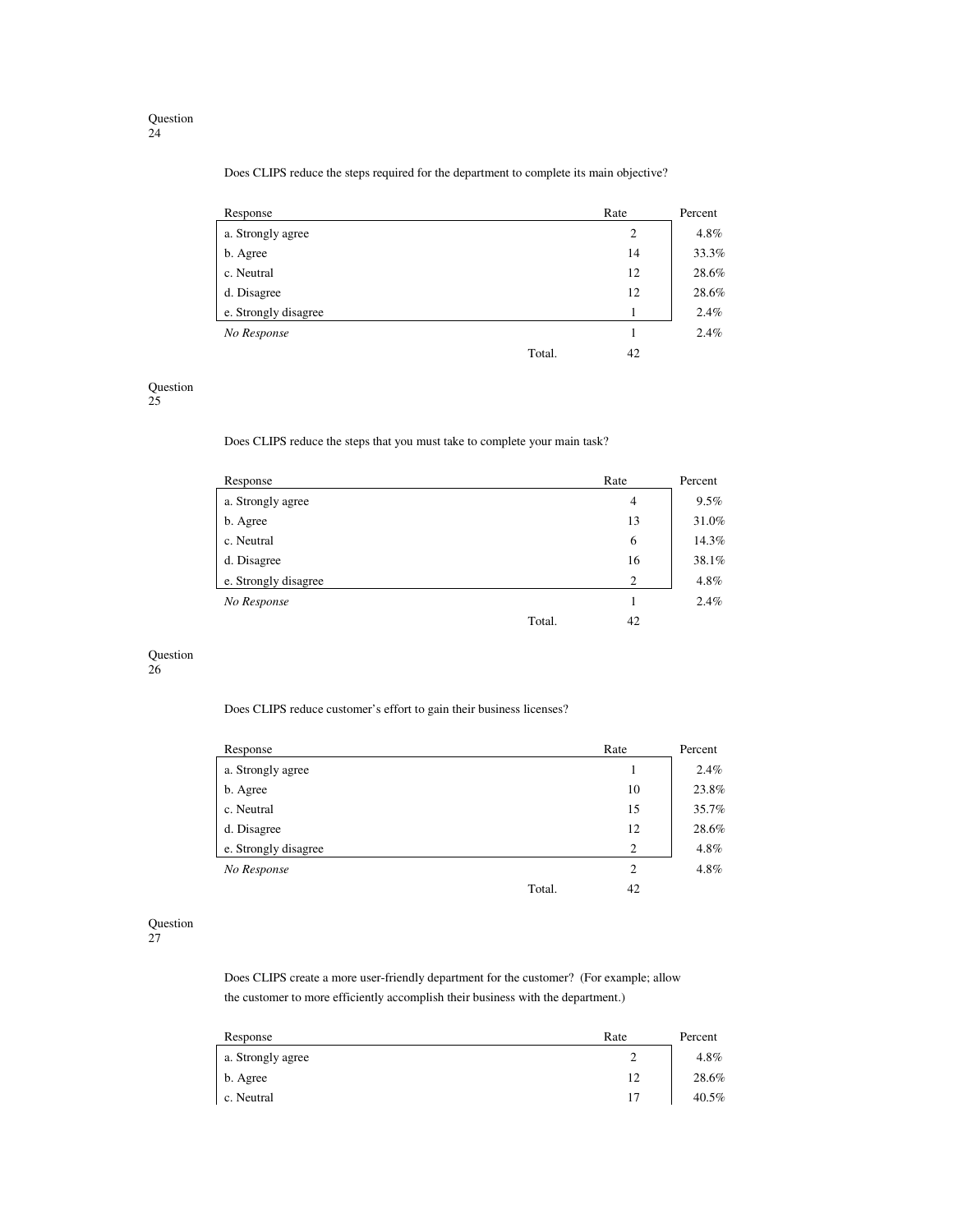| d. Disagree          |        | 8  | 19.0%   |
|----------------------|--------|----|---------|
| e. Strongly disagree |        |    | 2.4%    |
| No Response          |        |    | $4.8\%$ |
|                      | Total. | 42 |         |

28

 Does CLIPS increase customer's accessibility to the department? (For example; ease of obtaining information via telephone, on-line or in person.)

| Response             | Rate | Percent |
|----------------------|------|---------|
| a. Strongly agree    | 3    | 7.1%    |
| b. Agree             | 14   | 33.3%   |
| c. Neutral           | 14   | 33.3%   |
| d. Disagree          | 9    | 21.4%   |
| e. Strongly disagree |      | 2.4%    |
| No Response          |      | 2.4%    |
| Total.               | 42   |         |

### Question

29

In your opinion, do you feel CLIPS has increased customer satisfaction?

| Response             | Rate         | Percent |
|----------------------|--------------|---------|
| a. Strongly agree    |              | 2.4%    |
| b. Agree             | 12           | 28.6%   |
| c. Neutral           | 16           | 38.1%   |
| d. Disagree          | 11           | 26.2%   |
| e. Strongly disagree | $\mathbf{0}$ | $0.0\%$ |
| No Response          | 2            | 4.8%    |
| Total.               | 42           |         |

#### Question

30

In general, are you satisfied with CLIPS?

| Response             | Rate           | Percent |
|----------------------|----------------|---------|
| a. Strongly agree    | 3              | 7.1%    |
| b. Agree             | 21             | 50.0%   |
| c. Neutral           | 7              | 16.7%   |
| d. Disagree          | 11             | 26.2%   |
| e. Strongly disagree | $\overline{0}$ | $0.0\%$ |
| No Response          | $\overline{0}$ | $0.0\%$ |
| Total.               | 42             |         |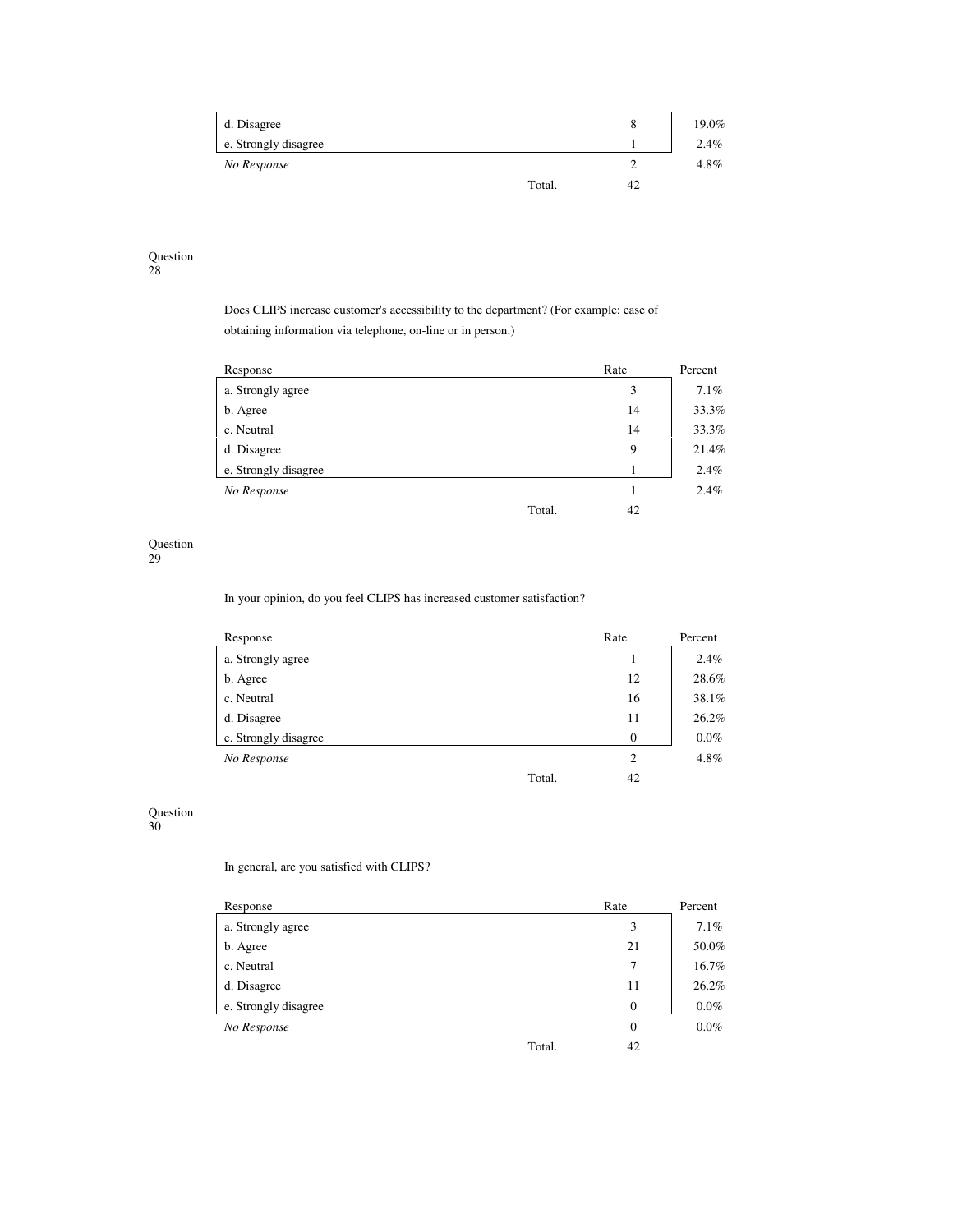Association for Federal Information Resources Management. (2002). "A Blueprint for Successful E-Government Implementation: Steps to Accelerate and Overcome Stakeholders Resistance." Cited www.affirm.org

Bozeman, B. (2000). *Bureaucracy and Red Tape.* Upper Saddle River: Prentice Hall

Bush, G. W. (2001). "President's Management Agenda, Citizen-Centered Electronic Government." Office of the President, United States of America. Washington, D.C.

Business License Department, Clark County Nevada. (2003). Information provided by Wheeler, Suzette. Management Analyst. Employee charged with providing requested information regarding CLIPS and department records, April 2, 2003.

Center for Digital Government. (2003). "2002 Best of the Web Contest: A New Generation of Government and Education." Cited http://www.centerdigitalgov.com/center/bow02/

Chidurala, M., Kaminskas, P., Pathak, S., Sridhar, A. and Tsfati, A. (2001). "E-Government Best Practices; An Implementation Manual." Cited http://egov.gov/documents/egov\_implemenation\_manual.doc.

Clarke, S. and Lehaney, B. (1997). "Information Systems Strategic Planning: A Model for Implementation in Changing Organizations." *Systems Research and Behavioral Science.* Vol. 14 (2), pp. 129-136

Computer Science and Telecommunications Board, National Research Council. (2002). "*Information Technology Research, Innovation, and E-Government."* Washington, D.C.: National Academy Press

Cook, M. E. (2002). "What Citizens Want from E-Government." Center for Technology in Government. Cited http://ctg.albany.edu

Corcoran, C. K. (2000). "The Intersection of Technology and Organizational Culture." Cited http://www.studentaffairs.com/ejournal/Fall\_2000/Corcoran.htm

The Council for Excellence in Government. (2000). "E-Government: The Next American Revolution." Cited http://www.excelgov.org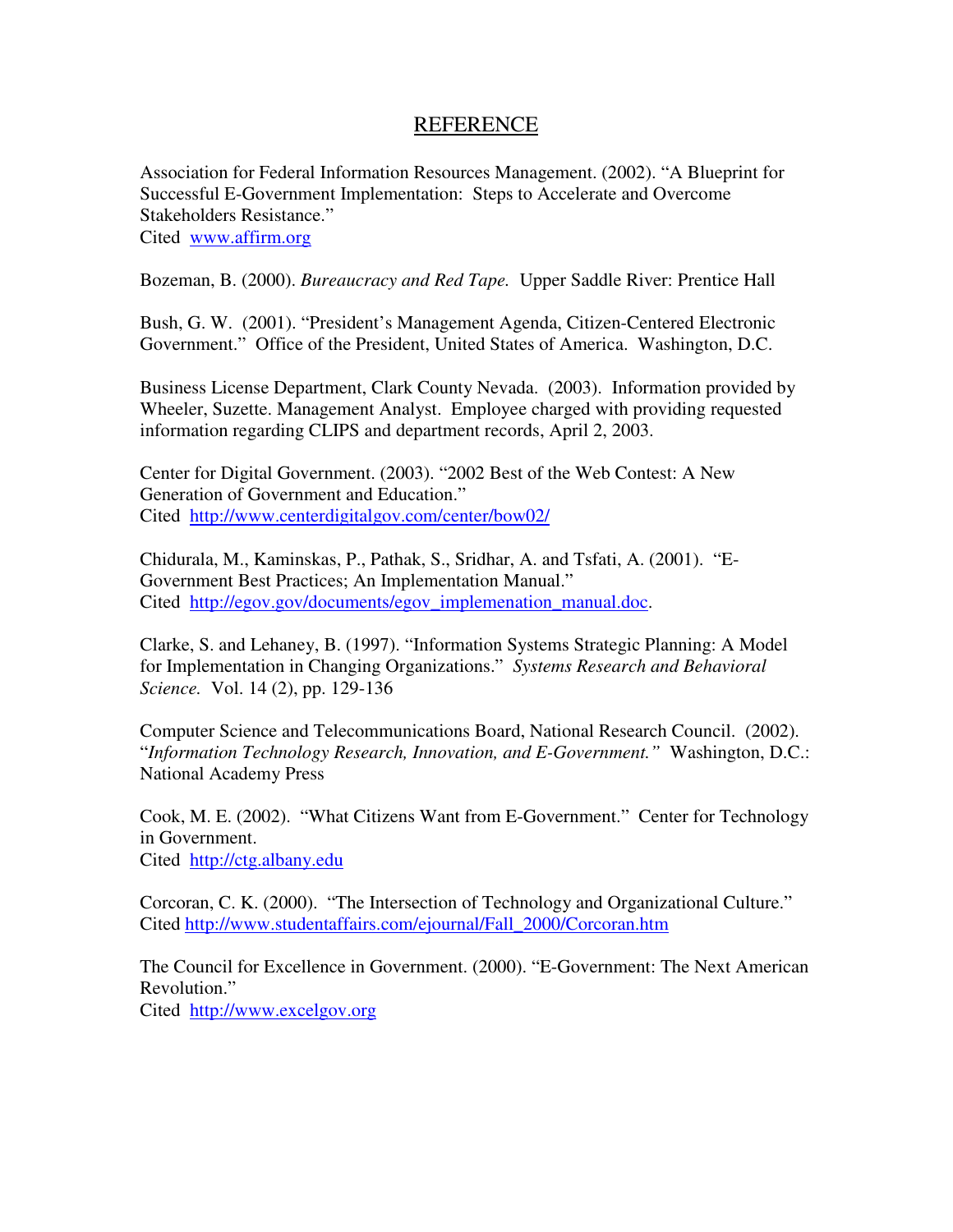David, P. (1991). "Computer and Dynamo: The Modern Production Paradox in a Not-Too-Distant Mirror." *Technology and Productivity: The Challenge for Economic Policy.* Paris, France: OECD.

Fountain, J. (2001). *Building the Virtual State: Information Technology and Intuitional Change.* Washington, D.C.: Brookings Institution.

Haines, D. W. (1999). "Letting 'The System' do the Work: The Promise and Perils of Computerization." *The Journal of Applied Behavioral Science.* Vol. 35 (3), pp. 306-324

Hardy, C. and Leiba-O'Sullivan, S. (1998). "The Power behind Empowerment: Implications for Research and Practice." *Human Relations*. 51(4), pp. 451-83

Hart-Teeter, Council for Excellence in Government. (2002). "What Citizens Want from E-government." Cited http://www.excelgov.org/egovpoll/index.htm

The Harvard Policy Group. (2000). *Eight Imperatives for Leaders in a Networked World: Guidelines for the 2000 Election and Beyond.* Cambridge, MA: HPG Publications

Helpman, E. and Rangel, A. (1999). "Adjusting to a New Technology: Experience and Training." *Journal of Economic Growth*. Vol 4 (Dec), pp. 359-383

Henry, J. W. (1994). "Resistance to Computer-based Technology in the Workplace; Causes and Solutions." *Executive Development*, Vol. 7 (1), pp. 20-23

Hiller, J. S. and Bélanger, F. (2001). "Privacy Strategies for Electronic Government." Cited: http://www.endowment.pwcglobal.com/pdfs/HillerReport.pdf

Hirschhiem, R. and Newman, M. (1988). "Information Systems and User Resistance: Theory and Practice." *The Computer Journal*. Vol. 31, pp. 398-408

Humphrey, G. Jones, Z., Mimmack, K. and Russum, J. (2001). "Change Through Instructional Technology": Facilitating Employee Buy-In." Cited: http://learningpeaks.com/delta\_project?buy-in.pdf

International City/County Management Association. (2002). "Electronic Government Survey 2002." Cited: http://imca.org

Kuruppuarachchi, P. R., Mandal P. and Smith, R. (2002). "IT Project Implementation Strategies for Effective Changes: A Critical Review." *Logistic Information Management*. Vol. 15 No. 2, pp.126-137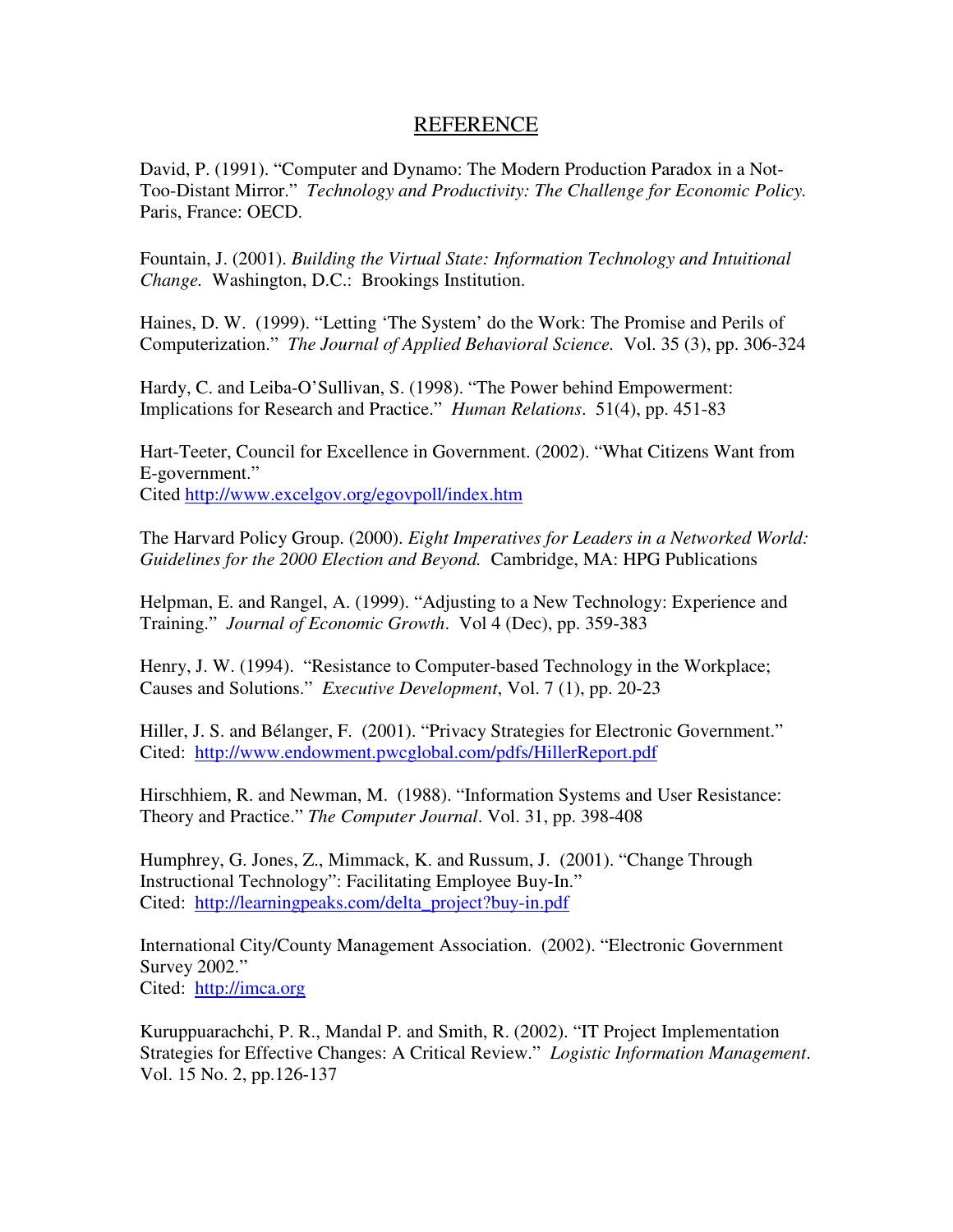Layne, K. and Lee, J. (2001). "Developing Fully Functional E-government: A Four Stage Model." *Government Information Quarterly*. Vol 18 pp. 122-136

Lewis, B. (March 24, 2000). "End-user's Resistance to Technology and Change is Based on Experience, Not Instinct." Article appearing in *InfoWorld Magazine.*  Cited: http://staging.infoworld.com/articles/

Machiavelli, N. and Bull, G.A. (Translator) (June, 1999). *The Prince.* New York, New York: Penguin Classics

Miller, J. S. and Cardy, R. C. (2000). "Technology and Managing People: Keeping the 'Human' in Human Resources." *Journal of Labor Research.* Vol. 21 (3), pp. 447-461

Moon, M. J. and Bretschneider, S., (2002). "Does Red Tape Constrain IT Innovativeness in Organizations? Unexpected Results from Simultaneous Equation Model and Implications." *Journal of Public Administration Research and Theory.* Vol. 12 (2) pp. 273-91.

Morgan, G. (1997). *Images of Organization*. Thousand Oaks, CA: Sage Publications.

National Research Council, Computer Science and Telecommunications Board. (2002). Information *Technology Research, Innovation and E-Government.* Washington, D.C.: National Academy Press

National Telecommunications and Information Administration. (2002). "A Nation Online: How Americans Are Expanding Their Use of the Internet." Cited http://www.NTIA.org

Newburger, E.C. (2001). "Current Population Report: Home Computers and Internet Use in the United States." U.S. Department of Commerce and the Economic and Statistics Administration in association with the U.S. Census Bureau. pp. 23-207 Cited http://landview.census.gov/prod/2001pubs/p23-207.pdf

Norris, P. (1999). "Who Surfs? New Technology, Old Voters, and Virtual Democracy." In *Democracy.com? Governance in Networked World.* Kamarck, E. C., and Nye, J. S. Hollis, NH: Hollis Publishing Company

Nye, Jr., J. (1999). "Information Technology and Democratic Governance." In *Democracy.com? Governance in Networked World.* Edited by Elaine Ciulla Kamarck and Joseph S. Nye. Hollis, NH: Hollis Publishing Company.

Orlikowski, W.J. (1999). "The Truth is Out There: An Enacted View of the 'Digital Economy." Cited: www.http://mitpress.mit.edu/ude.html